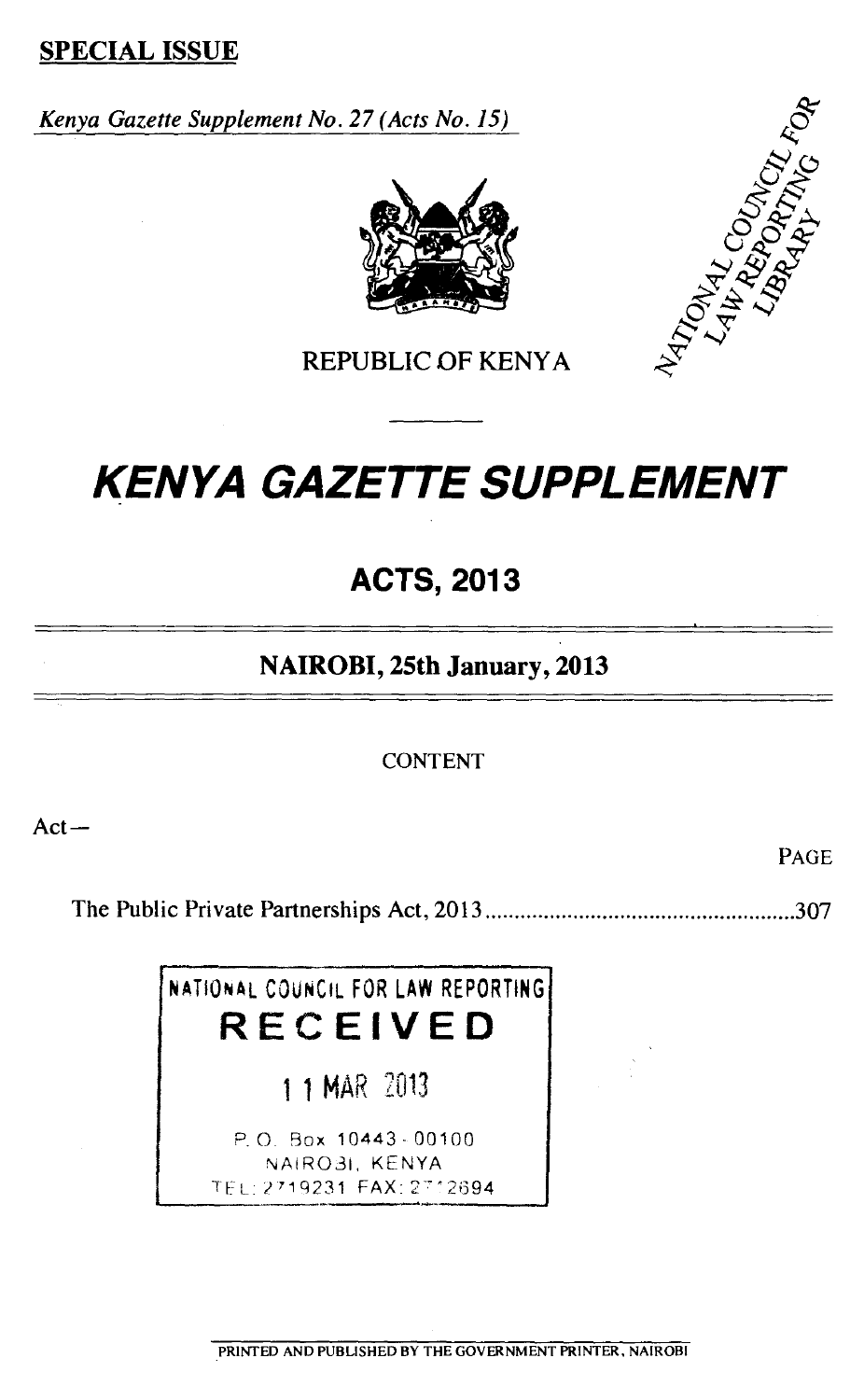# **THE PUBLIC PRIVATE PARTNERSHIPS ACT, 2013 No. 15 of 2013**

*Date of Assent: 14th January, 2013 Commencement Date: See Section 1* 

#### **ARRANGEMENT OF SECTIONS**

#### *Section*

#### **PART 1 - PRELIMINARY**

1—Short title and commencement.

2—Interpretation.

3--Application.

### **PART II – ESTABLISHMENT OF THE PUBLIC PRIVATE PARTNERSHIP COMMITTEE**

4— Establishment of the Public Private Partnership Committee.

5—Terms and conditions of service.

6—Vacation of office of member.

7—Functions of the Committee.

8—Powers of the Committee.

9—Delegation by the Committee.

10—Conduct of affairs of the business of the Committee.

# **PART III – ESTABLISHMENT OF THE PUBLIC PRIVATE PARTNERSHIP UNIT**

11—Public private partnership unit.

12—Composition of the unit.

13—Vacation of office of Director and members of the unit.

14—Functions of the unit.

15—Rules for the framework of the unit.

# **PART IV–ESTABLISHMENT OF PUBLIC PRIVATE PARTNERSHIP NODES**

16—Establishment of a node.

17—Functions of a node.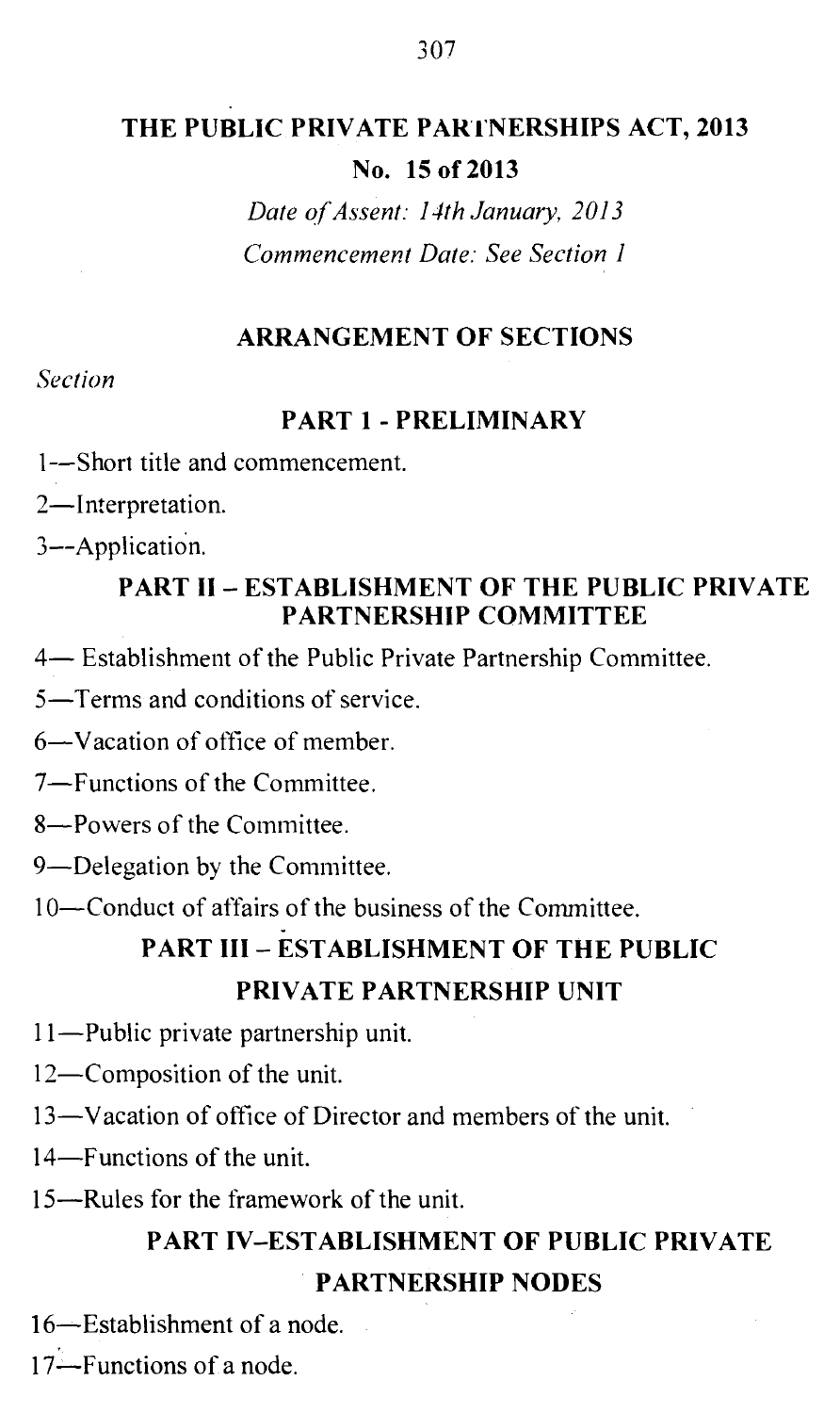# PART V – PUBLIC PRIVATE PARTNERSHIPS

18—Entering into a project agreement.

19—Public private partnership arrangements.

20—Sector diagnostic study and assessment.

21—Duration of a public private partnership.

22—Execution of a project agreement.

23—Submission of project lists.

24—Approval of projects by the Committee and Cabinet.

25—Publication of approved projects.

26—Prequalification procedures by contracting authority.

27—Guarantee or letter of comfort by the Government.

28—Price setting and success fees.

### PART VI – PROJECT IDENTIFICATION AND SELECTION OF PRIVATE PARTY

29—Procurement through competitive bidding process.

30—Issuance of guidelines.

- 31— Project identification, selection and prioritization.
- 32— Project preparation and appraisal.

33-Feasibility study.

34–Report.

35—Approval of feasibility report by Committee.

36—Assessment of contracting authority's technical expertise to procure services.

# PART VII – SOLICITED BIDS

37—Invitation of requests for qualification.

38—Qualification of private party.

3 9—Preq ualification committee.

40—Disqualification of a private party.

41— Preliminary bidders meeting.

42—Alteration of specifications.

43— Invitation to bid.

44–Submission of bids.

45–Competitive dialogue.

46 – Bidding by a consortium.

47—Evaluation of technical bids.

48— Evaluation of financial bids.

49— Preparation of evaluation report.

50— Non-restriction on use of innovation.

51— Non-compliance by a bidder.

52—Negotiations.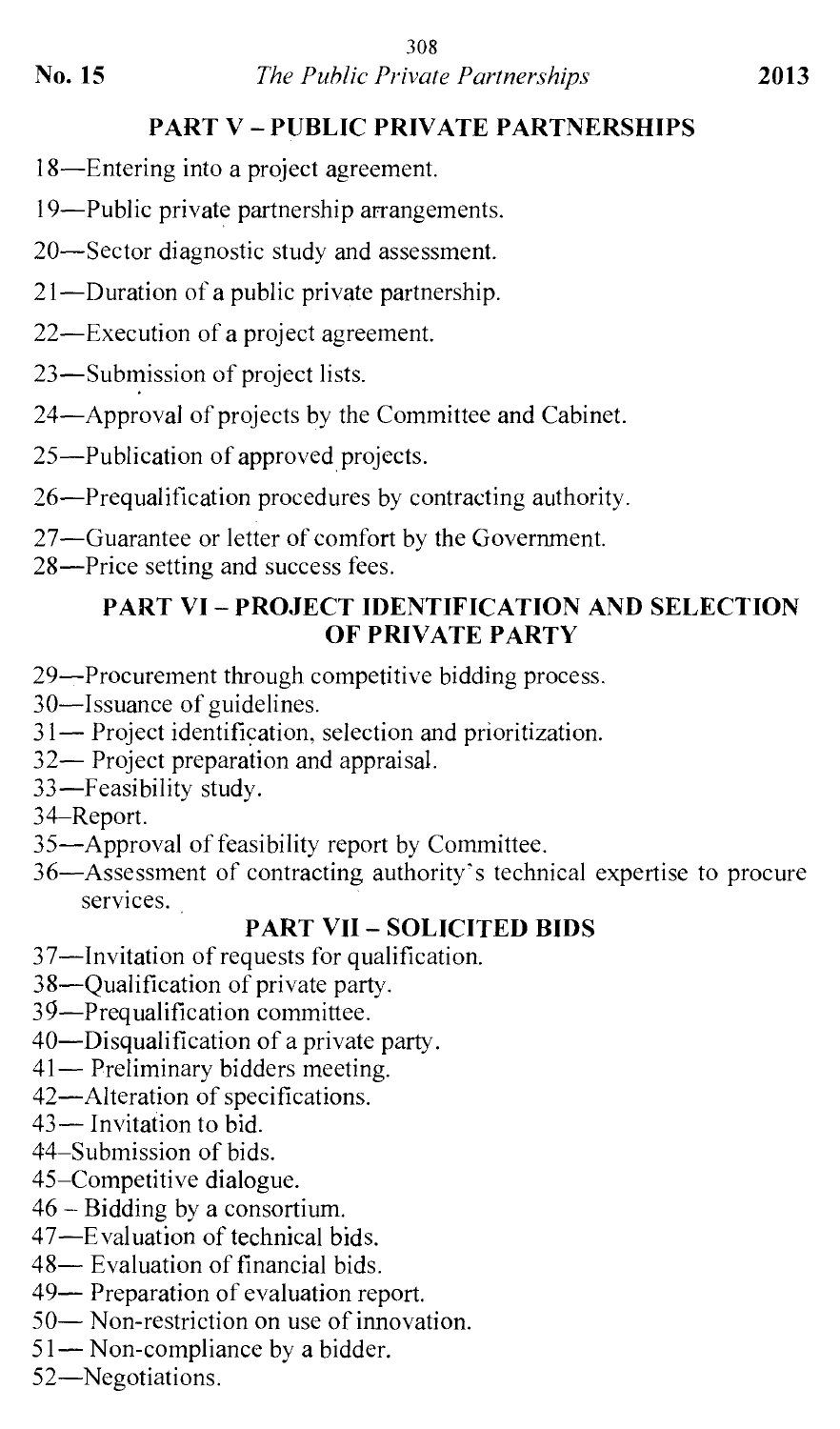#### **2013** *The Public Private Partnerships* **<b>No. 15**

53— Preparation and submission of project and risk assessment report.

54— Submission of memorandum to Cabinet for approval.

55— Ratification of projects for the exploitation of natural resources.

56— Approval of project.

57—Execution of a contract.

58—Cancellation of tender.

59—Establishment of project company.

#### 60—Publishing information upon execution of project agreement. **PART VIII - PRIVATELY INITIATED INVESTMENT PROPOSALS**

61—Non-compete process: Privately initiated investment proposal.

#### **PART IX – PROJECT AGREEMENTS**

62—Substantive provisions of a project agreement.

63—Applicable law.

64—Amendment and variation of project agreements.

65—Project management.

66—Secondment of employees of contracting authority to project company.

67—Petitions.

#### **PART X – FINANCIAL PROVISIONS**

68—Establishment of Project Facilitation Fund.

69—Financial reporting and audit.

#### **PART XI – MISCELLANEOUS PROVISIONS**

70— Inspection of public private partnership premises etc.

71— Regulations.

#### **PART XII – SAVINGS AND TRANSITIONAL PROVISIONS**

72— Interpretation.

73—Existing laws.

74— Staff.

75— Savings.

76— Amendments to Cap. 485 C.

77 – Amendment to Cap. 407.

78 – Amendment to Act No. 5 of 2005.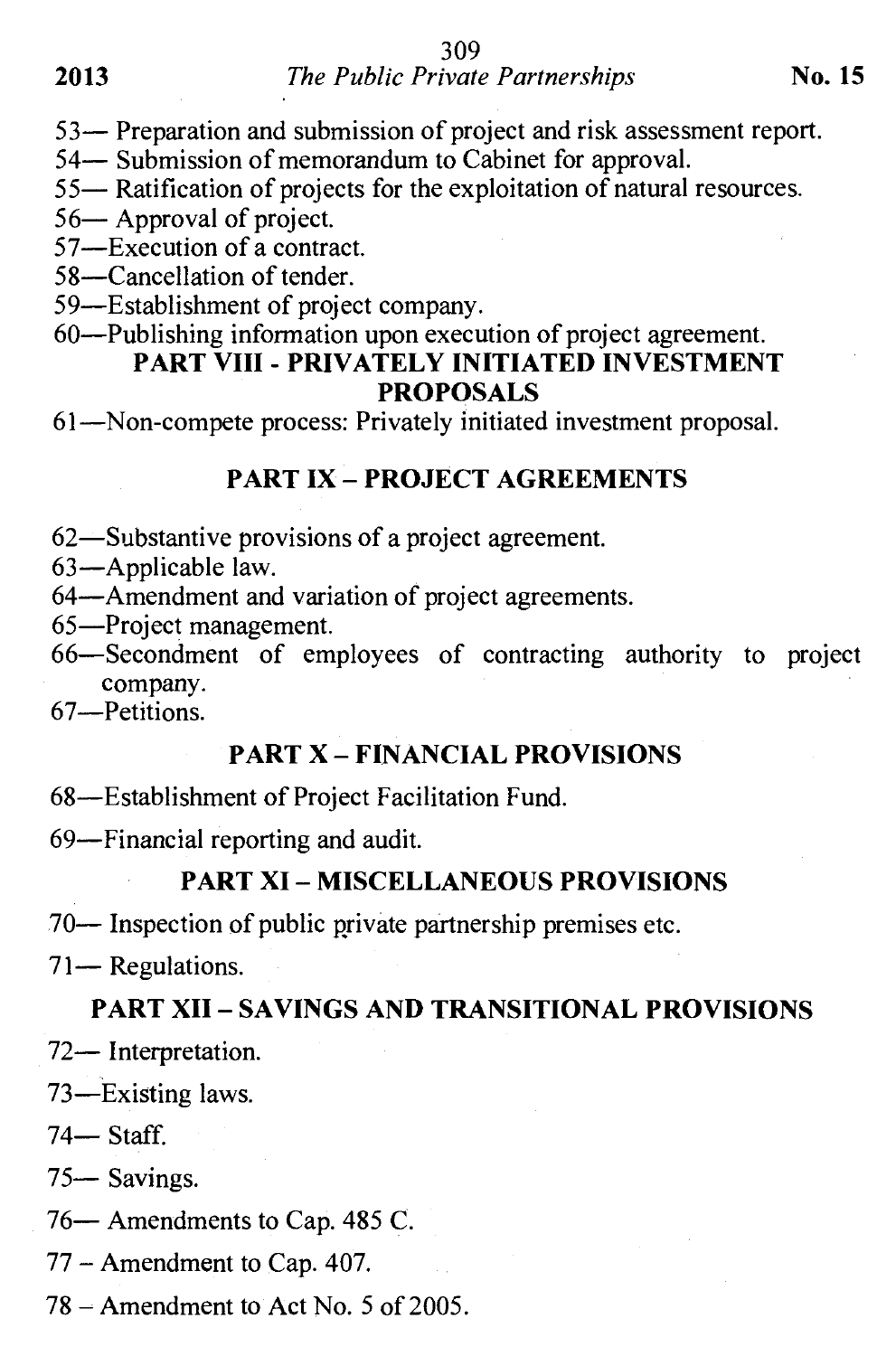310

No. 15 *The Public Private Partnerships* 2013

# SCHEDULES

FIRST SCHEDULE - PROVISIONS AS TO THE CONDUCT

- 
- OF BUSINESS AND AFFAIRS OF THE **COMMITTEE**
- SECOND SCHEDULE PUBLIC PRIVATE PARTNERSHIP ARRANGEMENTS
- THIRD SCHEDULE MINIMUM CONTRACTUAL

**OBLIGATIONS REQUIRED TO BE** SPECIFIED IN A PROJECT AGREEMENT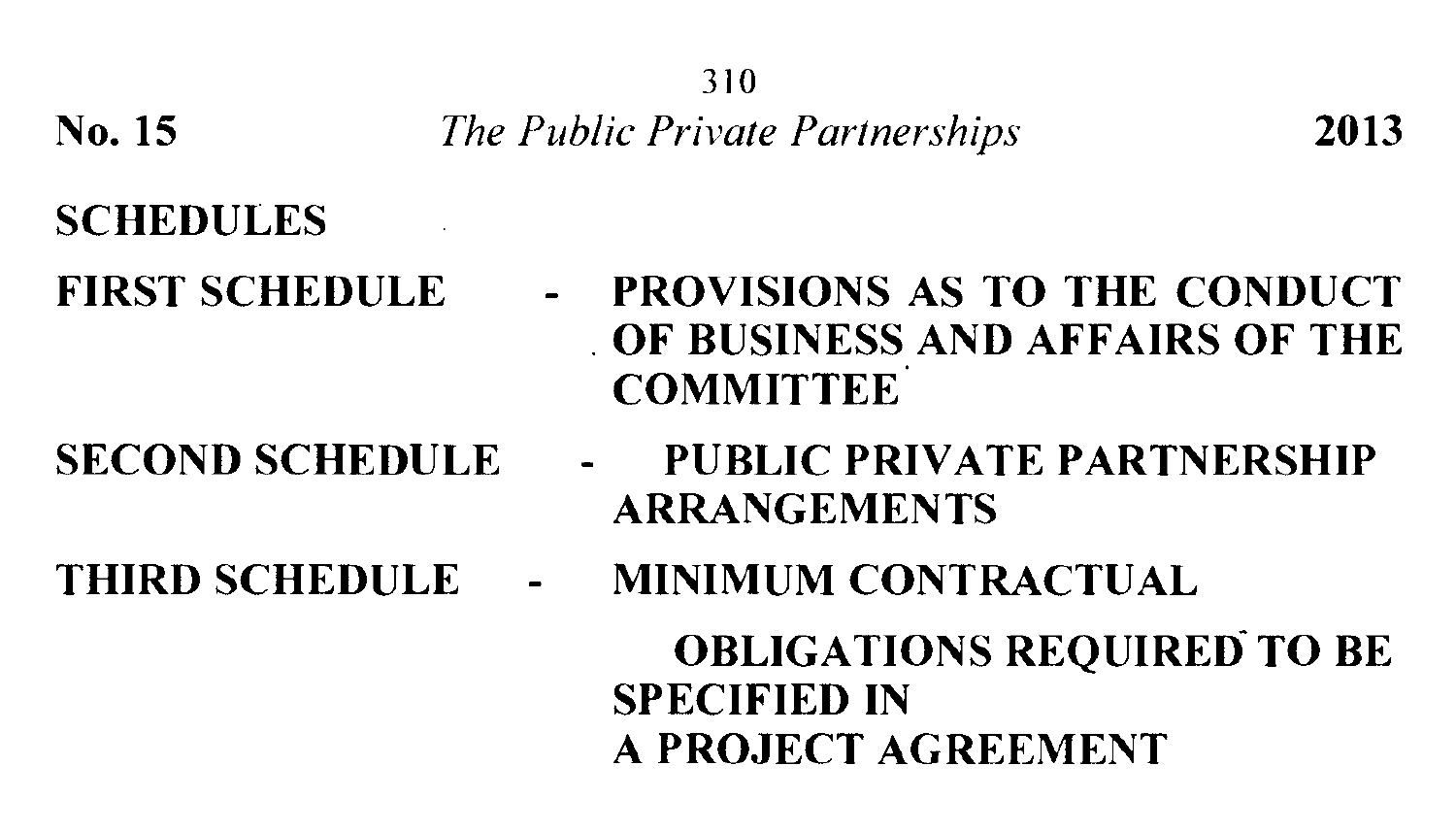#### **THE PUBLIC PRIVATE PARTNERSHIPS ACT, 2013**

**AN ACT of Parliament to provide for the participation of the private sector in the financing, construction, development, operation, or maintenance of infrastructure or development projects of the Government through concession or other contractual arrangements; the establishment of the institutions to regulate, monitor and supervise the implementation of project agreements on infrastructure or development projects and for connected purposes** 

**ENACTED** by the Parliament of Kenya, as follows -

#### **PART I — PRELIMINARY**

1. This Act may be cited as the Public Private Short title and Partnerships Act, 2013 and shall come into operation on commencement. such date as the Cabinet Secretary may by notice in the Gazette, appoint, which date shall not be later than thirty days from the date of assent.

2. (1) In this Act, unless the context otherwise Interpretation. requires-

"affordability" means that-

- (a) the financial commitments to be incurred by a contracting authority in terms of a project agreement can be met by funds —
	- (i) designated within the existing budget of the contracting authority for its function for which the agreement relates; and
	- (ii) assigned to the contracting authority in accordance with its relevant future budgetary allocation:

Provided that the commitment shall be sustainable and shall not impose an unreasonable burden to the contracting authority; and

(b) the cost of delivering a facility or service in relation to the project by the contracting authority does not impose an unreasonable financial burden on the end users;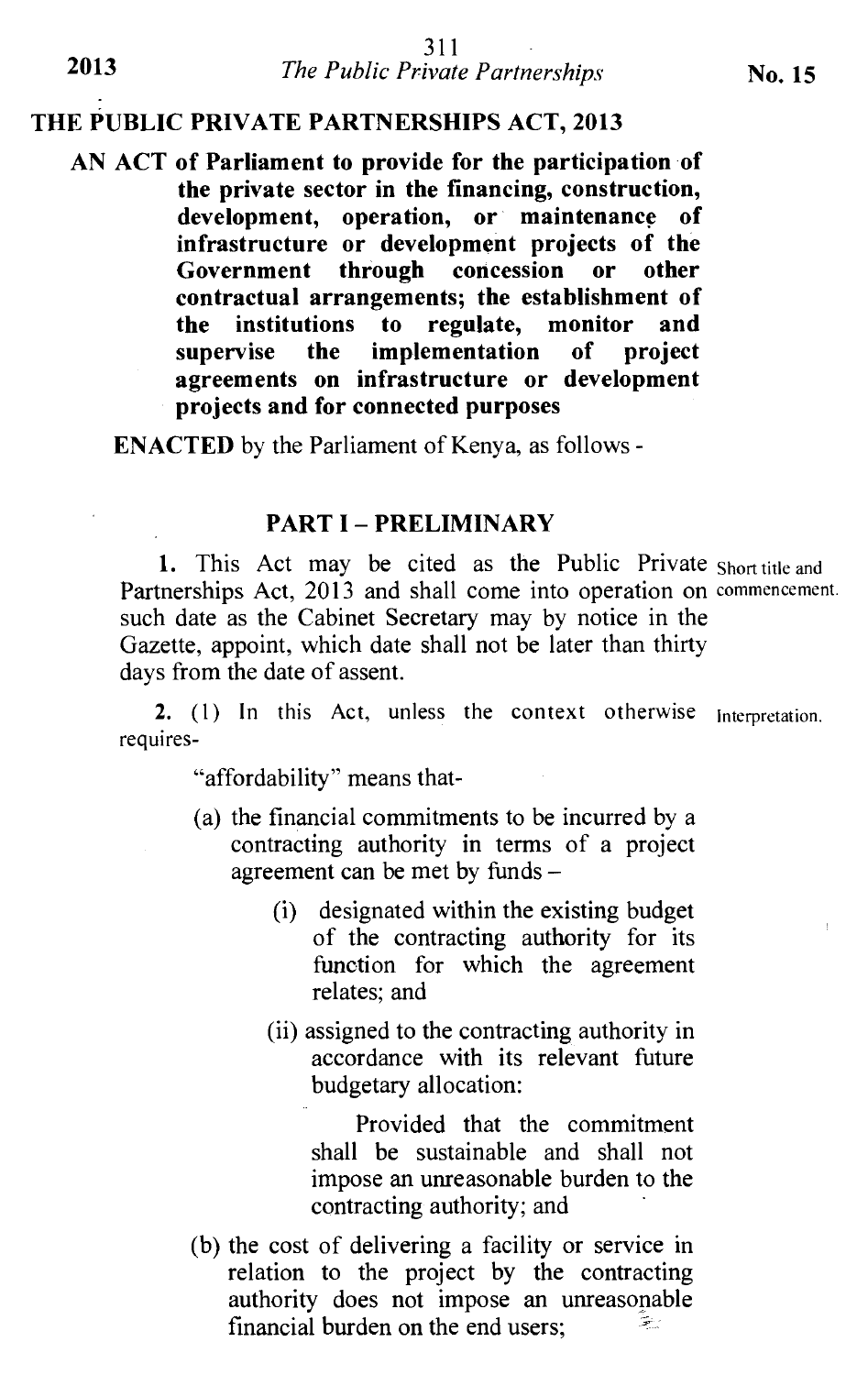#### **No. 15** *The Public Private Partnerships* **2013**

"Cabinet Secretary" means the Cabinet Secretary responsible for matters relating to finance;

"Committee" means the Public Private Partnership Committee established under section 4;

"concession" means a contractual licence formalised by a project agreement, which may be linked to a separate interest or right over real property, entitling a person who is granted the licence to make use of the specified infrastructure or undertake a project and to charge user fees, receive availability payments or both such fees and payments during the term of the concession;

-contracting authority," means a State department, agency, state corporation or county government which intends to have a function undertaken by it performed by a private party;

"contracting authority's property" includes all movable and immovable property belonging to the contracting authority and the intellectual property rights vested in the contracting authority;

"feasibility study" means a study undertaken to explore the technical, financial, legal, social and environmental feasibility of undertaking an infrastructure or development facility as a public private partnership;

"node" means a public private partnership node established by a contracting authority under section 16;

"private party" means a party that enters into a project agreement with a contracting authority and is responsible for undertaking a project on behalf of the contracting authority under this Act;

"privately initiated investment proposal" means a proposal that is originated by a private party without the involvement of a contracting authority and may include information that enables a complete evaluation of the proposal as if it were a bid;

"project" means the design, construction, development or operation of a new infrastructure, asset or facility or the rehabilitation, modernisation, expansion, operation or management of an existing infrastructure, asset or facility;

"project agreement" means a contract concluded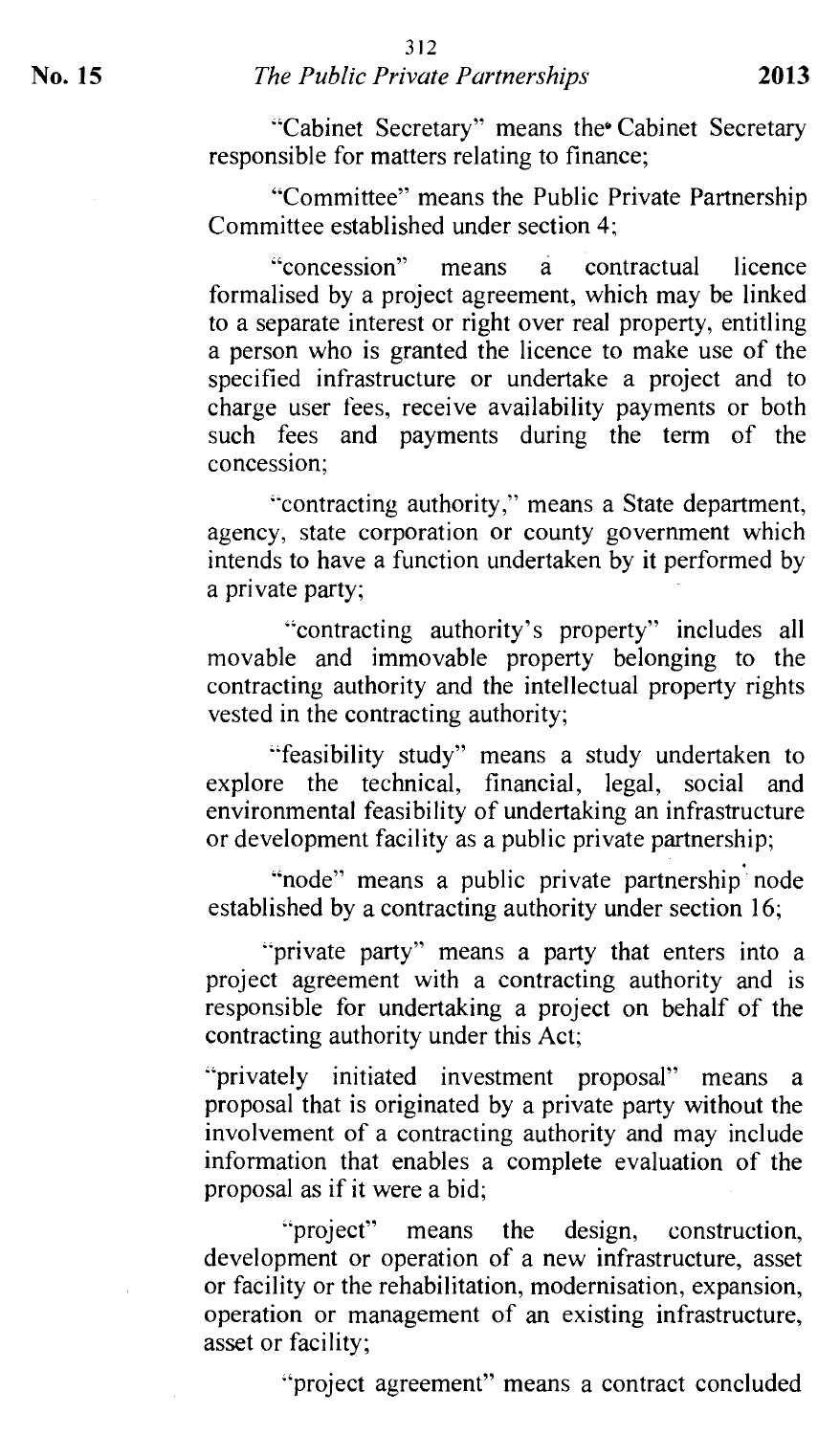between a contracting authority and a private party and includes any ancillary agreement entered into by the parties in relation to an agreement;

"project appraisal team" means a project appraisal team constituted under section 32;

"project company" means a special purpose vehicle company incorporated by a successful bidder under section 59 for the purpose of undertaking a project in accordance with a project agreement executed by the parties under this Act;

"proposal evaluation team" means a proposal evaluation team constituted under section 47;

"public private partnership" means an arrangement between a contracting authority and a private party under which a private party—

- (a) undertakes to perform a public function or provide a service on behalf of the contracting authority;
- (b) receives a benefit for performing a public function by way of-
	- (i) compensation from a public fund;
	- (ii) charges or fees collected by the private party from users or consumers of a service provided to them; or
	- (iii) a combination of such compensation and such charges or fees; and
- (c) is generally liable for risks arising from the performance of the function in accordance with the terms of the project agreement;

"public private partnership agreement" means a contract concluded between the contracting authority and a project company under which the project company is entrusted to undertake a project;

"special purpose vehicle" means a company incorporated in Kenya by the successful bidder, the sole purpose of which shall be to execute the public private partnership contract awarded;

"transaction advisor" means a person appointed in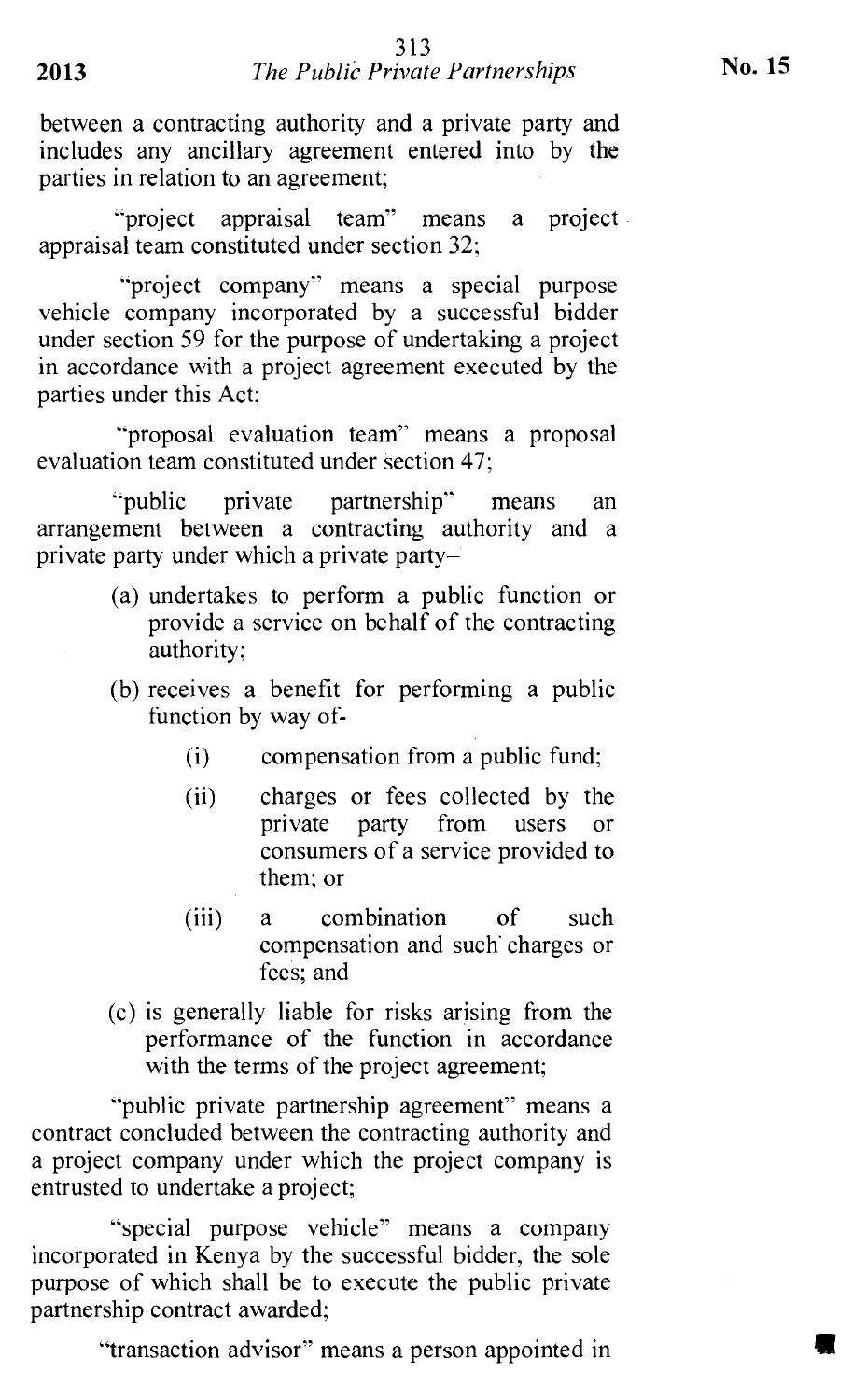#### **o. 15** *The Public Private Partnerships* **2013**

writing by a contracting authority who has the appropriate skill and experience to assist and advise the contracting authority or the unit on matters related to a public private partnership, including the preparation, accession and conclusion of a project agreement and the financial close;

"unit" means the public private partnerships unit established under section  $11$ ;

"user fee" means the rate, toll, fee, or other charge imposed for the use of all or part of an infrastructure or development facility or service:

"value for money" means that the undertaking of a public function of the contracting authority by a private party under a public private partnership results in a net benefit accruing to that contracting authority defined in terms of cost, price, quality, quantity, timeliness or risk transfer.

(2) Despite subsection (1), until after the first elections under the Constitution, references in this Act to<br>the expression "Cabinet Secretary" and "State the expression "Cabinet Secretary" and department" shall be construed to mean "Minister" and "Ministry" respectively.

pplication. 3. The provisions of this Act shall apply to every contract for the financing, construction, operation, equipping or maintenance of a project or for the provision of public services undertaken as a public private partnership.

#### **PART II — ESTABLISHMENT OF THE PUBLIC PRIVATE PARTNERSHIP COMMITTEE**

stablishment of e Public Private trtnership )mmittee.

**4.(1)** There is established a Committee to be known as the Public Private Partnership Committee which shall consist of-

> (a) the Principal Secretary in the State department for the time being responsible for matters relating to finance who shall be the chairperson to the Committee;

(b) the Principal Secretary in the State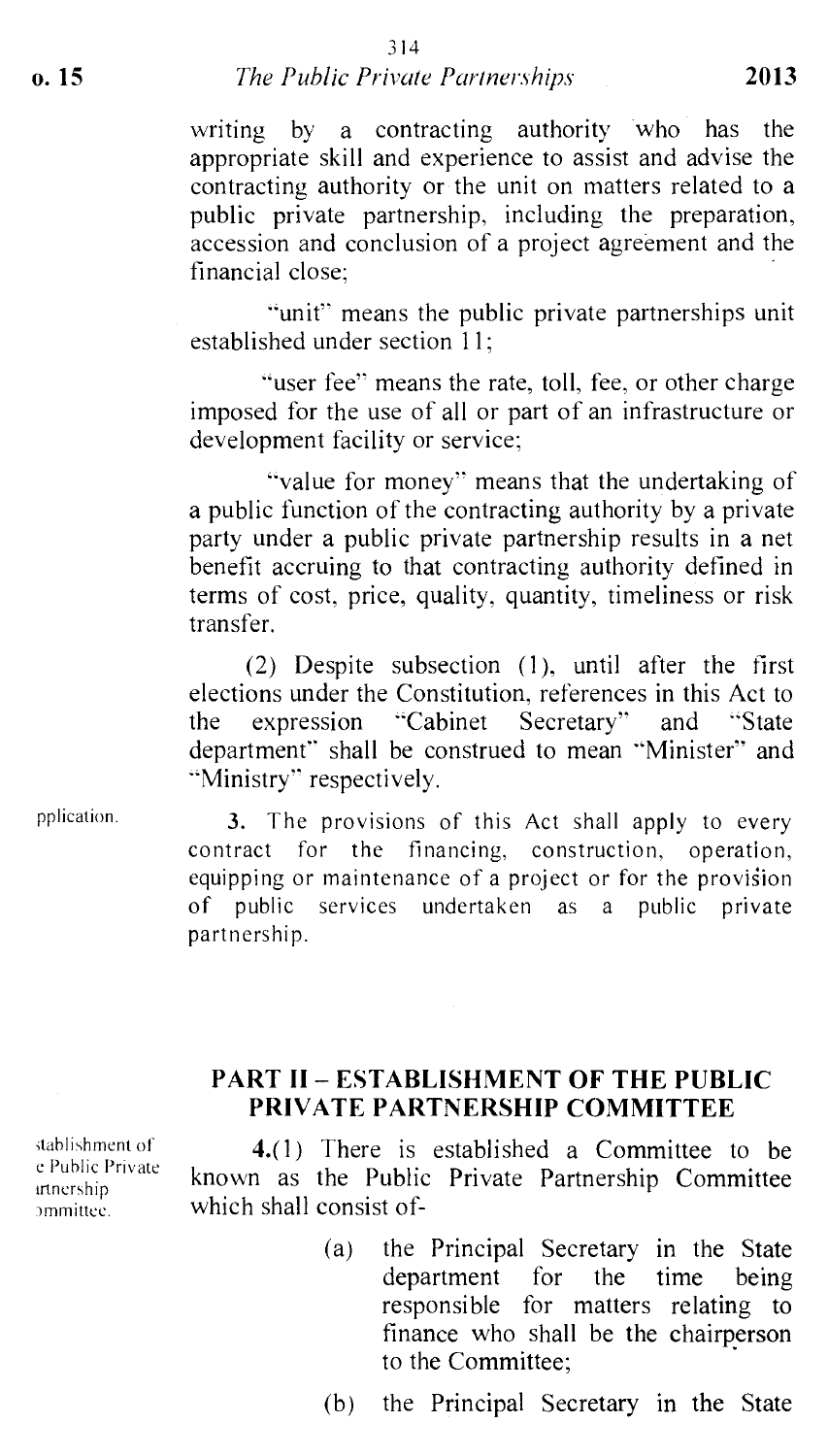# 2013 *The Public Private Partnerships* **No. 15**

department for the time being responsible for the co-ordination of Government functions;

- (c) the Principal Secretary in the State department for the time being responsible for matters relating to national planning;
- (d) the Principal Secretary in the State department for the time being responsible for matters relating to lands;
- (e) the Principal Secretary in the State department for the time being responsible for matters relating to county government;
- (f) the Attorney General or a person deputized by him in writing;
- (g) four persons not being public officers, who shall be appointed by the Cabinet Secretary; and
- (h) the Director appointed under section 12, who shall be the secretary to the Committee.

(2) The persons under subsection  $(1)(g)$  shall hold office for a term of five years renewable for one further term.

**(3)** A person shall be qualified for appointment under subsection  $(1)(g)$  if that person-

- (a) holds a degree from a university recognized in Kenya; and
- (b) has at least ten years professional experience in the relevant field.

(4) The Committee shall be the successor to the Public Private Partnership Steering Committee existing immediately before the commencement of this Act and all rights and obligations which, immediately before the commencement of this Act, were vested in or imposed on the Public Private Partnership Steering Committee shall by virtue of this section, be deemed to be the rights and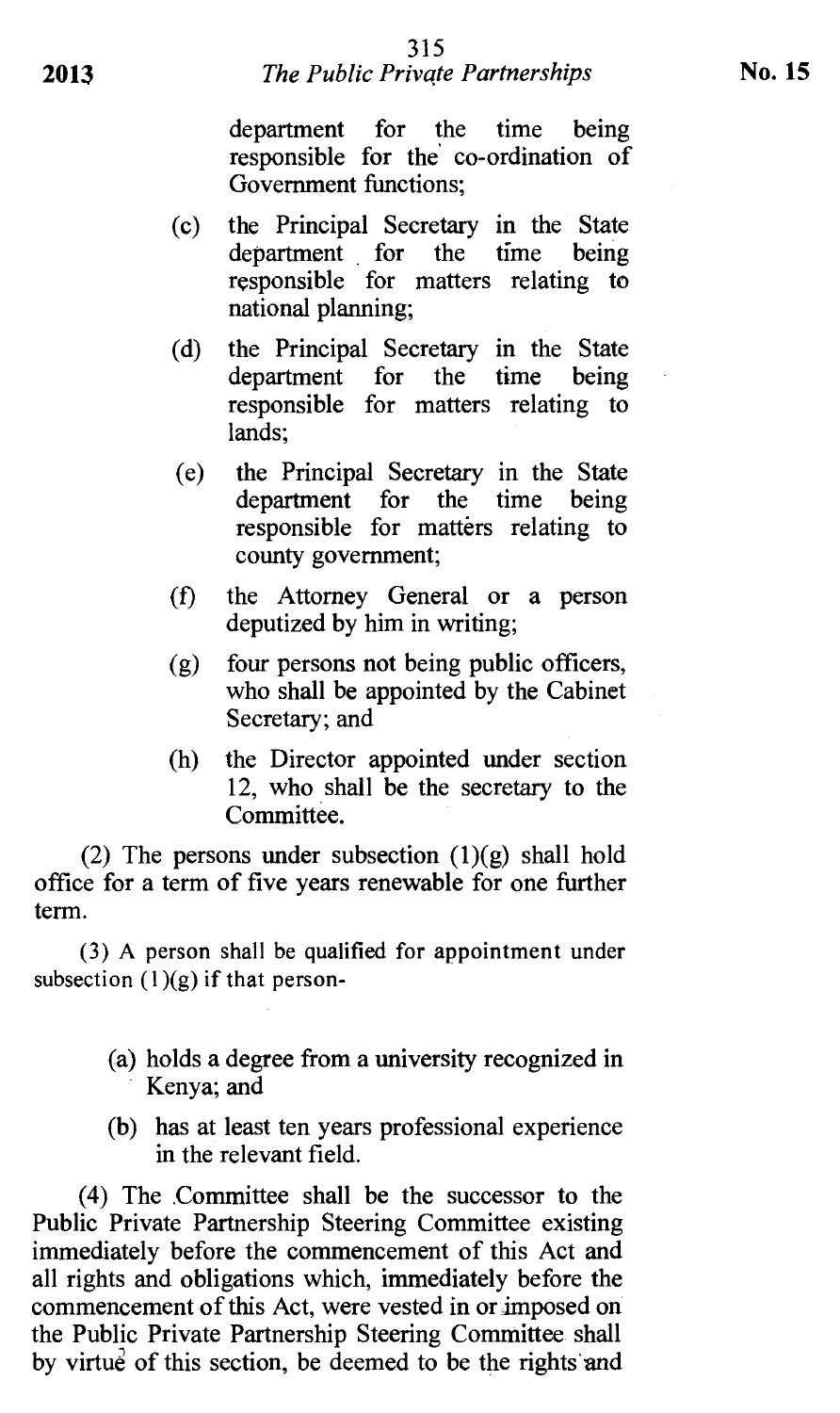#### obligations of the Committee.

**5.** The members of the Committee shall be paid such allowances as the Cabinet Secretary shall determine in consultation with the Salaries and Remuneration Commission.

**6.** (1) The office of a member of the Committee appointed under section  $4(1)(g)$  shall become vacant if the member-

- (a) is adjudged bankrupt;
- (b) is convicted of a criminal offence and sentenced to a term of imprisonment of not less than six months;
- (c) is convicted of an offence involving fraud or dishonesty;
- (d) is absent, without reasonable cause, from three consecutive meetings of the Committee;
- (e) resigns in writing addressed to the Cabinet Secretary:
- (f) is removed from office by the Cabinet Secretary for -
	- (i) being unable to perform the functions of his office by reason of mental or physical infirmity; or
	- (ii) failing to declare his interest in any matter being considered or to be considered by the Committee; or
- (g) dies.

(2) Before the removal of a member under subsection  $(1)(f)$ , the Cabinet Secretary shall request the Committee to-

- (a) investigate the circumstances giving rise to the proposed removal; and
- (b) make recommendations on whether or not the member should be removed from office.
- 7. The functions of the Committee are to
	- (a) ensure that each project agreement is consistent with the provisions of this Act;

Terms and conditions of service.

Vacation of office of member.

Functions of the Committee.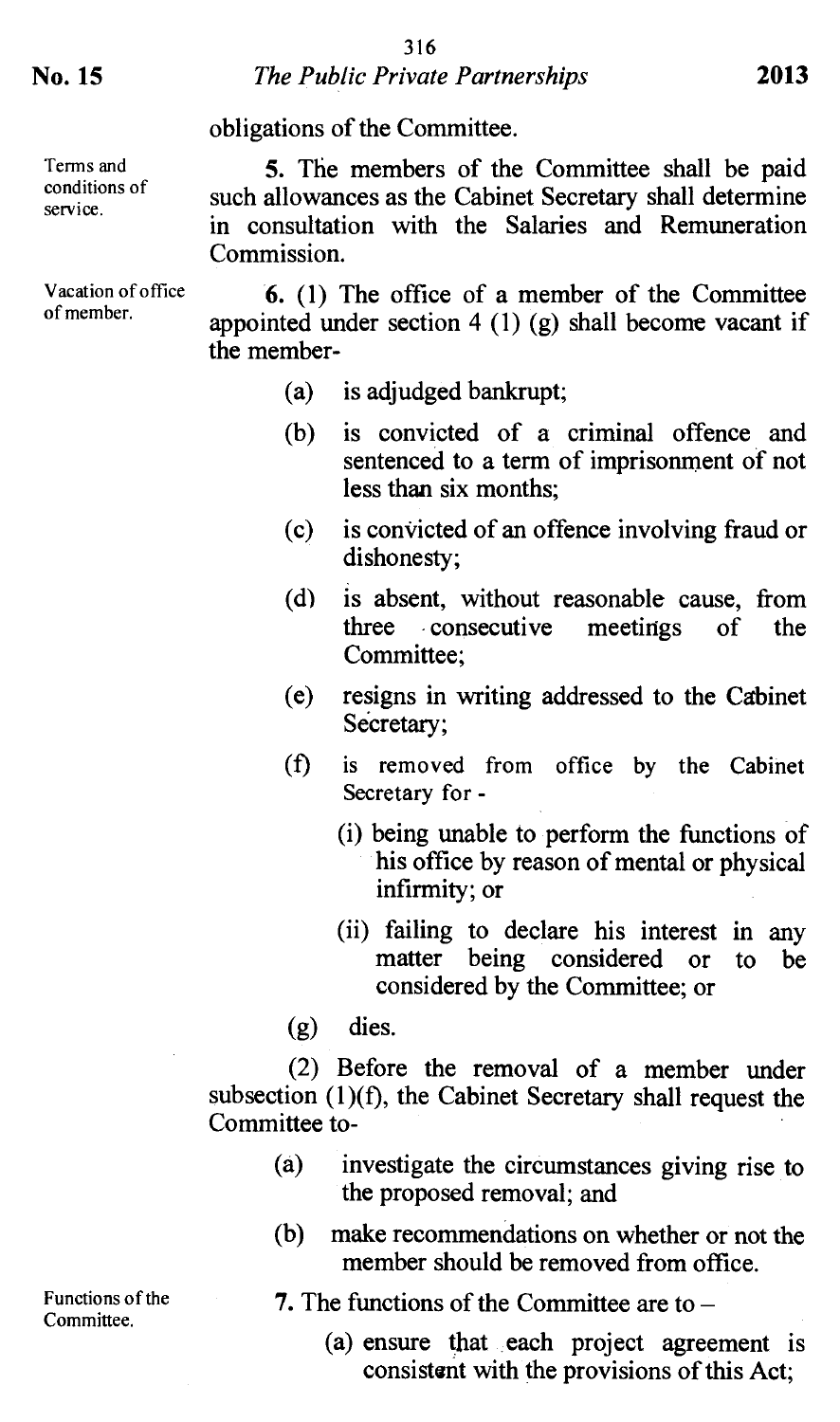- (b) formulate policy guidelines on public private partnerships;
- (c) ensure that all projects are consistent with the national priorities specified in the relevant policy on public private partnerships;
- (d) approve project proposals submitted to it by a contracting authority;
- (e) approve project lists submitted to it in under section 24;
- (f) authorise allocations from the Fund established under section 68;
- (g) formulate or approve standards, guidelines and procedures for awarding contracts and standardized, bid documents;
- (h) examine and approve the feasibility study conducted by a contracting authority under this Act;
- (i) review the legal, institutional and regulatory framework of public private partnerships;
- (j) approve the organisational structure of the unit;
- (k) oversee the monitoring and evaluation by contracting authorities, of a public private partnership from the commencement to the post completion stage;
- **(1)** ensure approval of, and fiscal accountability in the management of, financial and any other form of support granted by the Government in the implementation of projects under this Act;
- (m)ensure the efficient implementation of any project agreement entered into by contracting authorities; and
- (n) perform any other function as may be conferred on it by this Act or any other written law.

**8.** The Committee shall have all the powers necessary for the proper discharge of its functions under this Act and without prejudice to the' generality of the

Powers of the Committee.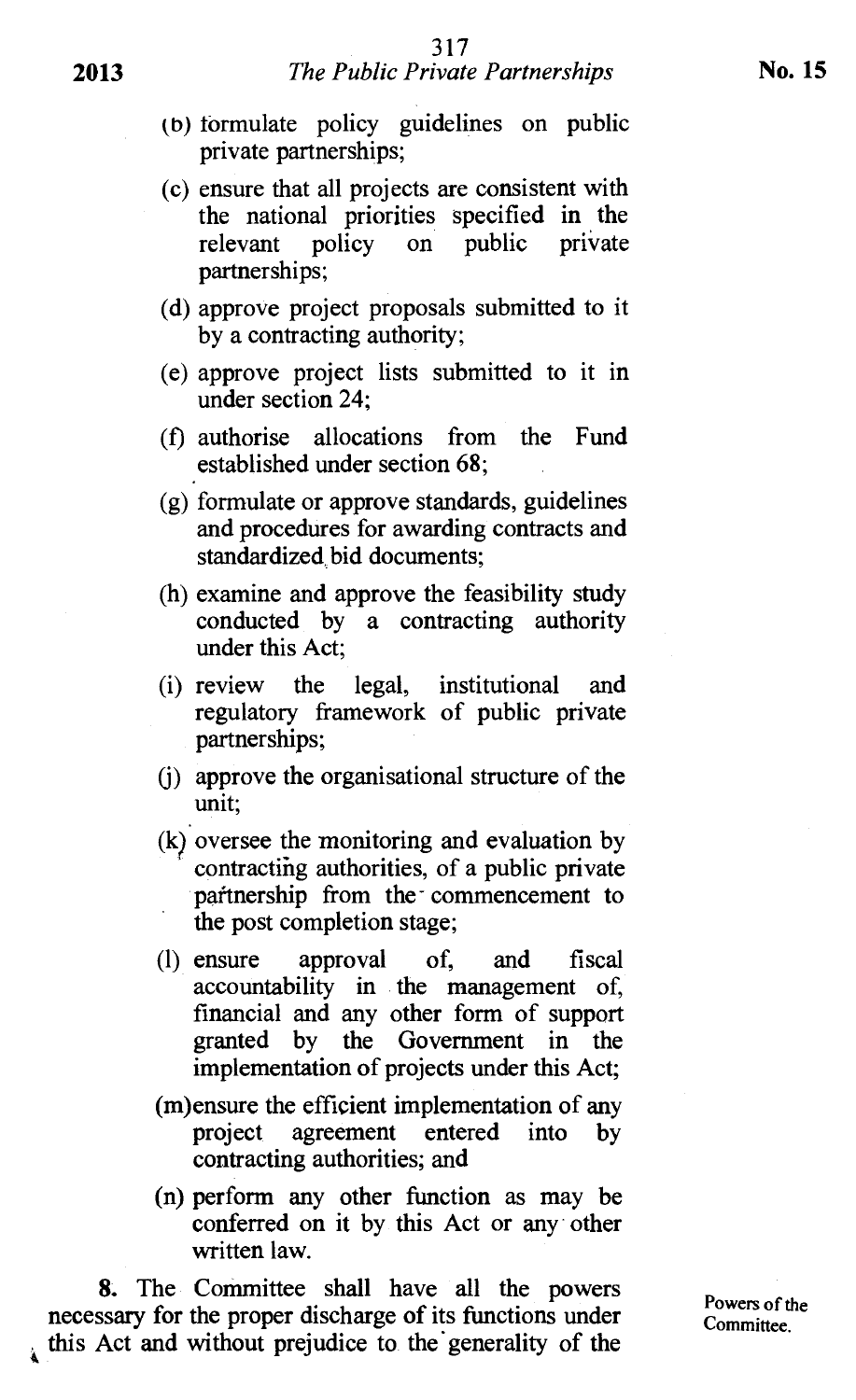- (a) oversee the implementation of policies formulated under section 7(b);
- (b) require any information from any party to a project on any matter relating to a public private partnership; and
- (c) take custody of a project agreement made under this Act and monitor compliance with the terms and conditions of the agreement.

9.(1) The Committee may establish such subcommittees as it may consider necessary for the better performance of its functions and the exercise of its powers under this Act.

(2) The Committee may co-opt into the membership of a sub-committee established under subsection (1), such persons whose knowledge and skills are found necessary for the performance of the functions of the sub-committee.

(3) The Committee may, by resolution either generally or in any particular case, delegate to any subcommittee or to any member, officer, employee or agent of the Committee, the exercise of any of the powers or the performance of any of the functions of the Committee under this Act or under any other written law.

**10.** (1) Subject to subsection (2), the business and affairs of the Committee shall be conducted in accordance with the First Schedule.

(2) Except as provided in the First Schedule, the Committee may regulate its own procedure.

#### **PART HI - ESTABLISHMENT OF THE PUBLIC PRIVATE PARTNERSHIPS UNIT**

11. There is established, within the State department responsible for matters relating to finance, a unit to be known as the public private partnerships unit.

- 12. (1) The unit shall consist of-
- (a) a Director; and
- (b) such staff as the Cabinet Secretary may, in consultation with the Director, consider necessary for the performance of the functions

Conduct of affairs of the business of the Committee.

Delegation by the Committee.

Public private partnerships unit.

Composition of the unit.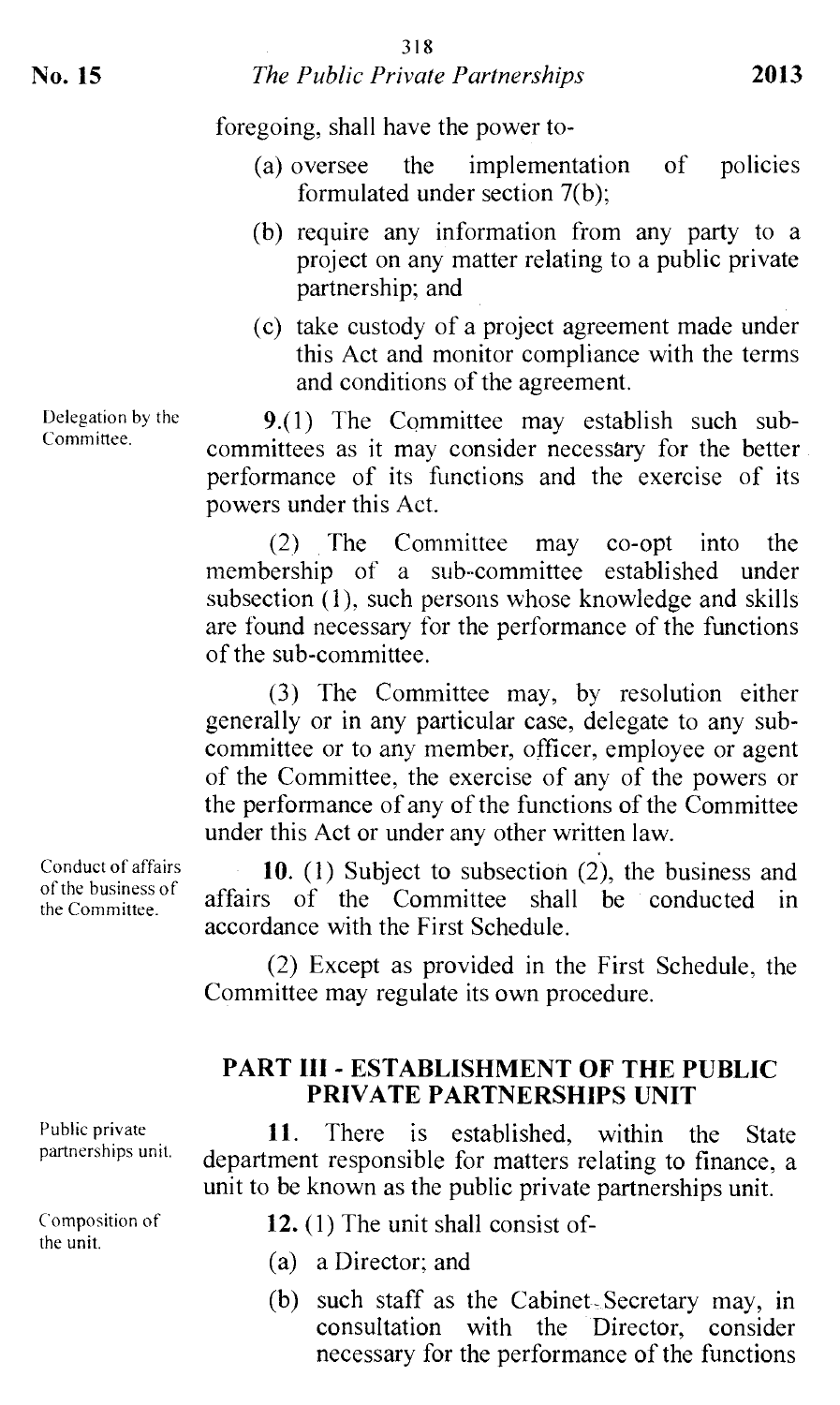of the unit under this Act.

(2) The Director and staff of the unit shall be competitively recruited and appointed on such terms and conditions as Cabinet Secretary shall, in consultation with the Salaries and Remuneration Commission determine.

(3) A person shall be qualified for appointment as the Director of the unit if such person-

- (a) holds a degree from a university recognized in Kenya in any of the following fields-
	- (i) finance;
	- (ii) economics;
	- (iii) engineering; or
	- (iv) law; and
- (b) has at least ten years professional experience in the relevant field.

(4) The appointment of the Director under subsection (1) shall be by notice in the Gazette for a term of five years and shall be eligible for re-appointment for one further term.

**13.** (1) The office of the Director and members of the unit shall become vacant if the member-

- (a) is adjudged bankrupt;
- (b) is convicted of a criminal offence and sentenced to a term of imprisonment of not less than six months;
- (c) resigns in writing addressed to the Committee;
- (d) is removed from office by the Committee for  $-$ 
	- (i) being unable to perform the functions of his office by reason of mental or physical infirmity; or
	- (ii) failing to declare his interest in any matter being considered or to be considered by the unit or the Committee; or
- (e) fails to perform his or her duties in accordance with the terms and conditions of appointment; or

Vacation of office of Director and members of the unit.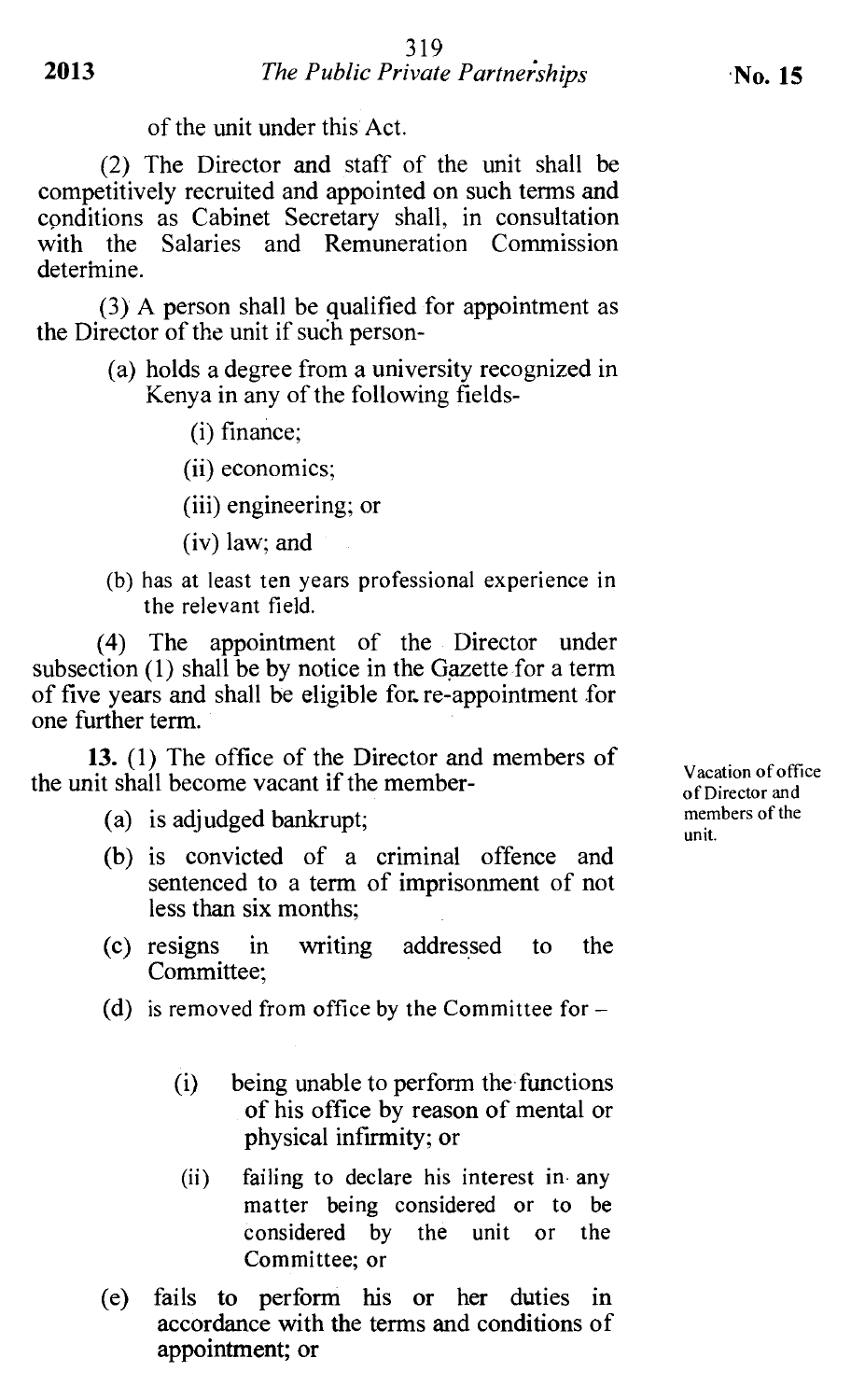(f) dies.

(2) Before the removal of a member under subsection (1), the Committee shall request the unit to-

- (a) investigate the circumstances giving rise to the proposed removal; and
- (b) make recommendations on whether or not the member should be removed from office.

Functions of the unit.

- **14.** (1) The functions of the unit are to -
- (a) serve as the secretariat and technical arm of the Committee; and
- (b) provide technical, financial and legal expertise to the Committee and any node established under this Act.

(2) In the performance of its functions under subsection (1), the unit shall—

- (a) serve as a resource centre on matters relating to public private partnerships;
- (b) conduct civic education to promote the awareness and understanding of the public private partnerships process amongst stakeholders;
- (c) provide capacity building to, and advise contracting authorities or other parties<br>involved in the planning, co-ordinating, planning, co-ordinating, undertaking or monitoring of projects under this Act;
- (d) rate, compile and maintain an inventory of public private partnership projects that are highly rated and which are likely to attract private sector investment;
- (e) develop an open, transparent, efficient and equitable process for managing the<br>identification, screening, prioritization, prioritization, development, procurement, implementation and monitoring of projects, and ensure that the process is applied consistently to all projects;
- (f) conduct research and gap analysis to ensure continuous performance improvement in the implementation of public private partnerships;
- (g) collate, analyse and disseminate information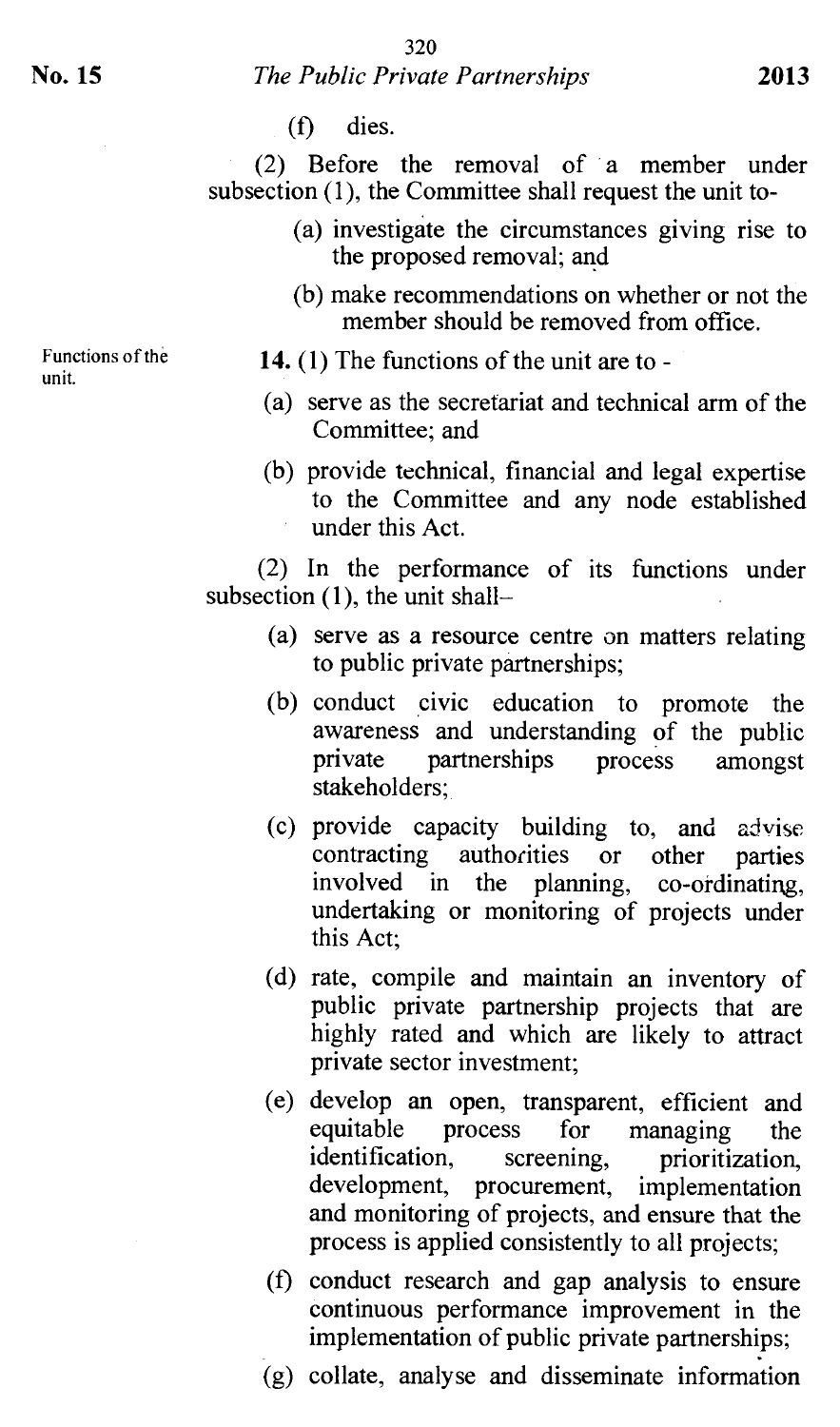including data on the contingent liabilities of the Government in relation to a project;

- (h) make recommendations on the approval or rejection of projects prior to submission to the Committee for approval;
- (i) assist contracting authorities, where the unit considers it necessary, to design, identify, select, prioritise, appraise, evaluate and negotiate projects;
- (j) maintain a record of all project documentation;
- (k) review and assess requests for Government support in relation to a project and advise the Committee on the support that should be accorded in relation to the project;
- (1) assist the Committee in formulating guidelines and standard documentation required under this Act;
- (m) liaise with and assist the contracting authorities in their roles in the various stages of a project cycle;
- (n) ensure that the tendering process relating to a project conforms to this Act and to procurement best practices;
- (o) put in place measures to eliminate constraints limiting the realisation of benefits expected from a public private partnership;
- (p) monitor contingent liabilities and accounting and budgetary issues related to public private partnerships with the relevant offices within the State department. responsible for finance; and
- **(q) carry out such other functions as may be conferred on it by the Committee and this Act.**

**(3) The unit shall prepare financial accounts and an inventory of any monies allocated to it, any financial support received by it and any success fees**  *received* **by it from a private party or project company as the case may be, under this Act.**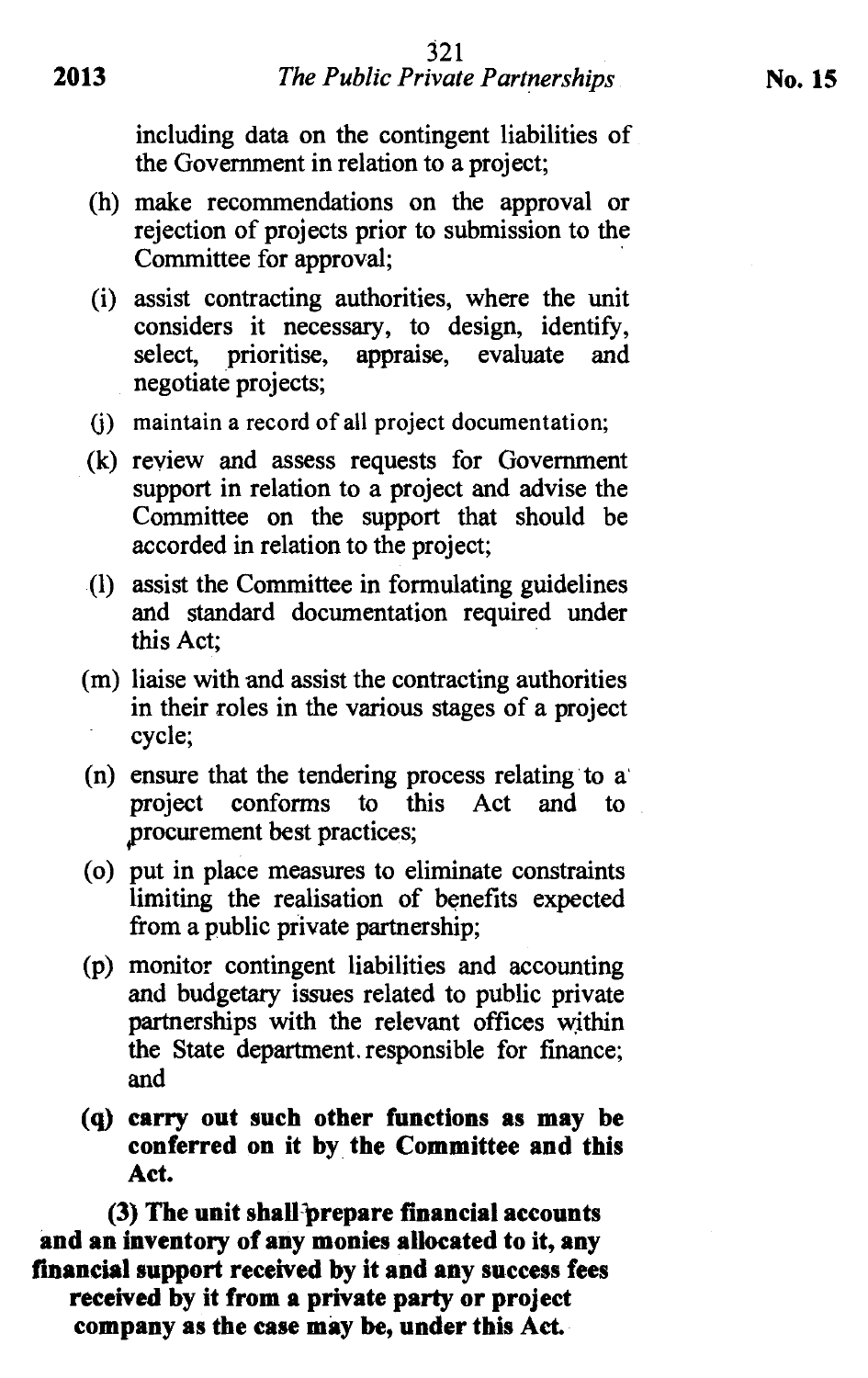Rules for framework of the unit.

Establishment of a node.

Functions of a node.

15. The Cabinet Secretary shall make rules for the administrative and financial framework of the unit, the relationship of the unit with other State departments and organizations and the conduct of the affairs of the unit.

#### **PART IV - ESTABLISHMENT OF PUBLIC PRIVATE PARTNERSHIP NODES**

16. (1) A contracting authority that intends to enter into a public private partnership . arrangement with a private party shall establish a public private partnership node.

(2) A node established under subsection (1) shall be headed by the accounting officer of the contracting authority and shall consist of such financial, technical, procurement and legal personnel as that authority shall, in consultation with the unit, consider necessary for the performance of its functions in relation to a project under this Act.

**17.(1)** A node shall, on behalf of the contracting authority -

- (a) identify, screen and prioritize projects based on guidelines issued by the Committee;
- (b) prepare and appraise each project agreement to ensure its legal, regulatory, social, economic and commercial viability;
- (c) ensure that the parties to a project agreement comply with the provisions of this Act;
- (d) undertake the tendering process in accordance with this Act and any other written law;
- (e) monitor the implementation of a project agreement entered into with the contracting authority;
- (f) liaise with all key stakeholders during the project cycle;
- (g) oversee the management of a project in accordance with the project agreement accordance with the project agreement entered into by the contracting authority;
- (h) submit to the unit, annual or such other period reports on project agreements entered into by the contracting authority ;
- (i) maintain a record of all documentation and agreements entered into: by the contracting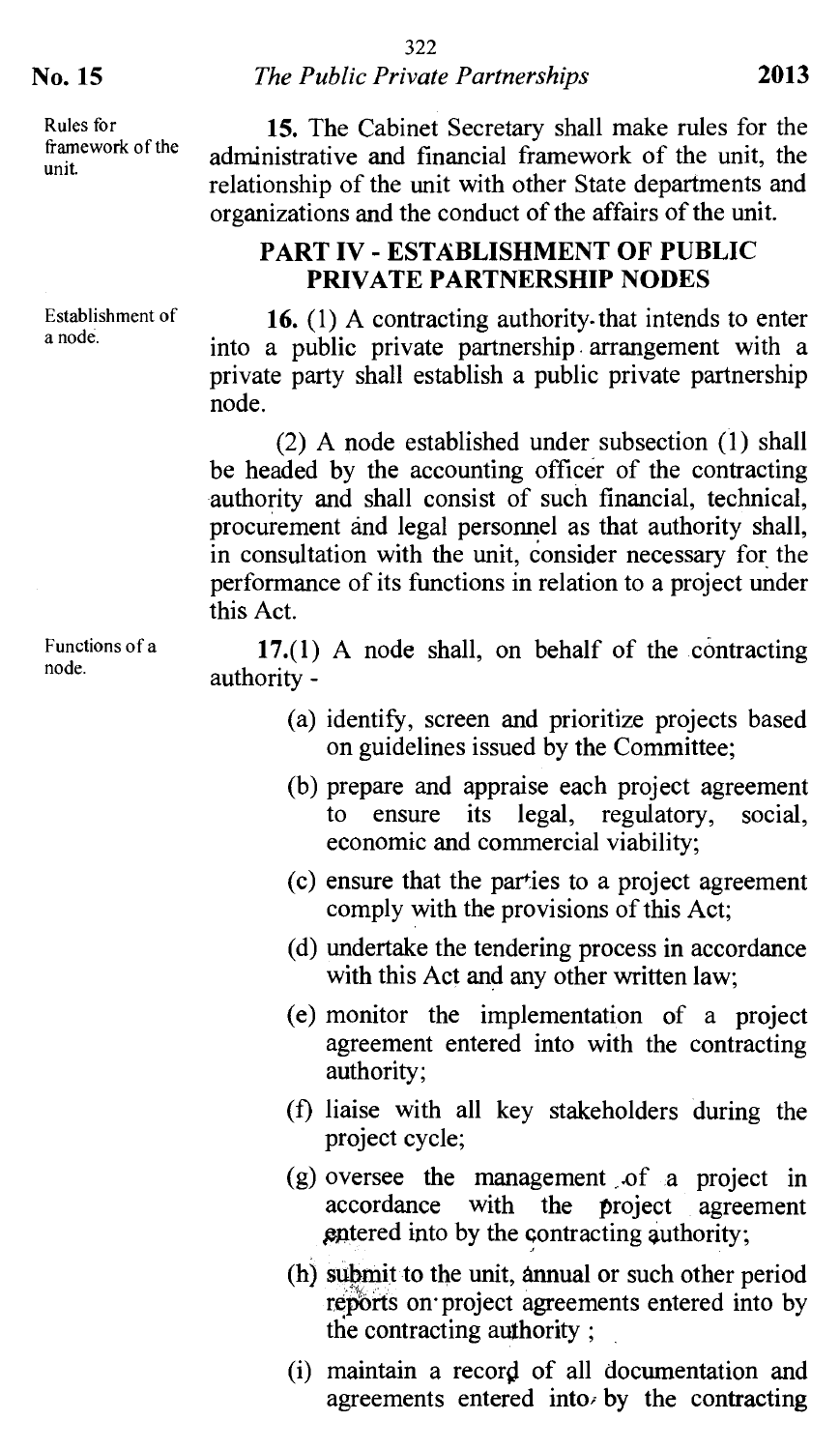authority relating to a project under this Act;

- (j) prepare projects in accordance with guidelines and standard documents issued. by the Committee under this Act;
- (k) ensure that the transfer of assets at the expiry or early termination of a project agreement is consistent with the terms and conditions of the project agreement, where the project agreement involves a transfer of assets; and
- (1) carry out such other functions as may be assigned to it by the contracting authority.

(2) In performing its functions under subsection  $(1)$ , a node shall report to the unit and shall –

- (a) implement the recommendations and guidelines issued by the unit; and
- (b) submit such information as shall be required by the unit or the Debt Management Office.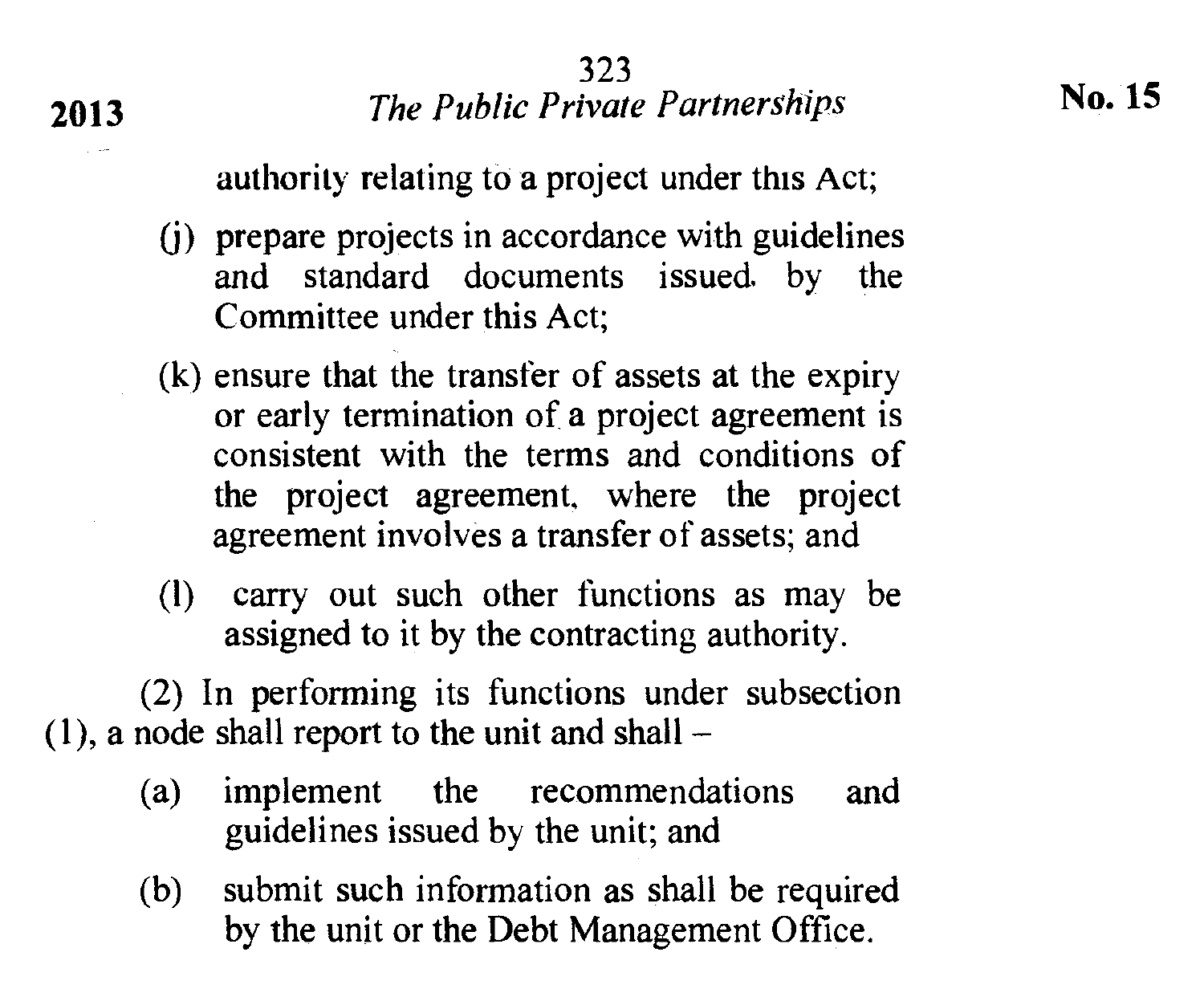Entering into a project agreement.

#### **PART V — PUBLIC PRIVATE PARTNERSHIPS**

**18.(1)** A contracting authority that intends to finance, operate, equip or maintain an infrastructure facility or provide a service may enter into a project agreement with any qualified private party for the financing, construction, operation, equipping or construction, operation, equipping or maintenance of the infrastructure or development facility or provision of the service of the Government in accordance with the provisions of this Act

(2) A contracting authority under subsection (1) may, where it considers it appropriate, designate its assets for the use by a private party, in relation to, and for the duration of a project on such terms and conditions as the contracting authority shall consider appropriate.

**19.** Subject to the provisions of this Act, a contracting authority may enter into a public private partnership with a private party in accordance with the Second Schedule or in accordance with such other arrangement as may be approved by the Cabinet Secretary.

**20.** A contracting authority shall, prior to entering into public private partnership arrangements pursuant to section 19, undertake a sector diagnostic study and assessment covering the following —

- (a) technical issues;
- (b) legal, regulatory and technical frameworks;
- (c) institutional and capacity status;
- (d) commercial, financial and economic issues; and
- (e) such other issues as the Cabinet Secretary may stipulate.

**21.** In determining the duration of a public private partnership, a contracting authority shall take into account the following factors-

- (a) the provisions of any relevant written law;
- (b) the life span of the technology to be employed;
- (c) the investment standards that are required to be maintained by each party to the project

Public private partnership arrangements.

Sector diagnostic study and assessment.

Duration of a public private partnership.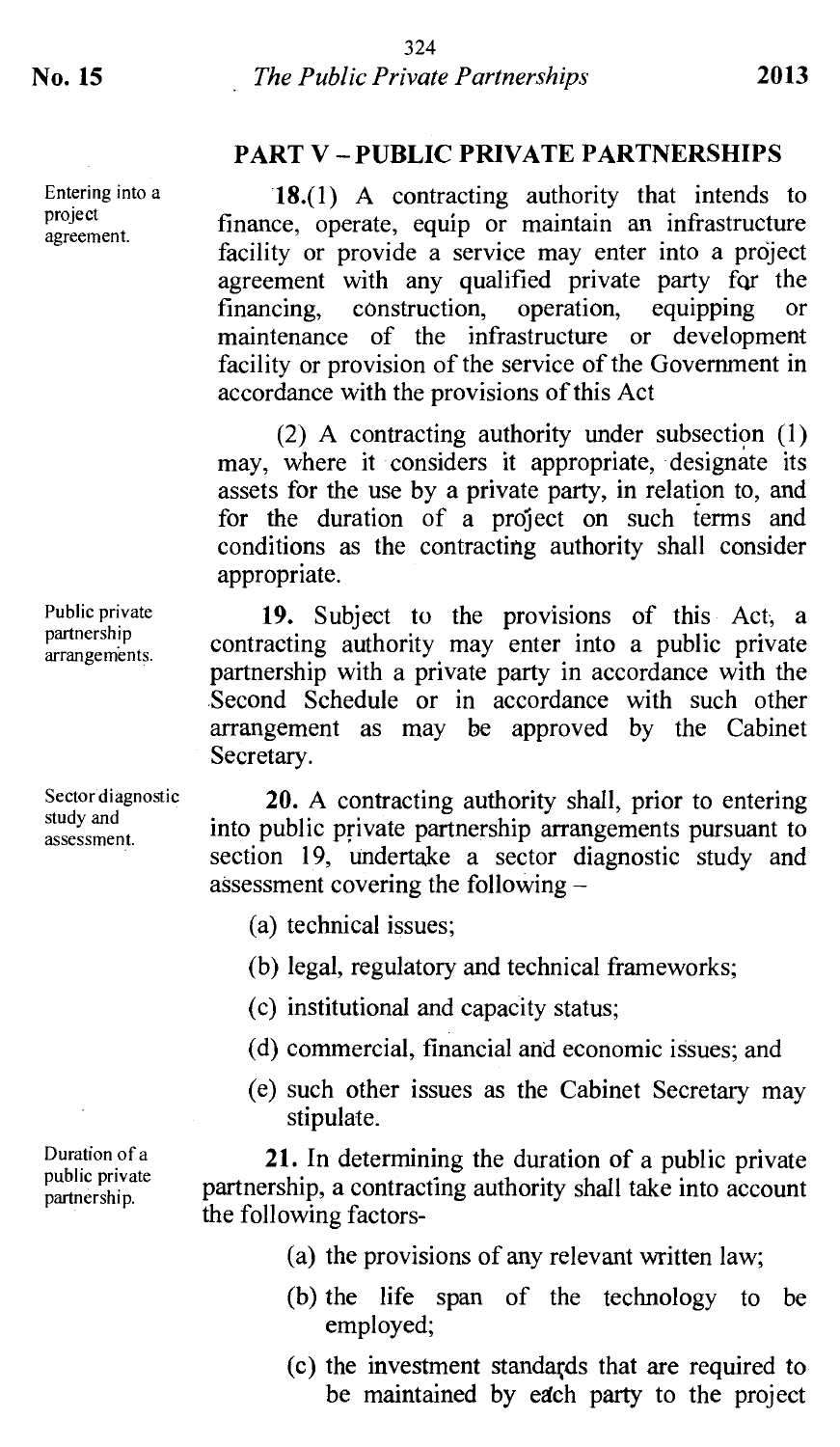2013 *The Public Private Partnerships* 

agreement throughout the duration of the partnership;

- (d) the economic and financial viability of the project and the economic life of the facilities to be provided;
- (e) the depreciation of the project assets during the life of the contract; and
- (f) the period of time that may be required by the parties to the partnership to-
	- (i) meet and maintain throughout the duration of the partnership, the service delivery standards and investment levels; and
	- (ii) recoup their investment.

22. Where a contracting authority intends to enter into a public private partnership, a person shall not, unless he is the accounting officer of the authority, enter into a project agreement in relation to that project on behalf of the authority.

23. (1) Each contracting authority shall prepare a list of projects that it intends undertake on a priority basis under this Act and shall submit the list to the unit for assessment.

(2) A contracting authority shall not submit a project list under subsection (1) unless the projects are part of the development program of that authority.

24.(1) The unit shall assess the project lists submitted to it by the contracting authorities under section 23 and submit the lists, together with its recommendations, to the Committee for approval.

(2) Upon receipt of the project lists, the Committee shall consider lists and the recommendations of the unit and prepare and submit to the Cabinet for approval, a national priority list.

(3) The Cabinet Secretary shall prescribe the thresholds for approval and the carrying out of projects by the county governments under this Act.

25. The unit shall publish in the electronic and print media, the national priority list of projects that has been approved under section 24.

Execution of a project agreement.

Submission of project lists.

Approval of projects by the Committee and Cabinet.

Publication of approved projects.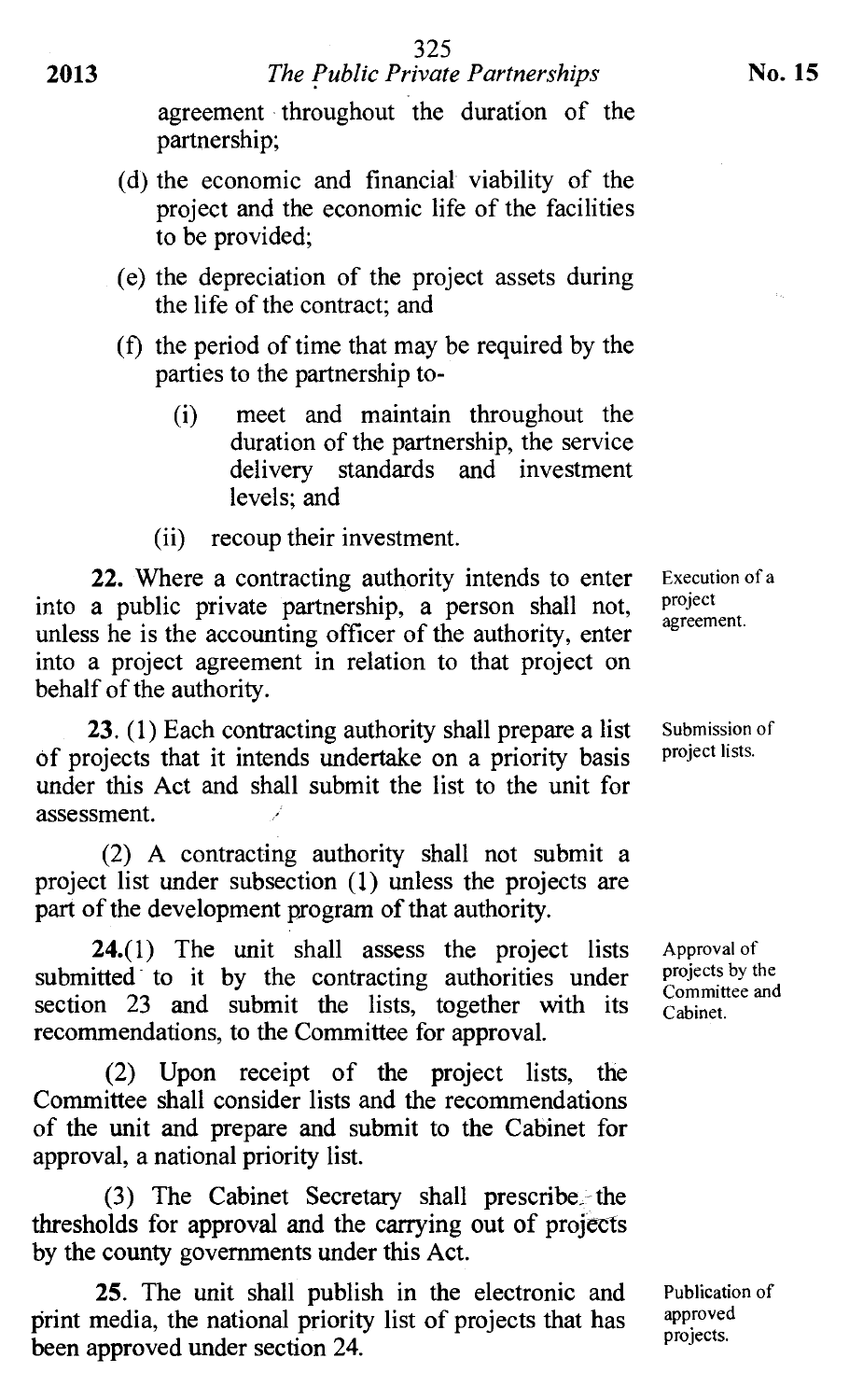Prequalification procedures by contracting authority.

Guarantee or letter of comfort by the Government.

Price setting and success fees.

**26.** A contracting authority which intends to enter into a project agreement with a private party shall confirm that the private party has —

- (a) the financial capacity to undertake the project;
- (b) the relevant experience in undertaking projects of a similar nature; and
- (c) the relevant expertise to undertake the project.

**27.** The Cabinet Secretary may, in consultation with the Debt Management Office and the Committee, where it considers it necessary to support a project and in order to reduce premiums factored for political risks, issue a guarantee, undertaking or binding letters of comfort in relation to a project.

**28.(1)** In setting the price for the purpose of determining the cost of delivering a facility or services in relation to a project under this Act, the parties to a public private partnership shall be guided by the prevailing market rates based on competition or, where it is not possible to determine the prevailing market rates, the setting of the price shall be based on the full allocation of cost of such facilities or services or on international best practices.

(2) The cost of delivering a facility or service determined under subsection (1) shall be affordable to the Government and provide value for money to the contracting authority while enabling the private party to maintain its financial integrity, attract capital, operate efficiently and compensate a private party for any assumed risk.

(3) The Committee may, where it considers it appropriate and in consultation with the unit, impose a success fee on a transaction to be paid by a successful bidder in accordance with the tender documents.

(4) The Cabinet Secretary shall make rules for determining the success fees under this section.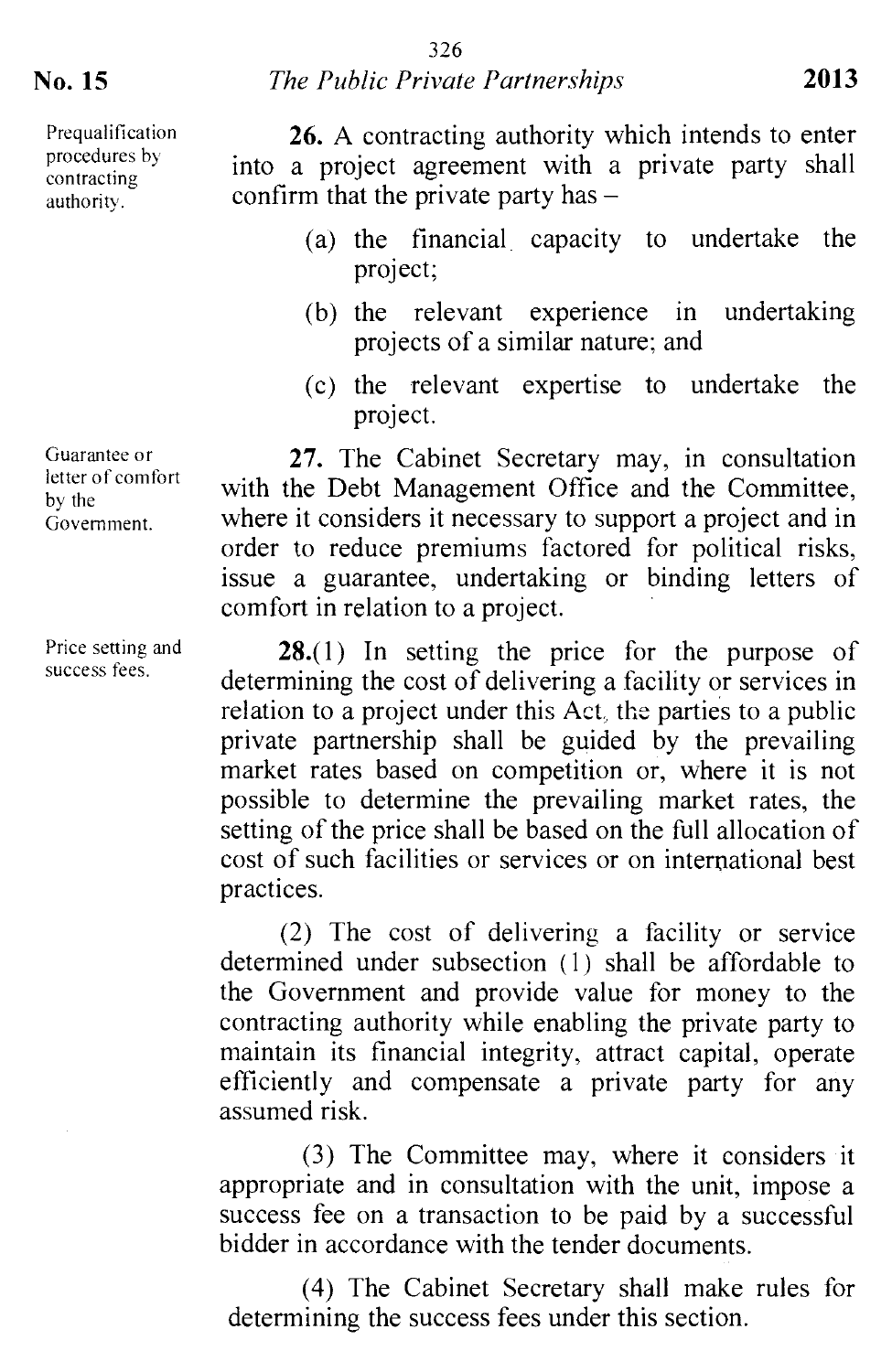#### **PART VI — PROJECT IDENTIFICATION AND SELECTION OF PRIVATE PARTY**

29. (1) Except as otherwise provided for under this Act, all projects shall be procured through a competitive bidding process.

(2) In procuring and awarding a contract to a private party under this Act, a contracting authority shall be guided by the principles of transparency, free and fair competition and equal opportunity in accordance with the guidelines made under this Act.

30. The Committee shall issue guidelines for the identification, selection, pre-tender approval, tendering, negotiation, post-tender approval and monitoring negotiation, post-tender processes of public private partnerships.

**31.(1)** A contracting authority which intends to implement a project through a public private partnership under this Act, together with the unit and the node, shall, subject to section 24, be responsible for conceptualizing or identifying potential projects and undertaking the preparatory and tendering process of the project.

(2) In conceptualizing, identifying and prioritizing potential projects under this Act, a contracting authority shall consider the strategic and operational benefits of entering into a public private partnership arrangement compared to the development of the facility or provision of the service by the contracting authority.

(3) Where a contracting authority considers it appropriate to implement a project through a public private partnership, it shall submit a report of the consideration and analysis under subsection (2) and a project proposal in relation to the project to the Committee for approval in the prescribed form.

(4) A contracting authority that *receives* approval under subsection (3) shall, apply the recommendations of the unit in all its procedures while undertaking the project.

**32.(1)** A contracting authority shall constitute a project appraisal team for the purpose of overseeing the preparation phase of the project in accordance with regulations made under this Act.

Procurement through competitive bidding process,

Issuance of guidelines.

Project identification. selection and prioritization.

Project preparation and appraisal.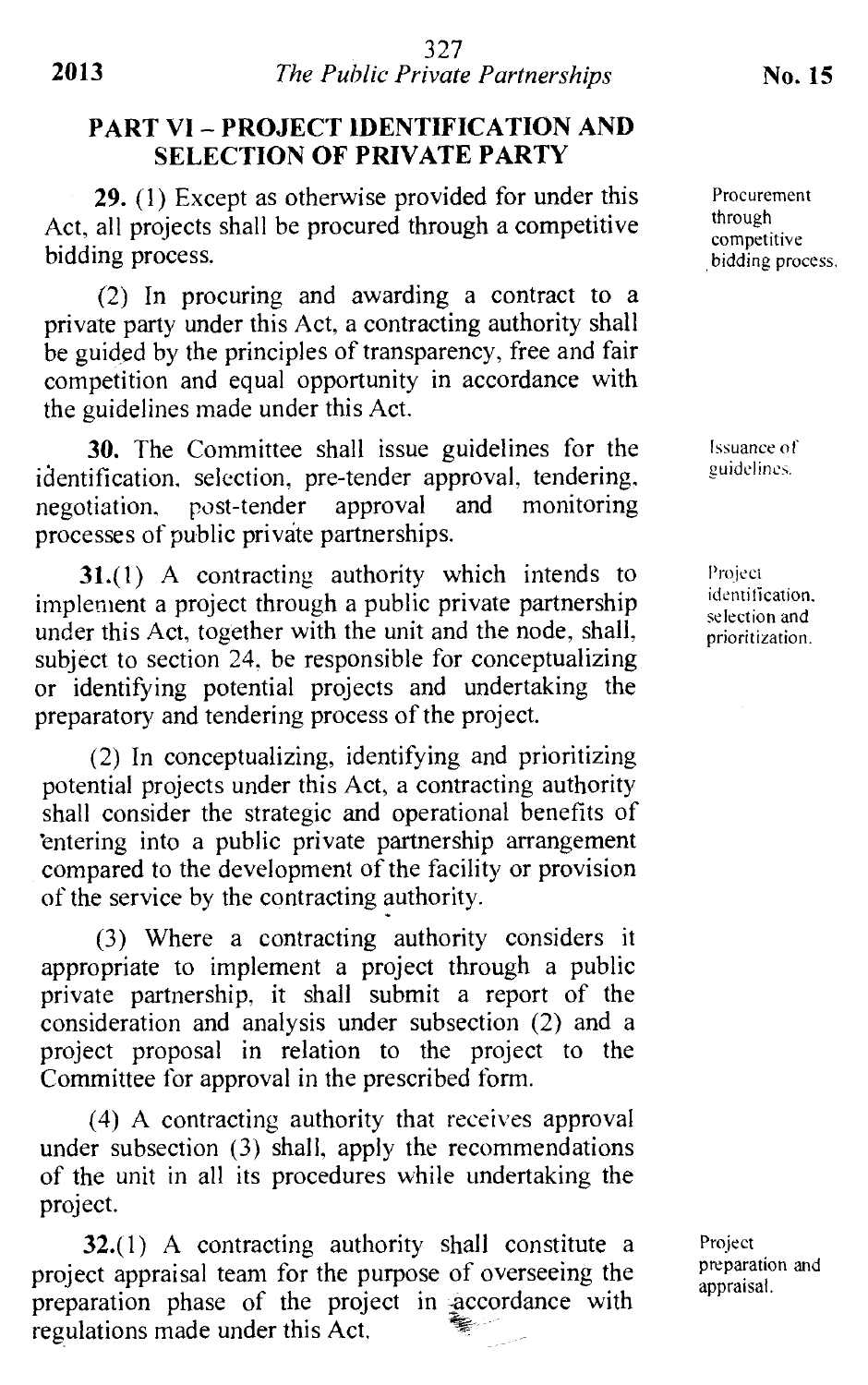(2) A project appraisal team constituted under subsection (1) shall consist of a representative of the unit and such technical, financial and legal experts of the contracting authority, as the authority shall determine

(3) A contracting authority shall include in the project appraisal team a member of the node established by that contracting authority under section 16 and such other persons as the authority shall consider necessary for the performance of the functions of the project appraisal team

Feasibility study.

**33.** (1) A contracting authority shall, in consultation with the unit and upon the approval of the project proposal by the Committee, undertake a feasibility study of the project it intends to implement under a public private partnership for the purpose of determining the viability of undertaking the project under this Act.

(2) In undertaking a feasibility study under subsection (1), a contracting authority shall consider-

(a) the technical requirements of the project;

- (b) the legal requirements to be met by the parties to the project;
- (c) the social, economic and environmental impact of the project; and
- (d) the affordability, value for money and public sector comparator for the tproject as prescribed in the regulations made under this Act.

**34.** A contracting authority shall, upon conducting a feasibility study under section 33 prepare a report in the prescribed form not later than two months after the study.

**35.** (1) The contracting authority shall submit the feasibility report prepared under section 33 to the unit for review and evaluation.

(2) The unit shall submit the feasibility report to the Debt Management Office for assessment and approval of the fiscal risk and contingent liabilities of the project.

(3) The unit shall submit the report together with its recommendations and the approval of the Debt Management Office to the Committee for approval.

(4) The Committee shall, in determining whether

Report.

Approval of feasibility report by Committee.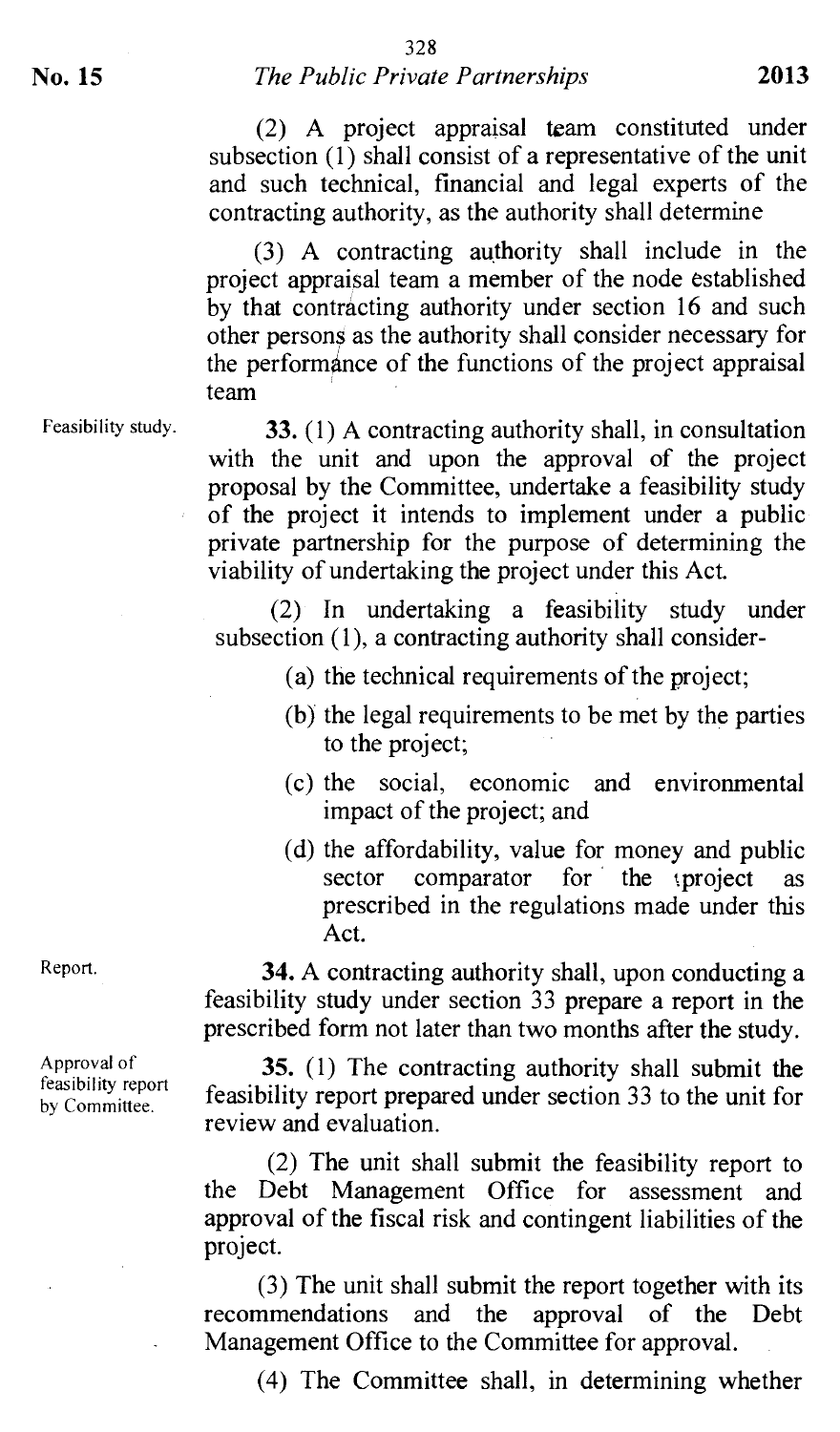#### 329 **2013** *The Public Private Partnerships* **No. 15**

the contracting authority should tender for a project under this Act, consider the report and the recommendations of the unit and the approval of Cabinet.

**36.** (1) The unit shall assess the technical expertise of the contracting authority to procure the development of a project under this Act.

(2) Where the unit finds that the contracting authority does not have the technical expertise to procure the project under this Act, the contracting authority shall appoint a transaction advisor to assist the authority in the procurement process.

. (3) The engagement of a transaction advisor under subsection (2) shall be based on the principles of disclosure, transparency, equality, free competition and equal opportunity in accordance with the procedure prescribed by the Cabinet Secretary under this Act.

Assessment of contracting authority's technical expertise to procure services.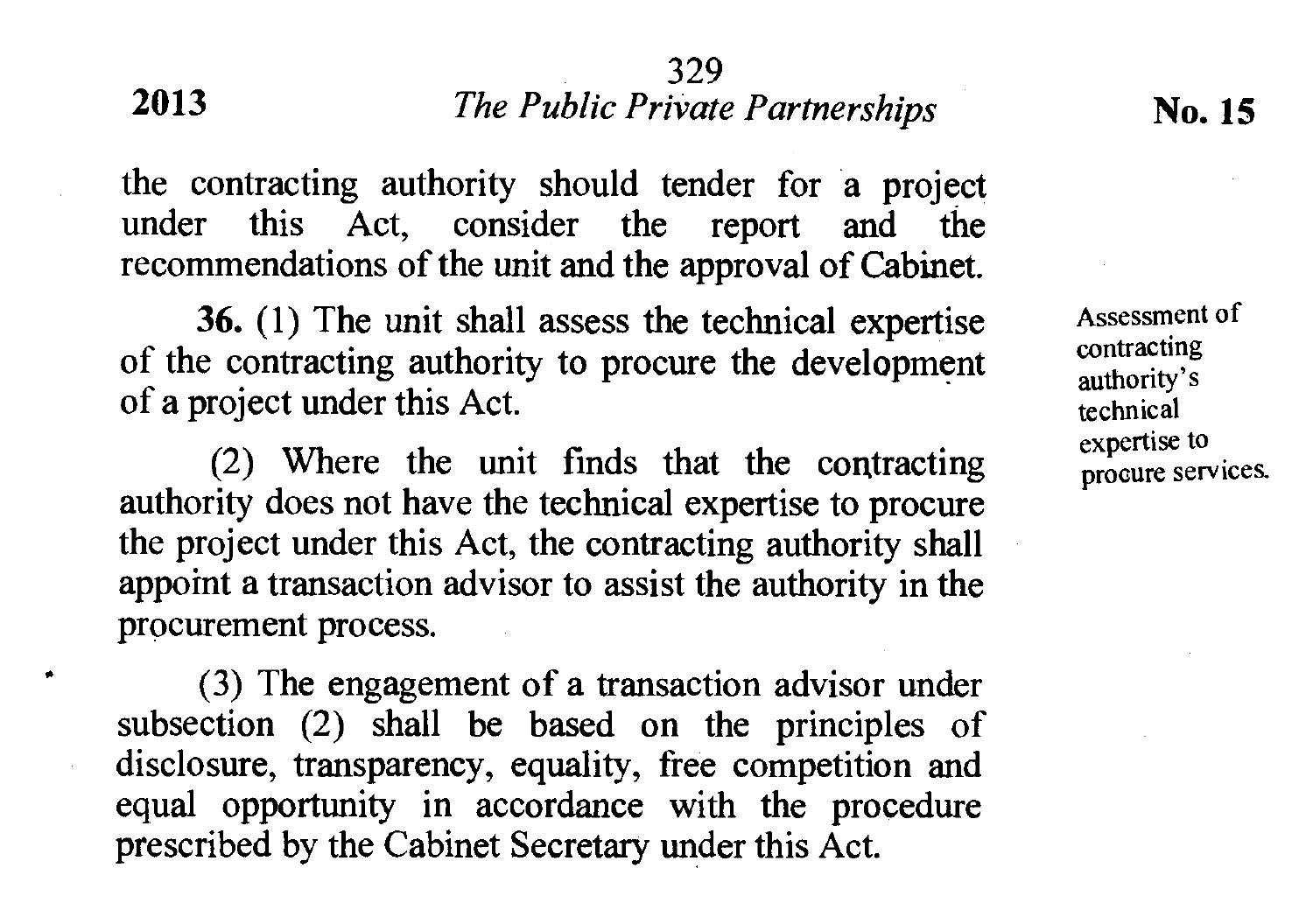Invitation of requests for qualification.

#### **PART VII - SOLICITED PROPOSALS**

**37.**(1) A contracting authority shall, upon the committee invite requests for approval by the Committee, invite requests qualification by notice in at least two newspapers of national circulation and in the electronic media.

(2) A contracting authority shall, in the notice issued under subsection (1), specify the eligibility criteria of a bidder and may require bidders to provide 'such statements or documents as proof of their eligibility.

(3) The publication of any advertisement and the tendering process under this Part shall be undertaken by the contracting authority in consultation with the unit.

**38.(1)** A person who intends to request for qualification for a project under this Act may constitute a consortium for that purpose.

> (2) A person or consortium qualifies to request for qualification if the person or consortium -

- (a) meets the criteria specified in the request for qualification issued by the contracting authority;
- (b) has the technical capability and financial capacity to undertake the project;
- (c) has the legal capacity to enter into a project agreement with the contracting authority under this Act;
- (d) is not insolvent, in receivership, bankrupt or in the process of being wound up; and
- (e) is not precluded by the contracting authority from entering into an agreement for the purpose of undertaking the project.

**39.** (1) The contracting authority shall, upon issuing a notice under section 37, constitute a prequalification committee for the purpose of prequalifying bidders under this Part.

(2) A prequalification committee constituted under subsection (1) shall consist of a representative of the unit and the node and such technical, financial and legal experts as the contracting authority shall consider necessary.

(3) The contracting authority may, where it

Qualification of private party.

Prequalification committee.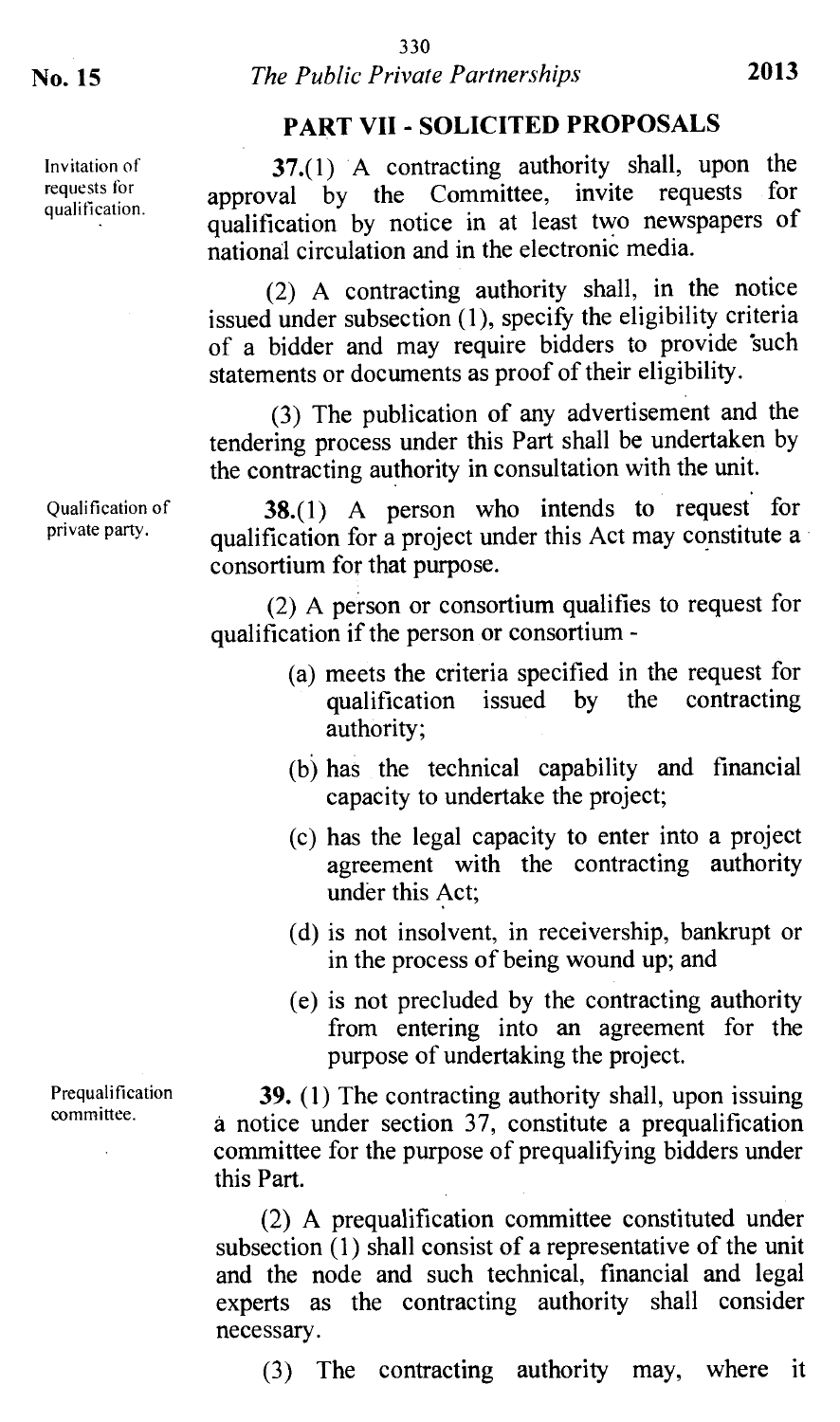considers it appropriate, constitute the project appraisal team as the prequalification committee for purpose of prequalifying bidders under subsection (1).

(4) The Cabinet Secretary shall make rules to regulate the prequalification process by the prequalification committee under this Part.

**40.** (1) A prequalification committee shall consider Disqualification the requests for qualification submitted to the contracting of a private party. authority in accordance with the notice issued under section 37 and shortlist the qualified bidders.

(2.) A prequalification committee shall disqualify a bidder if that bidder-

- (a) submits false, inaccurate or incomplete information in relation to his or its qualifications;
- (b) colludes, connives or is involved in any corrupt or dishonest practice;
- (e) fails to meet the eligibility criteria; or
- (f) contravenes the provisions of this Act or any other written law in order to have an unfair advantage over other bidders in the award of the tender.

(3) A private party may object to the decision of the prequalification committee not to shortlist a bidder under subsection (1).

(4) An objection under subsection (3) shall be determined by the Petition Committee in accordance with section 67.

41. (1) A contracting authority may, in consultation Preliminary with the unit, hold a preliminary meeting with the bidders meeting. bidders who are shortlisted under section 40.

(2) The contracting authority shall, during the preliminary meeting, deliberate on issues related to the project specifications and initial preliminary conditions and respond to any enquiry made by the bidders in relation to the project

(3) Any enquiry made by a bidder and response issued by a contracting authority in relation to a bid shall be communicated to all shortlisted bidders.

42.(1) A contracting authority may alter the  $\Delta t$  Alteration of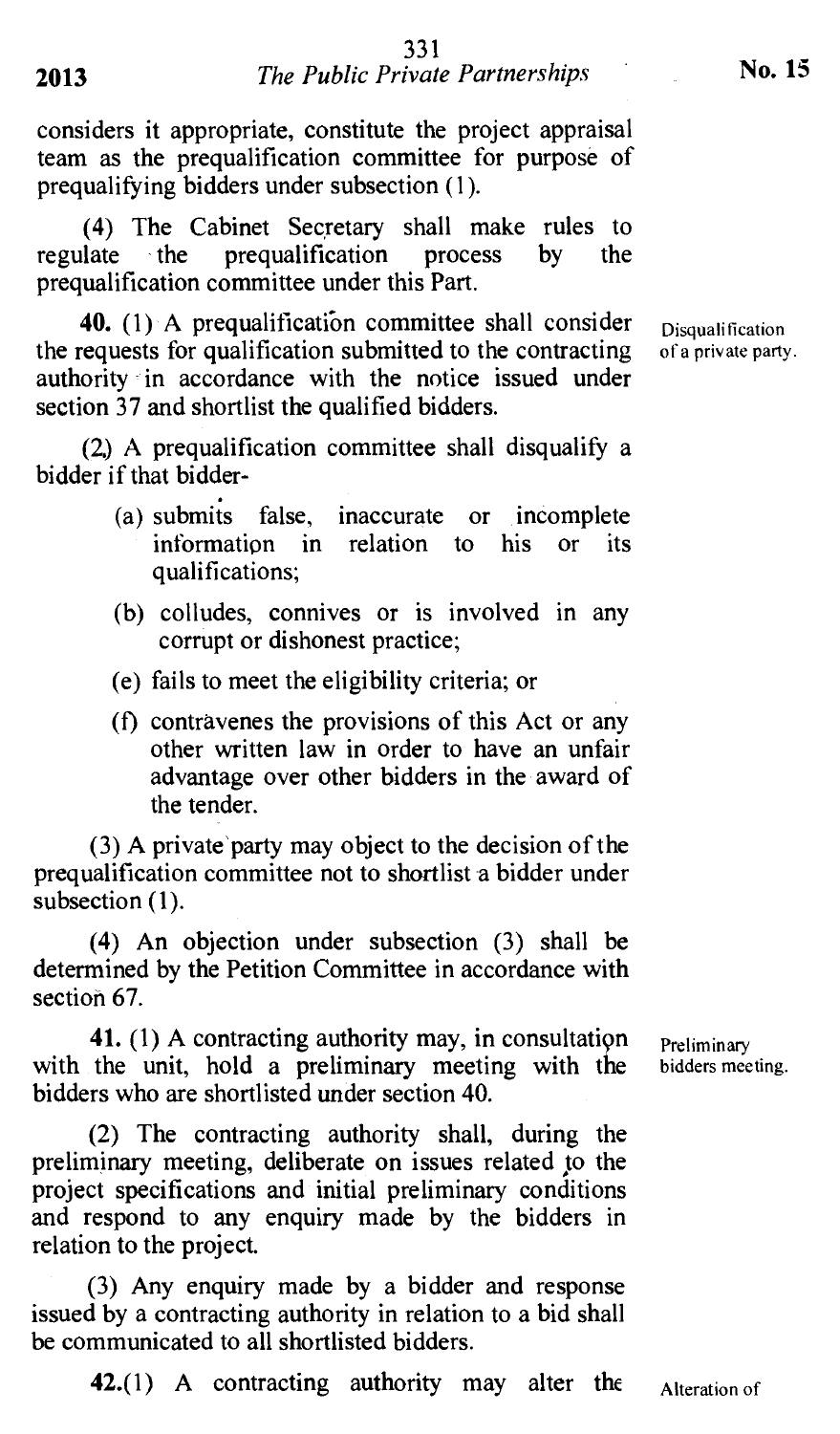332 **No. 15** *The Public Private Partnerships* **2013** 

specifications.

specifications of a project based on the deliberations of the preliminary meeting held under section 41.

(2) The alterations made by a contracting authority under subsection (1) shall not affect the prequalification criteria of the bidders under section 40 and shall be made prior to the issuance of an invitation to bid under section 43.

#### Invitation to bid.

**43.** (1) A contracting authority shall, in consultation with the unit, prepare an invitation to bid and tender documents in relation to a project in accordance with subsection (2) for the purpose of inviting bids.

(2) Tender documents prepared under subsection (1) shall include the following information-

- (a) general information related to the project necessary for the preparation and submission of a bid;
- (b) specifications of the project including the technical and financial conditions that should be met by a bidder;
- (c) specifications of the final product, level of services, performance indicators and such other requirements as the contracting authority and relevant regulatory bodies shall consider necessary including the safety, security and environment preservation requirements to be met by a bidder;
- (d) basic terms and conditions of the project agreement including non-negotiable conditions;
- (e) the criteria and method to be used in evaluating a bid;
- (f) the forms and documents that are required to be filled and submitted by a bidder;
- (g) the value of the bid security required to be submitted by a bidder; and
- (h) the deadline and place for submission of the tender documents by a bidder.

Submission of bids.

**44.** (1) A bidder who intends to bid for a project under this Act shall complete and submit a technical and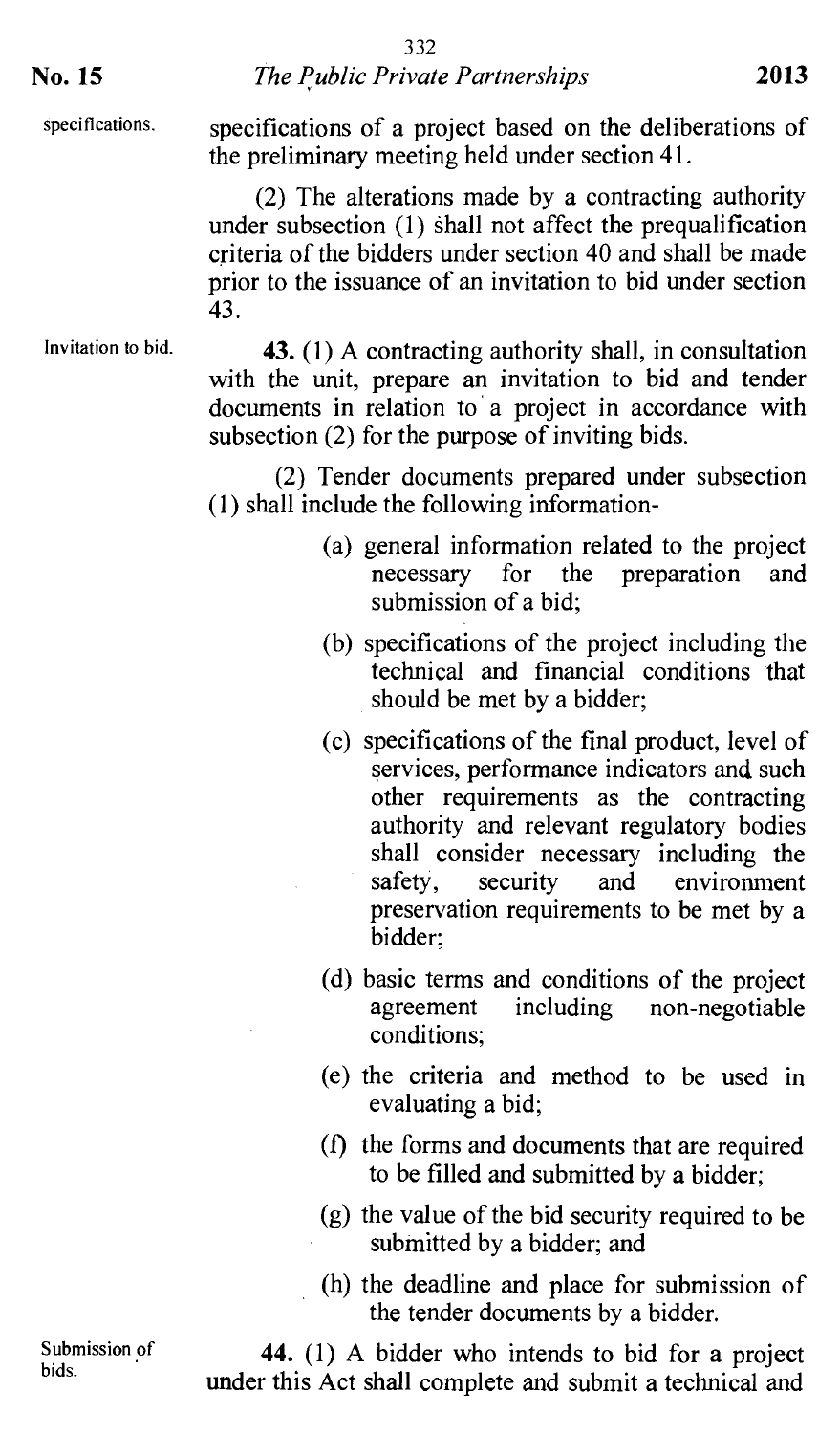financial bid and enclose each bid in a separate sealed envelope as may be specified by the contracting authority.

(2) A contracting authority shall not open the financial bid submitted by a bidder unless it has opened and approved the technical offer submitted by that bidder in accordance with section 47.

(3) The Cabinet Secretary shall make rules. for the submission and opening of tender documents under this Part.

**45.** (1) A contracting authority may, in consultation with the unit and with the approval of the Committee, hold a competitive dialogue with each bidder to define the technical or financial aspects of the project in the manner prescribed under this Act.

(2) A contracting authority may require a bidder to submit to the authority, a technical and financial nonbinding proposal for discussion with the authority.

(3) A competitive dialogue under subsection (1) shall be held with each bidder on the basis of equality and transparency.

(4) The discussions held during a competitive dialogue shall be confidential and shall not be disclosed to any person by any party to the discussions.

(5) After concluding the competitive dialogue stage, the contracting authority may alter project specifications, risk matrix or structure and may re-open pre-qualification for the project, while keeping the initial pre-qualified parties qualified.

**46.** (1) Where a bidder is a consortium constituted for the purpose of bidding for a project under this Act, the bidder shall submit the bid in the name of the consortium.

(2) A consortium under subsection (1) shall submit, together with the bid submission, proof that each member of the consortium has consented to join the consortium and participate in the bidding process.

(3) A consortium shall appoint a person from among its members to represent the consortium in any discussions held with the contracting authority and shall submit, together with its bid documents, a notice of the appointment of the representative.

Competitive dialogue.

Bidding by a consortium.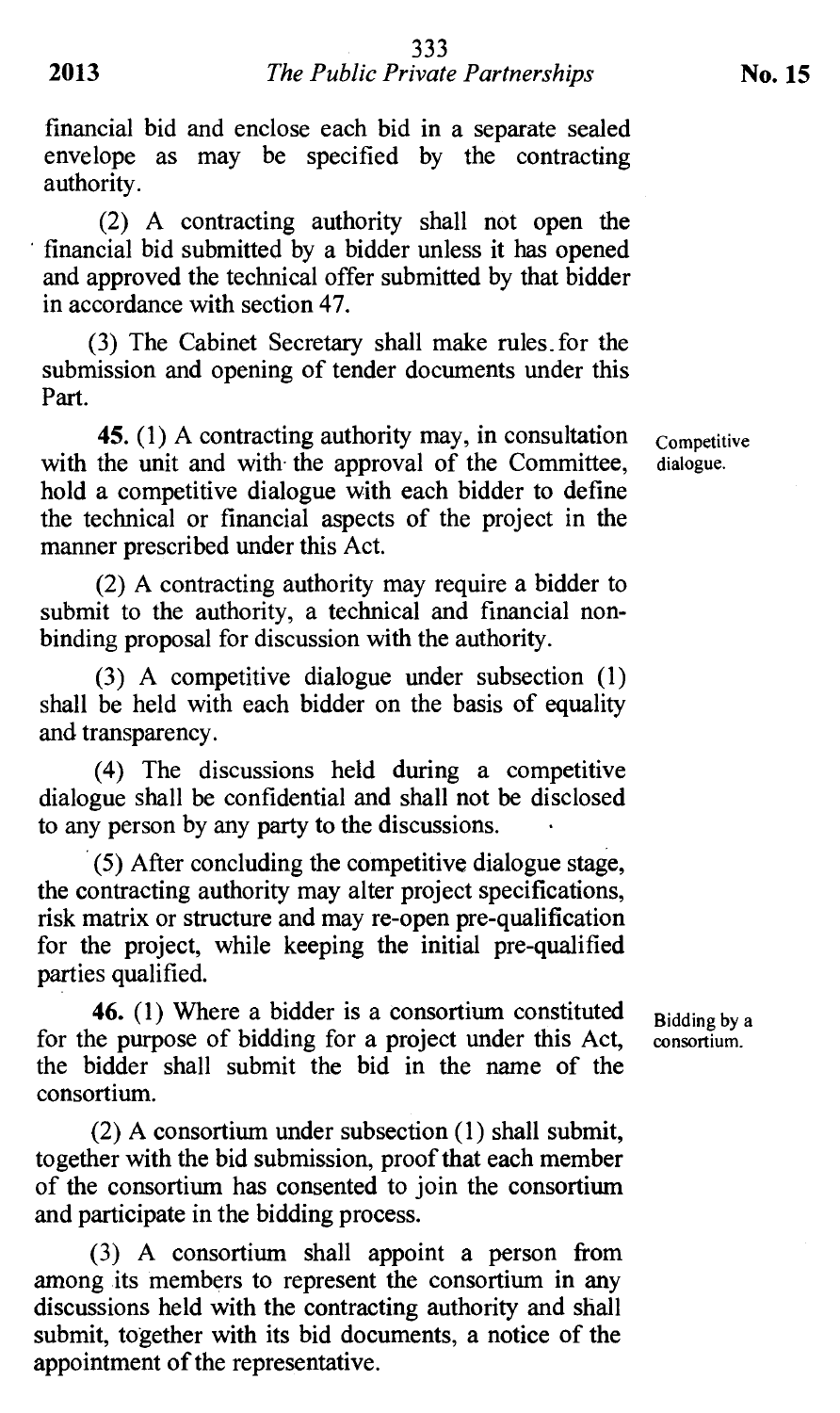(4) A person who is a member of a consortium shall not submit a bid, whether directly or indirectly or through another consortium or a company which submits a bid and in the case of a company, if that person owns a majority of the shares or has control over its management.

(5) The proposal evaluation team shall disqualify a consortium which submits a bid contrary to this section.

(6) A contracting authority may, where a member of a consortium withdraws from the consortium, disqualify that consortium from participating in the bidding process or review the terms and conditions of a project agreement entered into with the consortium.

(7) The provisions of subsection (6) shall not apply where the consortium replaces the member who withdraws with another party so as to ensure that the consortium remains eligible throughout the tender and implementation process except for construction and design criteria at the later stage of the project.

(8) Each member of a consortium which submits a bid under subsection (1) shall be bound jointly and severally by the terms and conditions of the project agreement and shall be jointly responsible for the performance of the obligations under the agreement.

47.(1) A contracting authority shall constitute a proposal evaluation team for the purpose of evaluating bids submitted to it by bidders under this Act.

(2) A proposal evaluation team constituted under subsection (1) shall consist of-

- (a) at least one representative of the contracting authority nominated by the Cabinet Secretary in the relevant State department;
- (b) a representative of the node established within the contracting authority;
- (c) a representative from the relevant regulatory body;
- (d) a representative of the unit; and
- (e) a representative of the Attorney-General.

(3) The proposal evaluation team shall open and evaluate the technical bids submitted to the contracting authority under section 44 within the time and in

Evaluation of technical bids.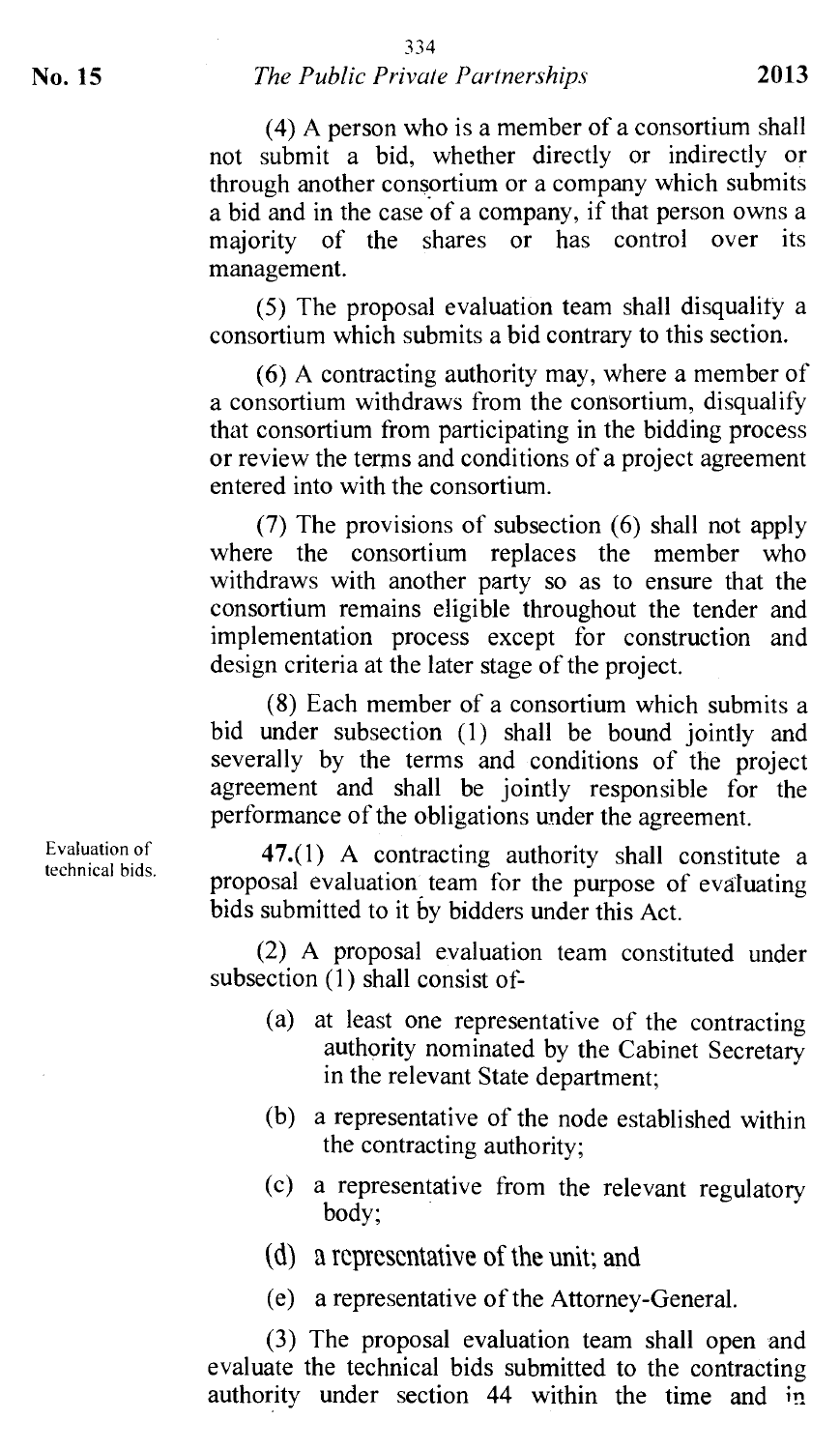accordance with the procedure specified in the tender documents and rules made under section 44(3).

(4) The proposal evaluation team may constitute committees for the purpose of receiving bids and carrying out a technical and financial evaluation of the bids.

48. (1) The proposal evaluation team shall invite the bidders who have been prequalified on the basis of their technical bid under section 47 to attend a meeting for purpose of opening the bids on the financial offer.

(2) The proposal evaluation team shall evaluate the tenders on the financial bid and determine the bid that meets the requirements specified in the tender documents.

(3) In evaluating a bid under subsection (1), the proposal evaluation team shall take into account the economic advantage that would accrue to the contracting authority if the bid is accepted and the comparative balance for the financial and technical elements of the bid set out in the tender documents.

(4) The Committee shall not take part in the process of evaluating bids submitted to the contracting authority.

(5) The proposal team shall evaluate bids under this Part in accordance with regulations made by the Cabinet Secretary under this Act.

49. (1) The proposal evaluation team shall, upon evaluating the bids and before declaring the first ranked bidder, prepare an evaluation report specifying the evaluation criteria, the manner in which the first ranked bidder satisfied the requirements specified in the tender - documents in comparison with the other bidders, and such other information as the contracting authority shall consider necessary.

(2) The contracting authority shall submit the evaluation report prepared under subsection (1) to the Committee for approval.

50. A contracting authority shall not restrict the use by a bidder of innovation with regard to the means of financing, the application of technology or the management approach that a bidder may use to deliver the procured facilities or services.

51. A proposal evaluation team shall reject a

Evaluation of financial bids.

Preparation of evaluation report.

Non-restriction on use of innovation.

Non-compliance by a bidder.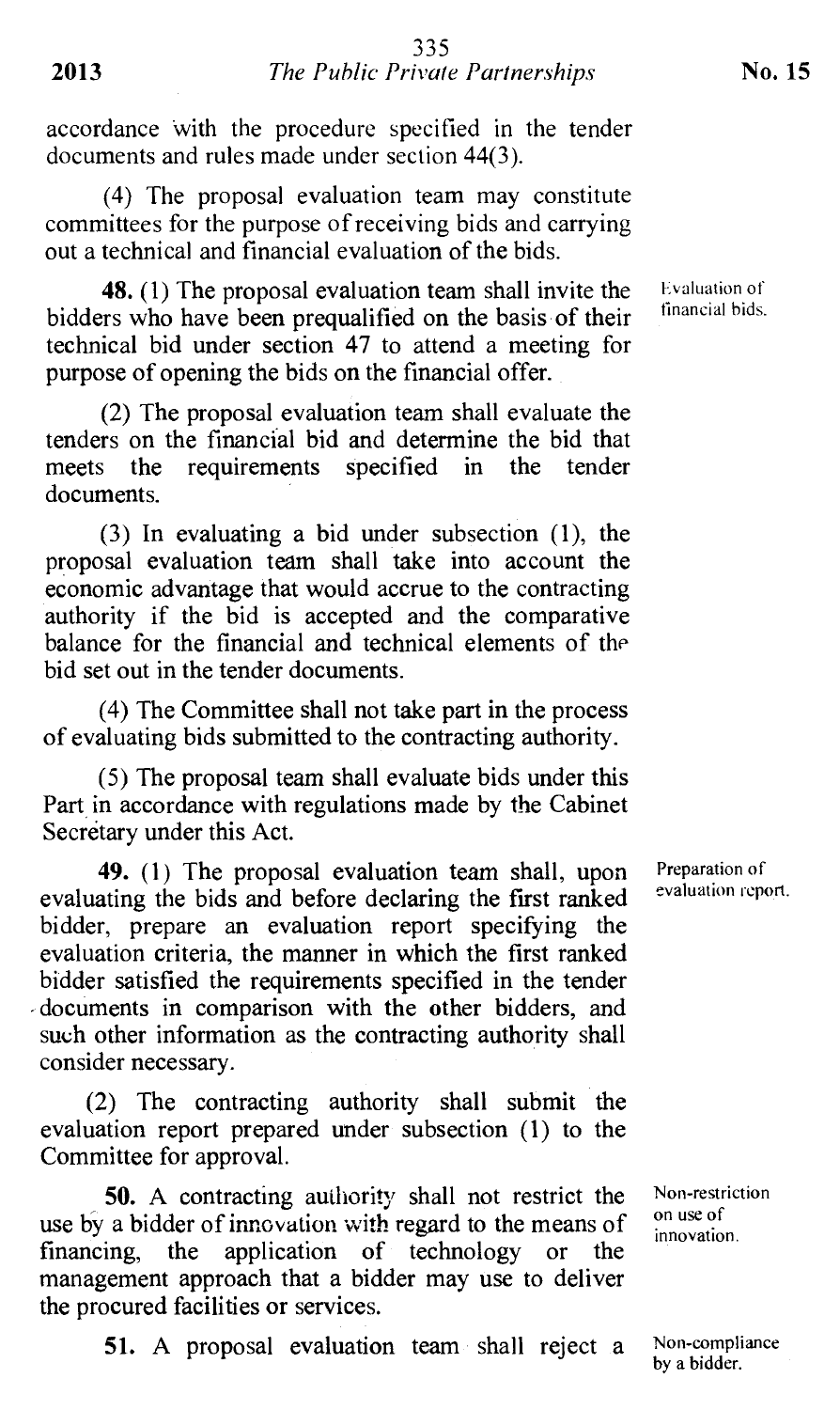#### **No. 15** *The Public Private Partnerships* **2013**

bidder's submission where he does not comply with the conditions and requirements specified in the tender documents or the rules made under section 44.

Negotiations. **52.(1)** A contracting authority may, with the approval of the Committee-

- (a) enter into negotiations with the successful bidder; and
- (b) request the second ranked bidder to extend the validity of its bid pending the completion of negotiations with the successful bidder.

(2) The contracting authority shall constitute a negotiating committee consisting of-

- (a) one person nominated by the unit from among its members;
- (b) one person nominated by the node from among its members;
- (c) such persons representing such State departments as the contracting authority may, in consultation with the unit, consider necessary; and
- (d) where applicable, the transaction advisors appointed by the contracting authority under section 36.

(3) The negotiating committee shall enter into negotiations with the successful bidder on the technical and financial terms of the project agreement.

(4) The negotiations carried out under subsection (3) and the resolution of the parties to the negotiations shall not result in an increase in pricing and shall not affect the non-negotiable terms and conditions specified as non-negotiable conditions in the invitation to tender, the financial structure, or the conditions in respect of which there were no reservations raised by the bidder in the bid.

(5) The parties to a negotiation under this section shall not amend the negotiated terms and terms upon which the bid has been evaluated.

(6) Where the parties to the negotiations carried out with the successful bidder are unsuccessful, the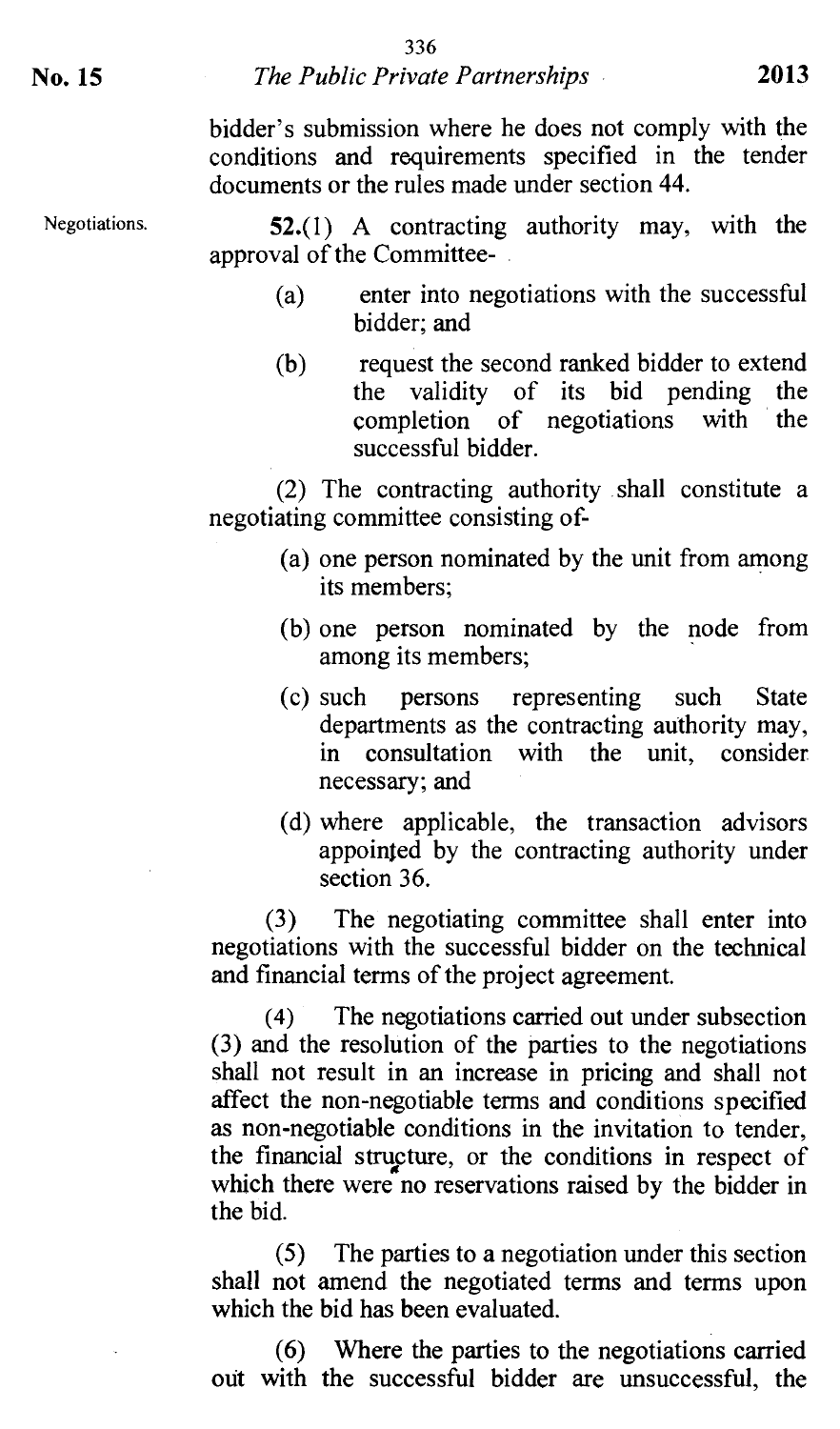negotiating committee shall enter into negotiations with the second ranked bidder.

(7) The provisions of subsection (3), (4) and (5) shall apply to the negotiations with the second ranked bidder.

(8) The negotiating committee shall conduct the negotiations in accordance with the regulations made by the Cabinet Secretary under this Act.

**53.(1)** The negotiating committee shall, upon conducting negotiations under section 52, prepare and submit to the contracting authority, a project report specifying the negotiated terms together with its recommendations.

(2) The contracting authority shall review the project report submitted to it under subsection (1) and shall, where it is satisfied with the recommendations of the negotiating committee, submit the report to the unit.

(3) Where the unit is not satisfied with the recommendations of the negotiating committee, the contracting authority shall refer the project report back to the negotiating committee with its reasons and request for a review of the report.

(4) The unit shall review the project report submitted to it under this section and submit the report to the Debt Management Office for confirmation of its initial approval at feasibility stage based on final contract and preferred bidder submission.

**54. (1)** The unit shall submit the project report, the financial risk assessment report submitted to it under section 53 and its recommendations to the Committee for consideration.

(2) The Committee shall consider the reports submitted to it under subsection (1) and prepare, a report on its recommendations as to whether the project may be undertaken as a public private partnership under this Act.

(3) The Cabinet Secretary and the Cabinet Secretary in the State department responsible for the implementation of the project shall prepare a joiht cabinet memorandum based on the recommendations of the Committee under subsection (2) and submit the memorandum to the Cabinet for approval.

Preparation and submission of project and risk assessment report.

Submission of memorandum to Cabinet for approval.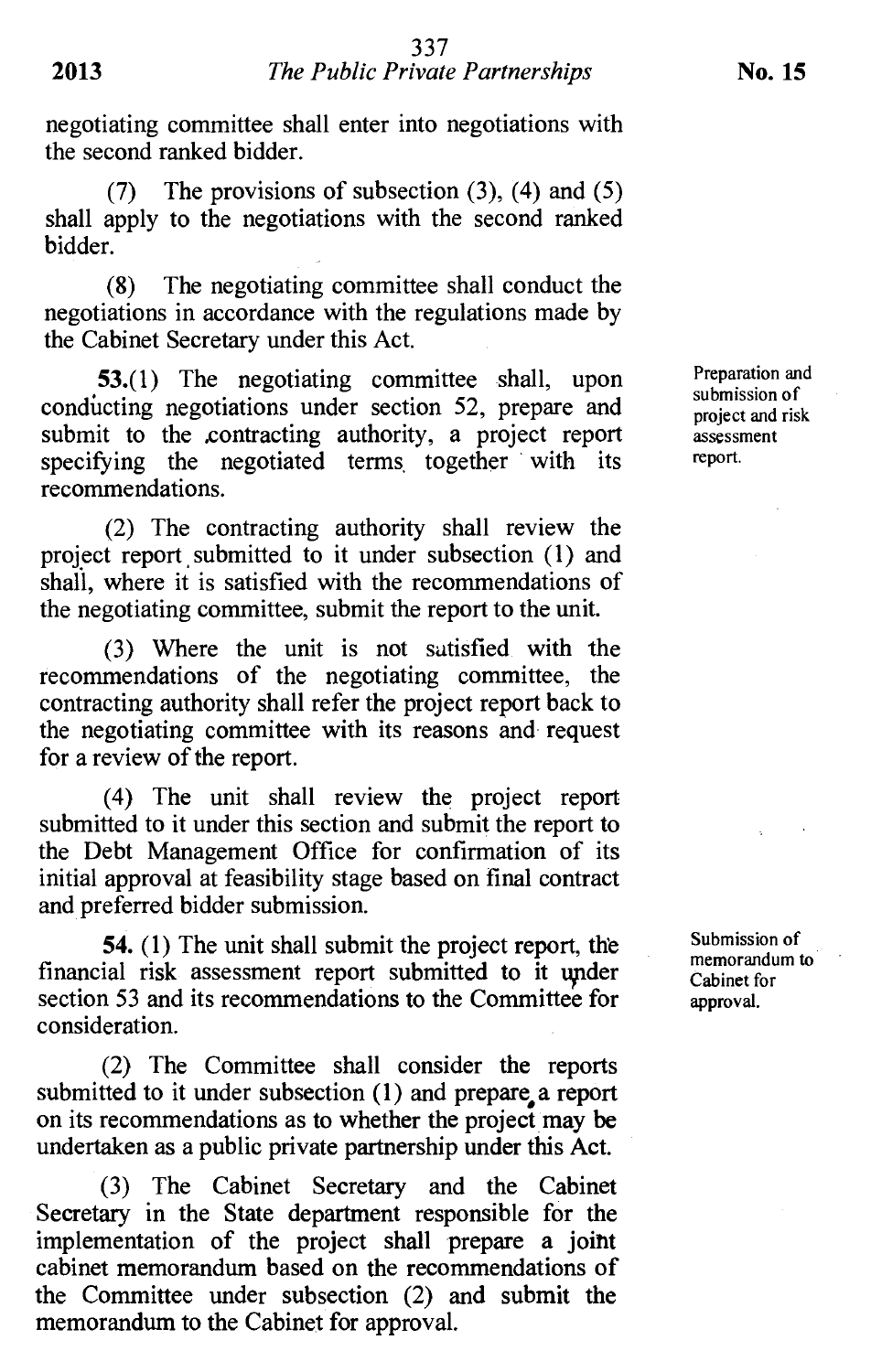#### 338 No. **15** *The Public Private Partnerships* 2013

(4) Where a project does not pose contingent liabilities to the national or county government, a county government may approve the undertaking of the project within that county under this Act in accordance with regulations made by the Cabinet Secretary under this Act.

55. Where a concession granted under this Act is for the exploitation of natural resources under Article *71*  of the Constitution, the project agreement shall be ratified by Parliament in accordance with the relevant written law.

**56.** (1) The Committee shall, within a period of thirty days from the date of the decision of the Cabinet or Parliament as the case may be, inform the contracting authority of the decision of the Cabinet or Parliament.

(2) Where the Cabinet approves undertaking of a project or Parliament ratifies the project agreement, the contracting authority shall finalise the project agreement for execution by the parties to the project.

(3) The contracting authority shall communicate the decision of the Cabinet or Parliament as the case may be, in writing, to all bidders who participated in the bidding of the project.

**57.** The contracting authority shall, where the Cabinet approves or Parliament ratifies the undertaking of a project as a public private partnership under this Act, execute the contract awarded to that bidder.

**58.**(1) A contracting authority may cancel a tender process at any time before the execution of the contract if fundamentally serious adverse consequences are likely to occur if the tender process is allowed to go on.

(2) A contracting authority shall not cancel a tender unless the Committee approves the cancellation and the proposal evaluation team submits its recommendations to the contracting authority on the cancellation of the tender.

(3) A cancellation by a contracting authority under subsection (1) shall be by notice in writing issued to the bidders of a tender advertised by the contracting authority and shall contain reasons for the cancellation of the contract by the authority.

Ratification of projects for the exploitation of natural resources.

Approval of project.

Execution of a contract.

Cancellation of tender.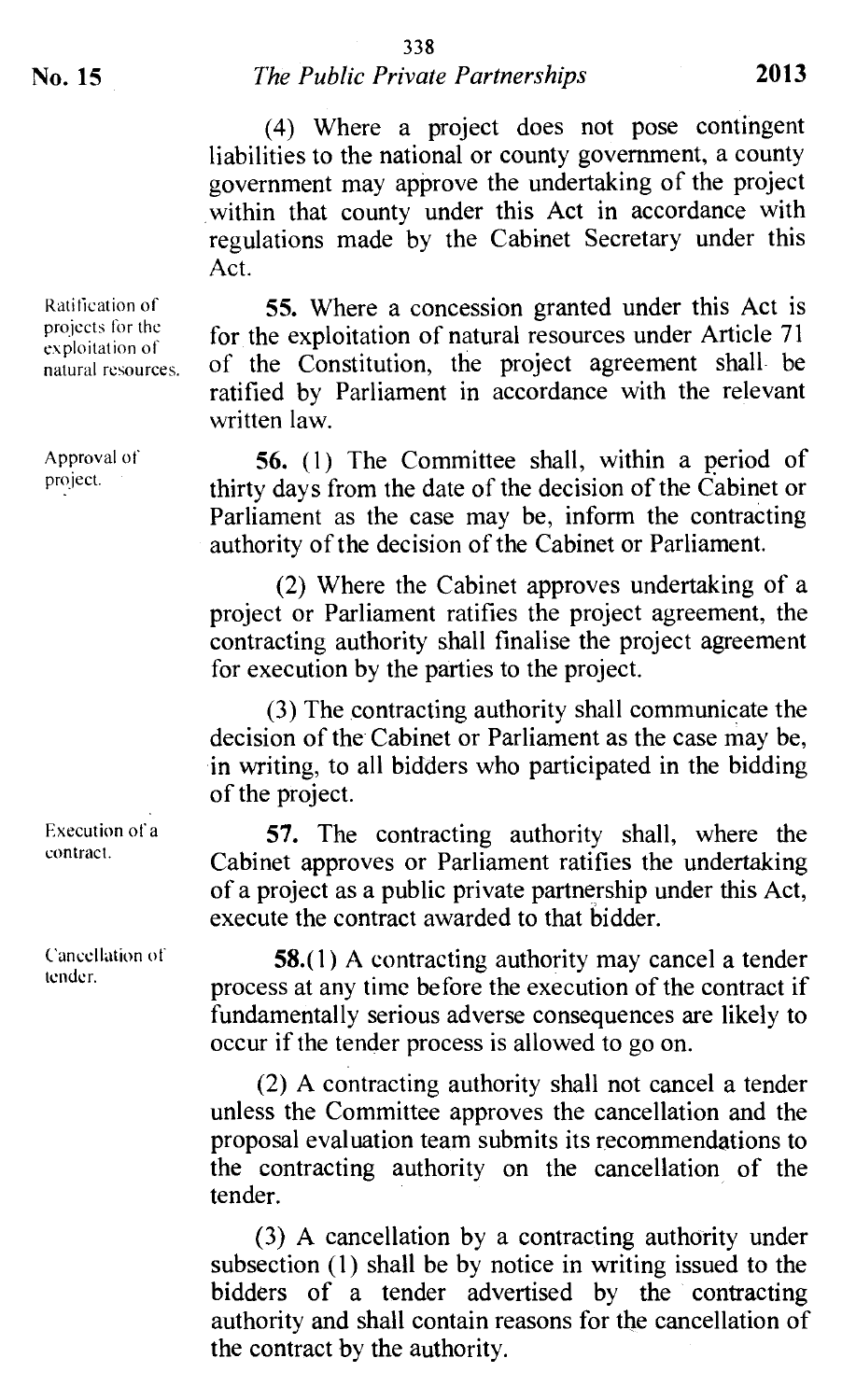(4) A notice issued by a contracting authority under subsection (3) shall include the reasons for the cancellation.

(5) The bidders of a tender that is cancelled under this section shall not be entitled to compensation for the cancellation of the tender.

**59.(1)** A successful• bidder shall establish a project company in accordance with the Companies Act for the purpose of undertaking a project in accordance with a project agreement executed by the parties under section 57.

(2) A company established under subsection  $(1)$  –

- (a) may include a public body as a minority shareholder in the company; and
- (b) shall provide such performance security and fulfil such conditions as shall be specified in the project agreement and prescribed by the Cabinet Secretary under this Act.

(3) The directors of a project company established under subsection (1) shall not wind up the company, alter the legal structure or reduce the share capital of the company unless the directors have applied for, and obtained the written approval of the contracting authority, which approval shall not be unreasonably withheld.

(4) A majority shareholder of a project company shall not transfer any shares held in a project company before the issuance by the contracting authority, of an acceptance certificate confirming its acceptance of the quality of the project undertaken in accordance with the project agreement executed by the parties under section 57.

(5) Notwithstanding the provisions of the Companies Act, where transfer of shares results in the transfer of the control of a project company to a third party, the transfer shall not be valid unless the shareholder has applied for, and obtained the written -approval of the contracting authority.

(6) A project company shalt not pledge its shares except for the purpose of financing the project.

60.(1) A contracting authority shall, upon the Publishing

Establishment of project company. Cap. 486.

information upon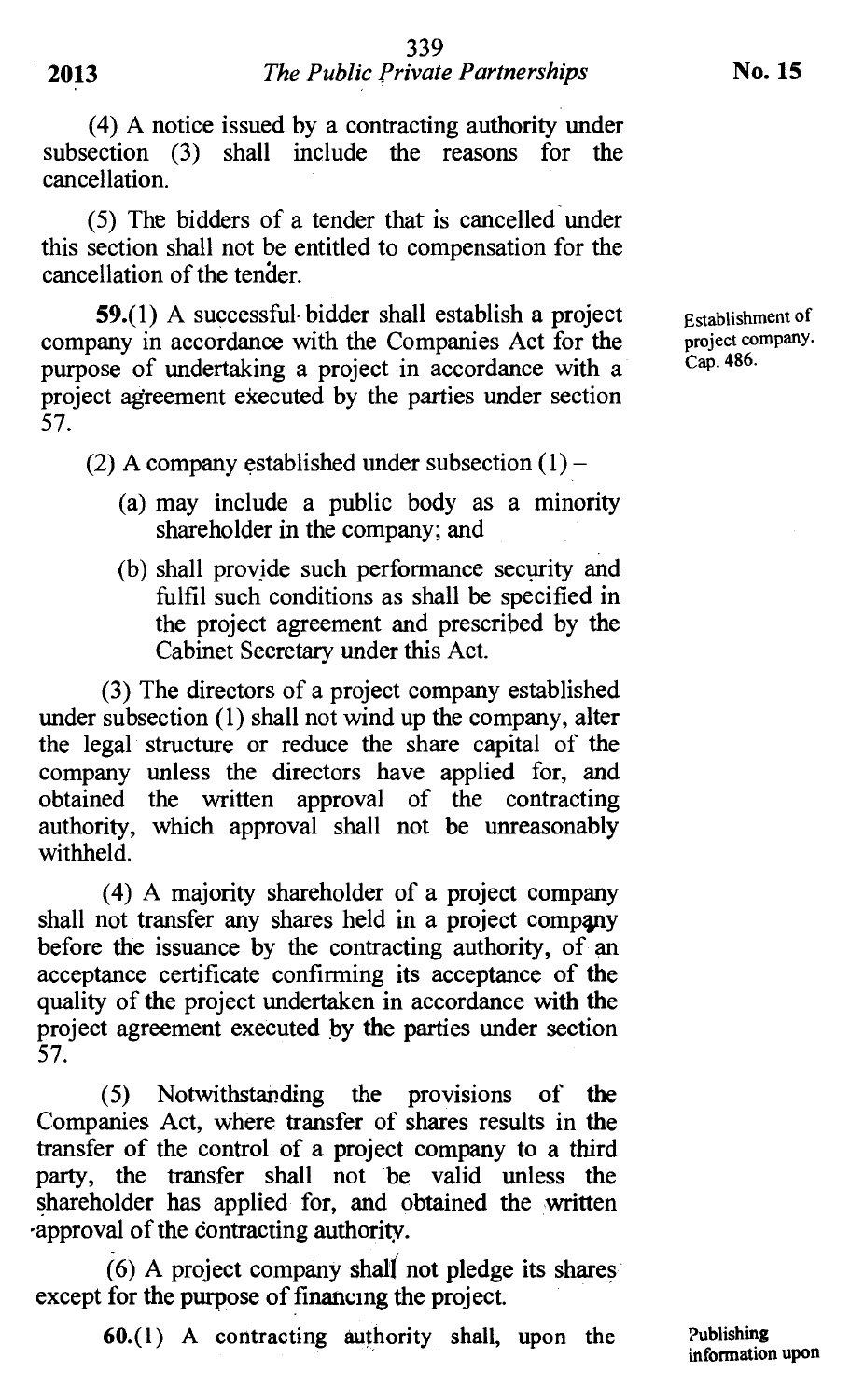340

**No. 15** *The Public. Private Partnerships* **2013** 

execution of a project agreement by the parties, publish in project<br>of local time parameters of patienal simulation and in the project at least two newspapers of national circulation and in the electronic media, the results of the tender together with the following information-

(a) the nature of the project;

(b) the scope of the project;

(c) the successful bidder;

(d) the project cost at net present value;

(e) the project value and tariff; and

(f) the duration of the project.

(2) The Committee may prescribe the manner in which the contracting authority shall publish the information specified in subsection (1).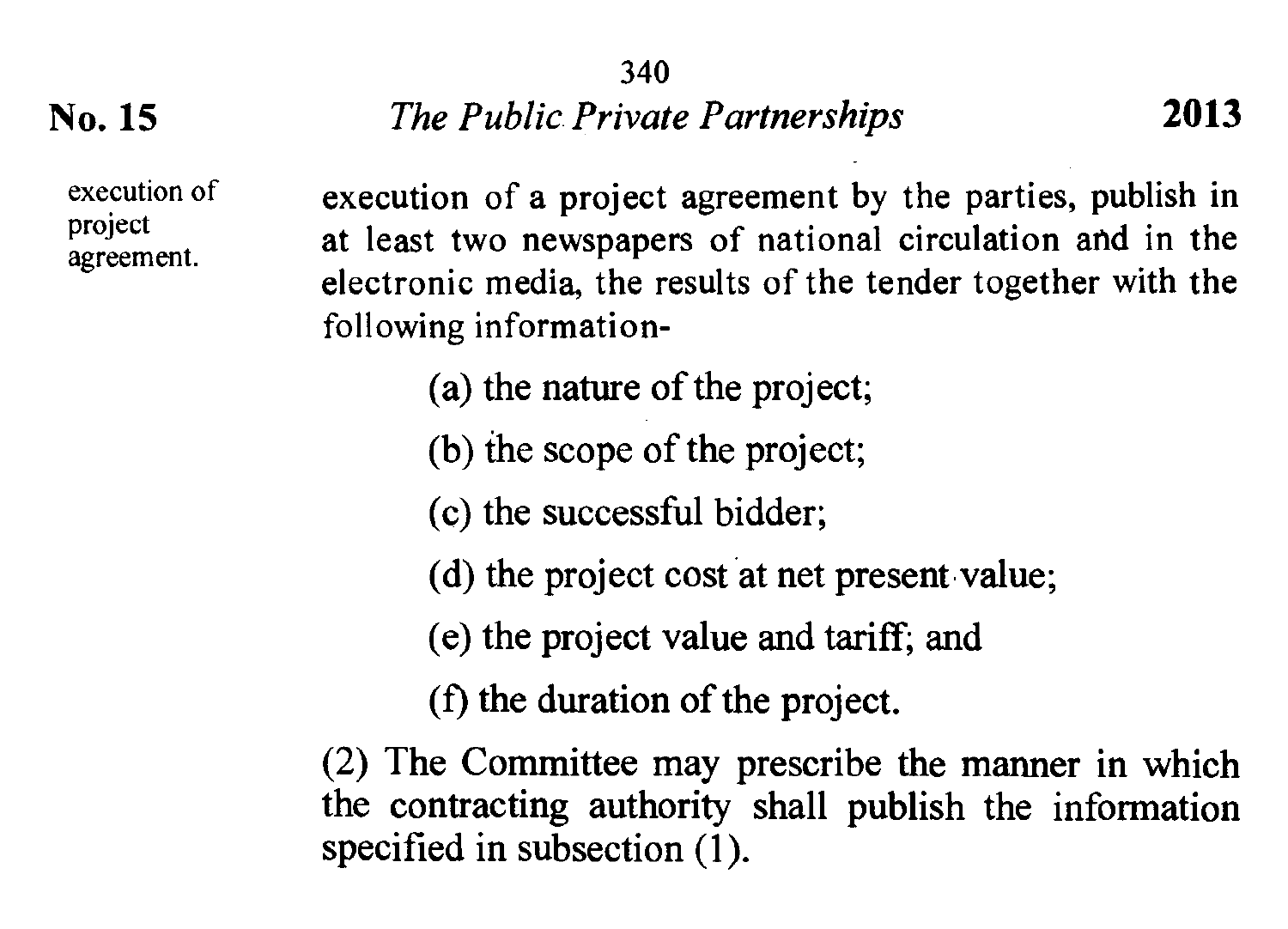#### **PART VIII - PRIVATELY INITIATED INVESTMENT PROPOSALS**

**61.(1)** A contracting authority may consider a privately initiated investment proposal for a project and procure the construction or development of a project or the performance of a service by negotiation without subjecting the proposal to a competitive procurement process where—

> (a) there is an urgent need for continuity in the construction, development, maintenance or operation of a facility or provision of a service and engaging in the competitive procurement process would be impractical:

> > Provided that the circumstances giving rise to the risk of disruption were not foreseeable .by the contracting authority or the result of an unreasonable failure to act by the contracting authority;

- (b) the costs relating to the intellectual property in relation to the proposed design of the project is substantial;
- (c) there exists only one person or firm capable of undertaking the  $\pi$ -zoject, maintaining the facility or providing the 'service or such person or firm has exclusive rights over the use of the intellectual property, trade secrets or other exclusive rights necessary for the construction, operation or maintenance of the facility or provision of the service; or
- (d) there exists any of the circumstance as the Cabinet Secretary may prescribe.

(2) A contracting authority shall, before commencing negotiations with a private party under this section –

- (a) prescribe a criteria against which the outcome of negotiations shall be evaluated;
- (b) submit the proposal to the unit for

Non-compete process: privately initiated investment proposals.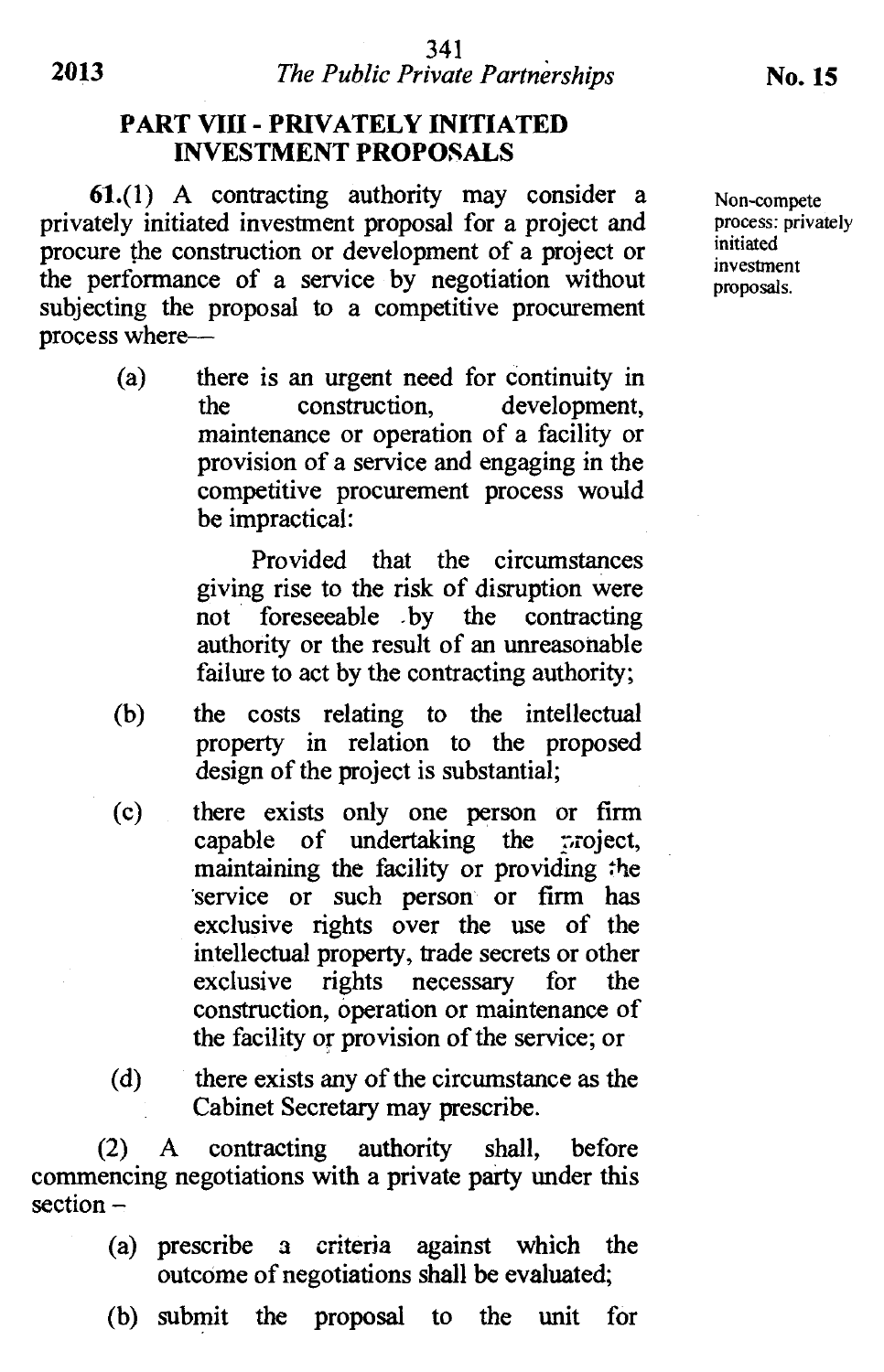#### **No. 15** *The Public Private Partnerships* **2013**

consideration and recommendation;

- (c) upon obtaining the recommendations of the unit, apply for and obtain approval from the Committee to negotiate the contract; and
- (d) conduct the negotiations and award the tender in accordance with the prescribed process in the regulations to this Act.

(3) A contracting authority shall not consider a project for procurement under this section unless it is satisfied that-

- (a) the project shall provide value for money;.
- (b) the project shall be affordable; and
- (c) the appropriate risks are transferred to the private party.

#### **PART IX — PROJECT AGREEMENTS**

Substantive provisions of a project agreement.

**62.**(1) The parties to a project agreement under this Act shall specify the minimum contractual obligations required to be met by the parties as set out in the Third Schedule.

(2) The Cabinet Secretary may by regulations, specify the manner in which a project agreement under this Act shall be drawn.

**63.(1) A** project agreement entered into by a contracting authority under this Act shall be subject tothe provisions of the Laws of Kenya and any provision in the agreement to the contrary shall be void.

(2) Where there is'a conflict between the provisions of this Act and the provisions of any other written law, the provisions of this Act shall prevail.

(3) Upon the approval of the Committee, it may be agreed to resolve disputes arising under the project agreement though arbitration, or any other non judicial means of dispute resolution agreed upon in the project agreement as specified in paragraph 18 of the Third **Schedule.** 

**64.(1) A party who intends to make any amendment or variation to a project agreement in relation to the terms and conditions specified-therein, the outputs of a**  project or any waivers specified in the agreement shall

Applicable law.

Amendment and variation of project agreements.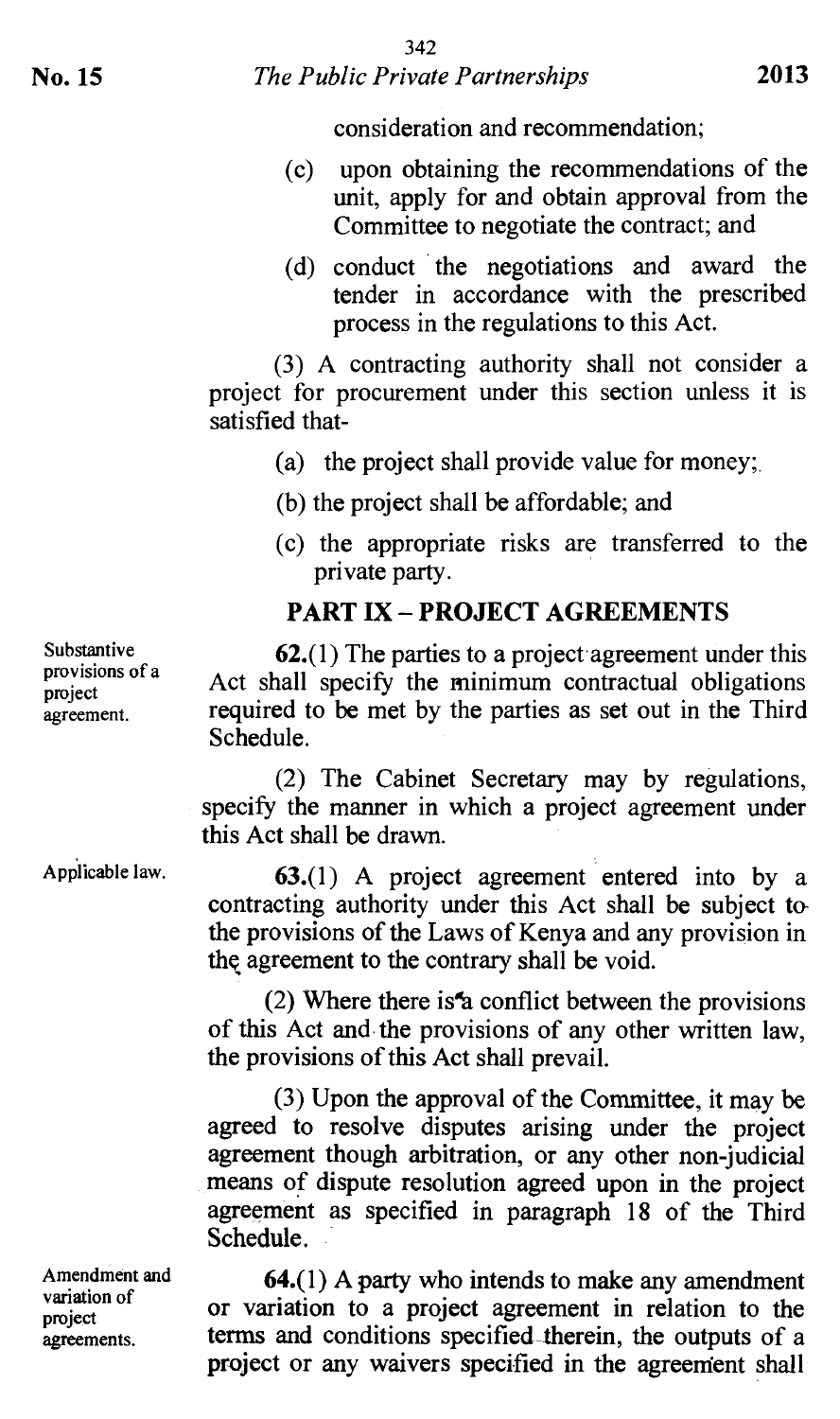apply for, and obtain the approval of the Committee.

(2) The Committee shall not approve an amendment, variation or waiver to a project agreement under subsection (1) unless it is satisfied that the agreement, if so amended or varied, shall ensure—

- (a) the project continues to provide value for money;
- (b) the project continues to be affordable as verified by the Debt Management Office, where such amendment, variation or waiver has a financial implication;
- (c) the continued transfer of appropriate risks to the private party;
- (d) the continued provision of efficient and effective service to the public; and
- (e) the continued protection and preservation of the environment.

(3) The approval of the Committee under subsection (2) shall be in writing.

**65.**(1) A contracting authority tnat is a party to a  $P_{\text{reject}}$ project agreement shall, together with sector regulators, management. where applicable ensure that the project agreement is properly implemented by—

- (a) monitoring the implementation of the project agreement;
- (b) measuring the output of the project;
- (c) liaising with the private party, users of the facility or service and other relevant stakeholders;
- (d) overseeing the management of the project agreement;
- (e) preparing periodic reports on the project agreement implementation; and
- (f) submitting reports on the project agreement implementation to the Committee in June and December in each year of the project.

(2) The contracting authority shall appoint an independent expert to manage, in consultation with the authority, the implementation of the project agreement by the parties.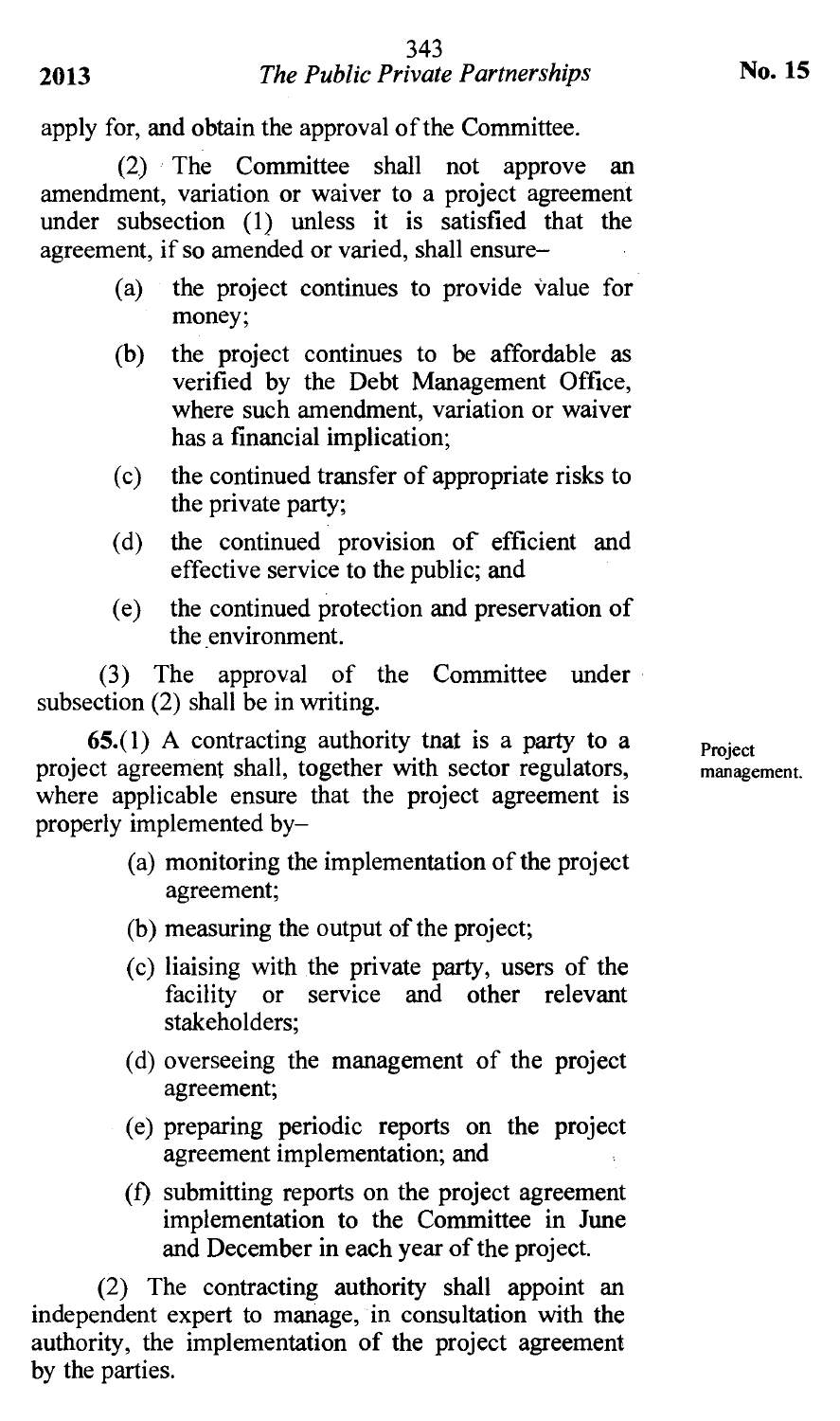(3) A project agreement involving the performance of a function of a contracting authority by a private party shall not divest the contracting authority of the responsibility for ensuring that its function is effectively and efficiently performed in the public interest or on behalf of public service.

(4) A project agreement involving the use of a contracting authority's property by the private party shall not divest the contracting authority of the responsibility for ensuring that the property is appropriately protected against factors which may negatively affect the property including forfeiture, theft, loss and wastage.

(5) The Committee shall oversee the implementation of every project under this Act.

 $(6)$  The sector regulatory bodies shall play an active role in the project implementation phase through. monitoring the performance of the contracting authority and the private party in accordance with the procedures prescribed by the Cabinet Secretary under this Act.

**66.** (1) A contracting authority\_ may, upon the request by the project company, second to the company such number of employees as may be necessary for the purposes of the undertaking a project under this Act, on the same or improved terms of service.

(2) An employee seconded to the project company shall, during the period of secondment, be deemed to be an employee of the company and shall be subject only to the direction and control of the company.

**67.(1)** There is established a committee to be known as the Petition Committee which shall consider all petitions and complaints submitted by a private party during the process of tendering and entering into a project agreement under this Act.

- (2) The Petition Committee shall consist of -
- <sup>4</sup>(a) the chairperson who shall be a person qualified for appointment as a judge of the High Court of Kenya:
- (b) four other persons with such knowledge and experience as the Cabinet Secretary shall, in consultation with the unit, consider appropriate; and
- (c) the unit director.

Secondment of employees of contracting authority to project company.

Petitions.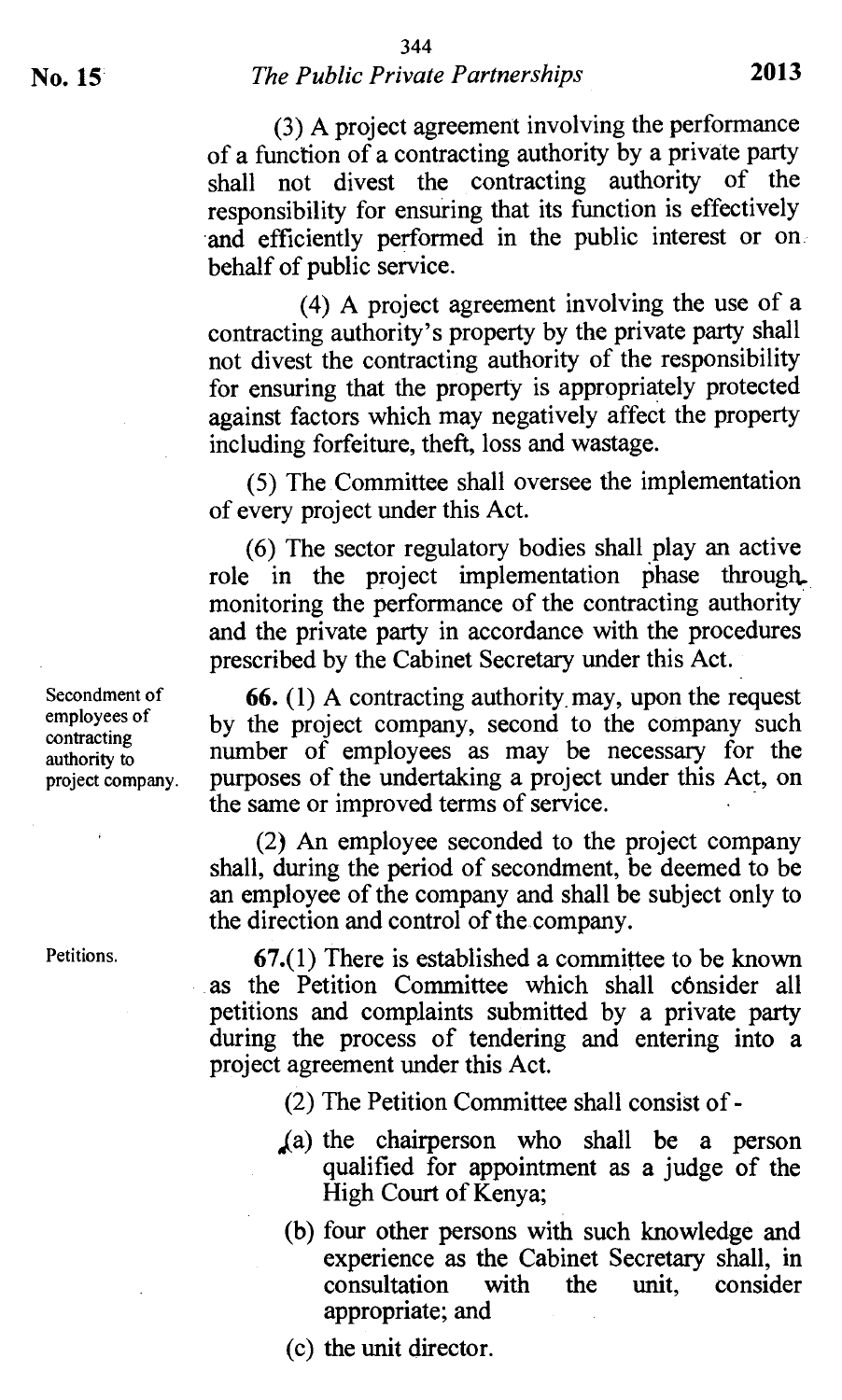(3) The members of the Petition Committee shall hold office for a term of three years and shall be eligible for re-appointment for one further term.

(4) Where a petition is based on an administrative decision of the Committee, the unit or the contracting authority, such petition for a review of the decision shall be made within fifteen days from the date of the decision in the prescribed form.

(5) The decision of the Committee shall be final and binding on both parties.

(0) The Cabinet Secretary may by regulations, provide for the procedure for determining a petition under subsection  $(1)$ .

#### **PART X — FINANCIAL PROVISONS**

68.(l)There is established a Fund to be known as the Publie Private Partnership Project Facilitation Fund.

- (2) There shall be paid into the Fund-
- (a) grants and donations;
- (b) such levies or tariffs as may be imposed on a project;
- (c) success fees paid by a project company to the unit;
- (d) appropriations-in-aid; and
- (e) moneys from a source approved by the State department responsible for matters relating to finance.

(4) The moneys received into the Fund shall be applied to-

- (a) support contracting authorities in the preparation phase of a project, the tendering process and project appraisal under this Act;
- (b) support the activities of the unit under this Act;
- (c) extend viability gap finance to projects that are desirable but cannot be implemented in the absence of financial support from the Government;
- (d) provide a source of liquidity to meet any contingent liabilities arising from a project:

Establishment of Project Facilitation Fund.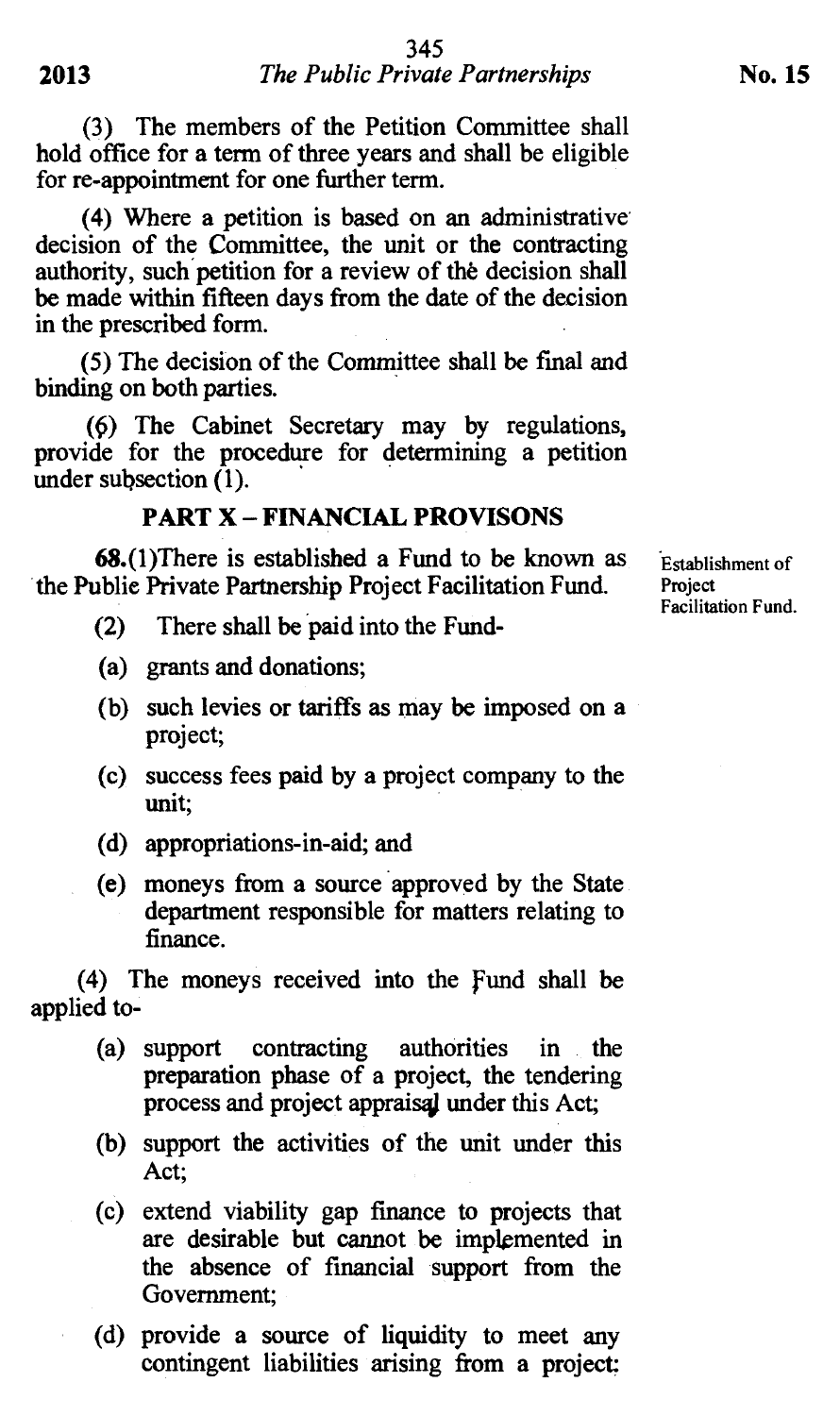and

(e) settle the transaction advisor's retainer fees.

(4) The Fund shall be administered in such a manner as the Cabinet Secretary shall prescribe.

69. (1) A project company or private party shall keep proper books of accounts and records in relation to the project and shall be open for scrutiny by the contracting authority.

(2) A project company or private party shall submit the duly audited financial accounts and any other information as may reasonably be required by the contracting authority or the unit within six months after the end of each financial year.

#### **PART XI — MISCELLANEOUS PROVISIONS**

70. A private party shall, upon being requested to do so by a contracting authority, grant to an agent or employee of the authority, access to the project premises, site and storage facilities for the purpose of carrying out an inspection in accordance with the terms of the project agreement.

71. (1)The Cabinet Secretary, may make regulations generally for the better carrying out of functions under this Act and in particular, for prescribing—

- (a) anything required to be prescribed under this Act;
- (b) guidelines to be observed by a contracting authority in the entire project cycle;
- (c) provide for the minimum value of investment cost and tenor for a public private partnership project less than which will not be subject to this Act;
- (d) provide for the procedure of appointment of the Committee;
- (e) the role of the unit and the State department responsible for finance after the execution of the project agreement by the parties;
- (f) the maximum value of a performance security during the construction and

Financial reporting and audit.

Inspection of public private partnership premises etc.

Regulations.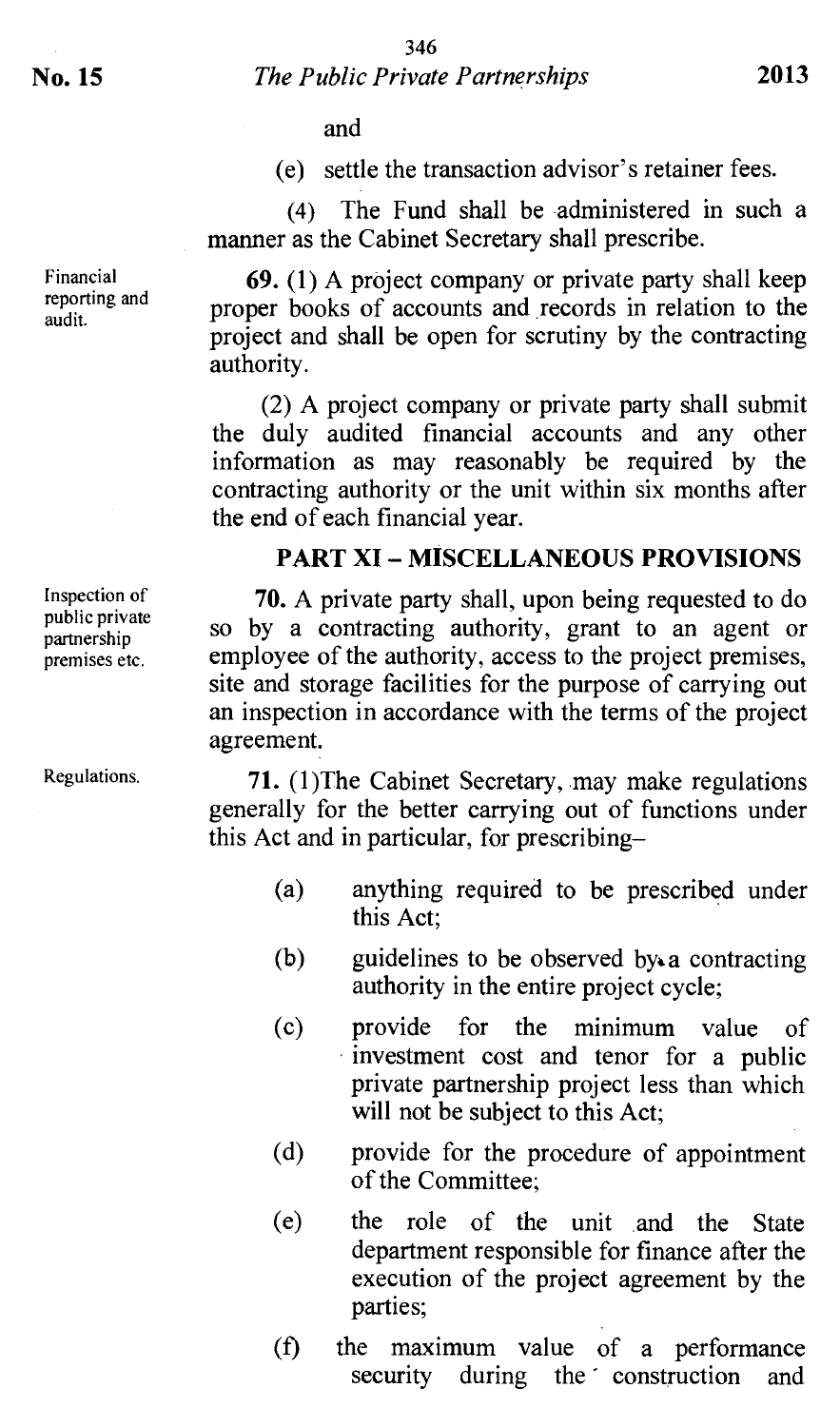**2013** *The Public Private Partnerships* **<b>No. 15** 

operation phases of a project; and

- (g) financial and other forms of disclosure by a contracting authority under this Act.
- (2) The Cabinet Secretary may —
- (a) give general directions to the Committee relating to the execution of its functions under this Act; and
- (b) provide policy guidelines to the Committee on the financing, construction, operation, equipping and maintenance of infrastructure or development projects under this Act.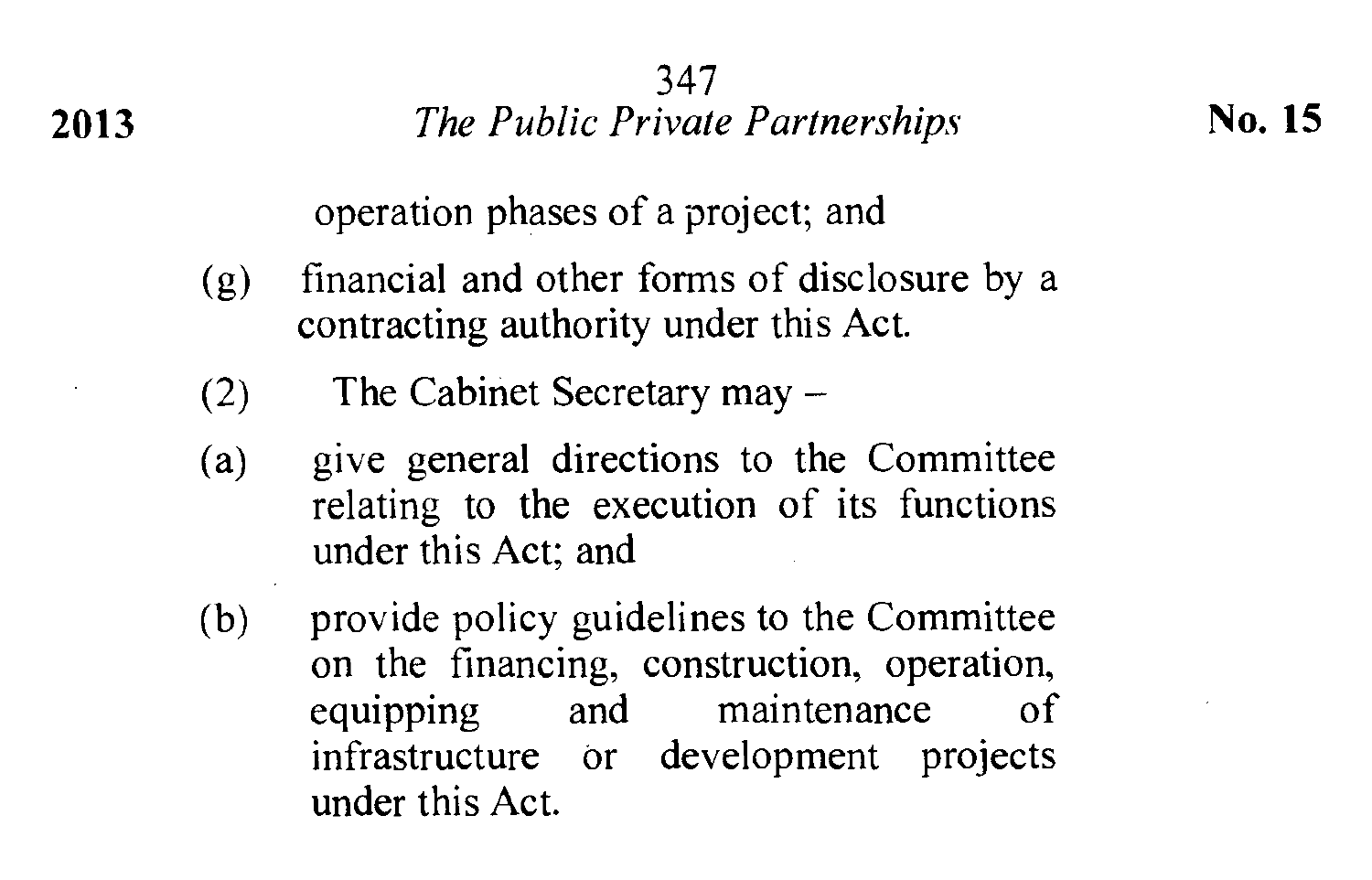#### PART XII - SAVINGS AND TRANSITIONAL PROVISIONS

Interpretation.

72. In this Part, unless the context otherwise requires, "former Committee" means the Public Private Partnership Steering Committee existing immediately before the commencement of this Act.

Existing laws.

Staff.

Savings.

Amendments to Cap. 485 C.

73. Any regulations in force immediately before the commencement of this Act and applicable to public private partnerships shall, at the commencement of this Act, be deemed to be revoked.

74.(1) A person who, immediately before the commencement of this Act was a member of the former Committee shall, upon the commencement of this Act, be deemed to have been appointed under this Act for the remainder of that person's term.

(2) Every person who, immediately before the commencement of this Act, was a public officer seconded to the Public Private Partnership Secretariat shall, on the commencement of this Act, be deemed to be seconded to the unit.

75. Any standards, guidelines, procedures or\* approvals relating to public private partnership projects made or issued by the former Committee before the commencement of this Act shall be deemed to have been made or issued under this Act.

76. The Privatization Act is amended-

(a) in section 2 by deleting the definition of the term "privatization" and substituting therefor the following new definition-

> "privatization" means a transaction or transactions that result in a transfer, other than to a public entity, of the assets of a public entity including the shares in a state corporation;

- (b) in section 22 by
	- (i) deleting paragraph (b); and
	- (ii) renumbering paragraph (c) as paragraph (b);

(c) in section 24 by-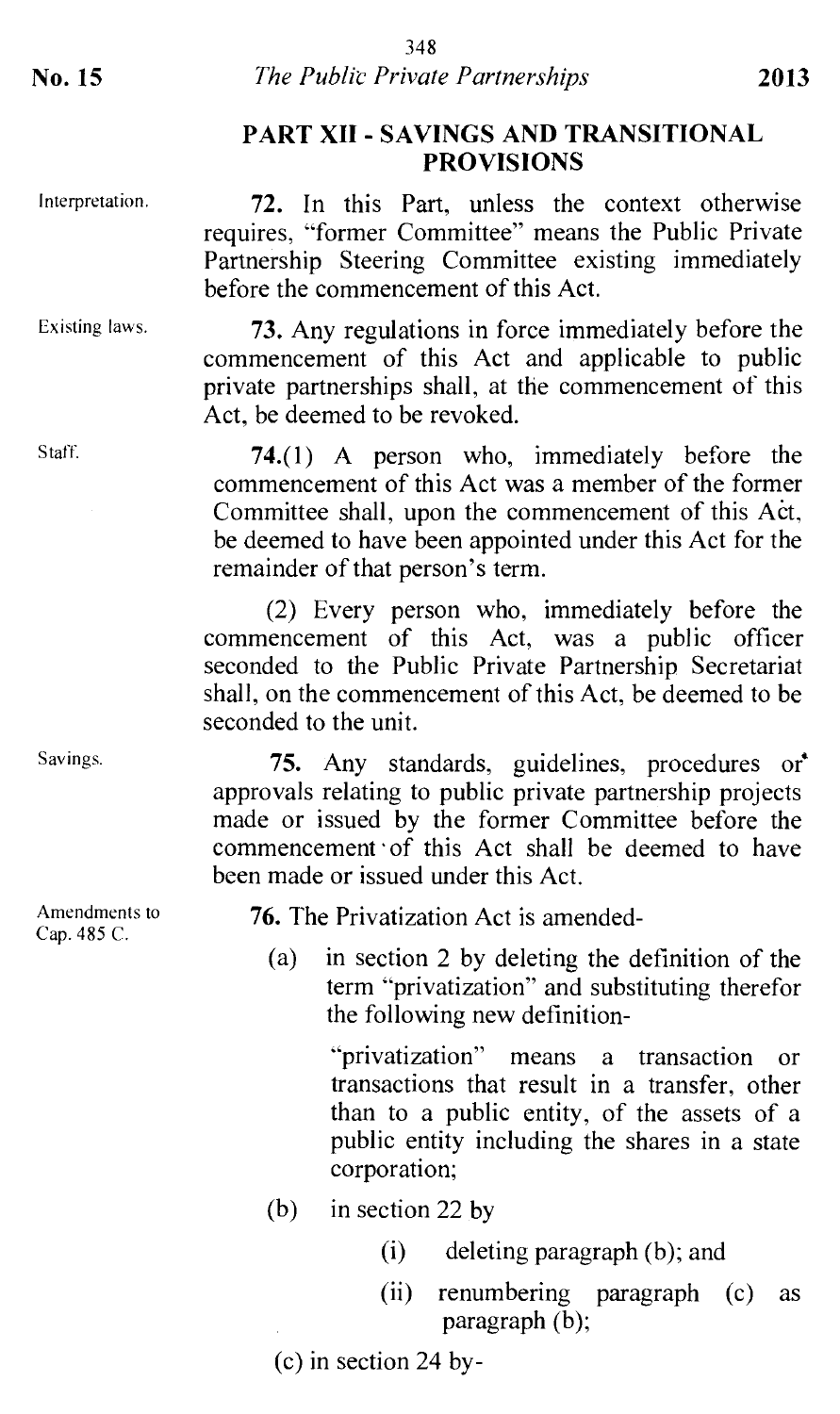|                                                                                          | -349                                                                                               |                                       |  |
|------------------------------------------------------------------------------------------|----------------------------------------------------------------------------------------------------|---------------------------------------|--|
| 2013                                                                                     | The Public Private Partnerships                                                                    | No. 15                                |  |
| (i)                                                                                      | deleting the words "or operations"<br>appearing in paragraph (a); and                              |                                       |  |
| (ii)                                                                                     | deleting the words "or operations"<br>appearing in subparagraph (i);                               |                                       |  |
|                                                                                          | (d) in section 25 by deleting paragraph $(b)$ ; and                                                |                                       |  |
|                                                                                          | (e) in section 41 by deleting the word "operations"<br>appearing in subsection $(2)(a)$ .          |                                       |  |
| immediately after subsection (3) -                                                       | 77. Section 5 of the Public Roads Toll Act is<br>amended by inserting the following new subsection | Amendment<br>tο<br>Cap. 407.          |  |
|                                                                                          | "(4) Every order made under subsection<br>(3) shall be laid before the Cabinet".                   |                                       |  |
| <b>78.</b> Section 92 of the Public Procurement and<br>Disposal Act, 2005 is amended by- |                                                                                                    | Amendment to<br>Act No. 3 of<br>2005. |  |
| (a) deleting the words "concessioning<br>and"<br>appearing in subsection $(1)$ ; and     |                                                                                                    |                                       |  |
| (b)                                                                                      | deleting subsection $(2)(a)$ .                                                                     |                                       |  |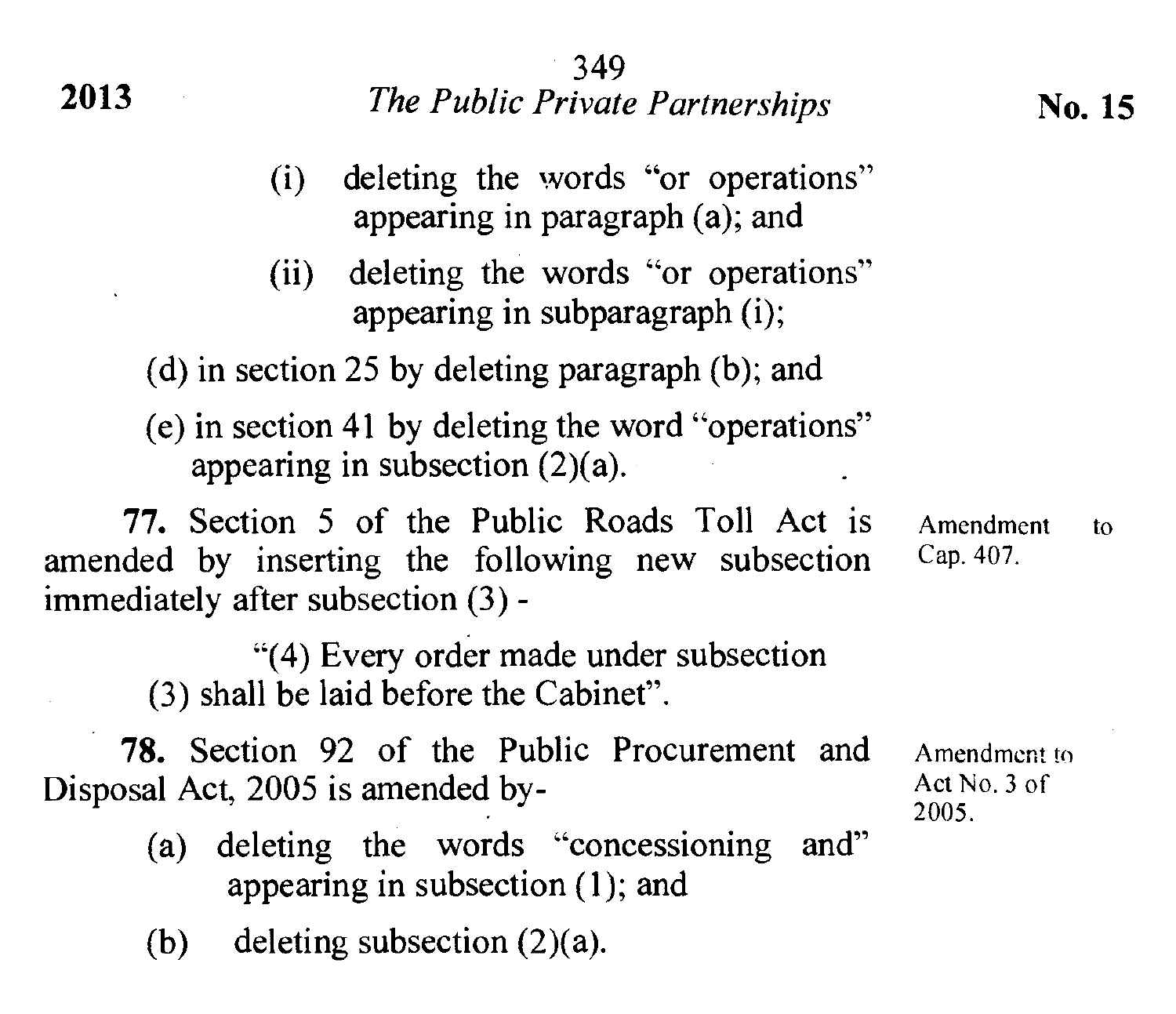#### FIRST SCHEDULE s. 10(1)

#### PROVISIONS AS TO THE CONDUCT OF BUSINESS AND AFFAIRS OF THE COMMITTEE

Meetings.

1. (1) The Committee shall meet at such place in Kenya as the chairperson may determine and the meetings shall be convened by the chairperson.

(2) The Committee shall have at least four meetings in every financial year and not more than three months shall elapse between one meeting and the next meeting.

(3) Unless three quarters of the members otherwise agree, at least seven days' notice in writing of a meeting shall be given to every member by the Director of the . unit.

(4) The chairperson may, at his discretion or at the written request made by at least half of the members of the Committee and within seven days of the request, convene an extraordinary meeting at such time and place and he may appoint.

(5) Meetings shall be presided over by the chairperson or in his or her absence by the vicechairperson.

(6) The members of a Committee shall elect a vicechairperson from among themselves-

(a) at the first sitting of the Committee; and

(b) whenever it is necessary to fill the vacancy in the office of the vice-chairperson.

(7) Where the chairperson or vice-chairperson is absent, the members shall appoint from among themselves, a person to chair the meeting of the Committee.

(8) The Committee may invite any person to attend any of its meetings and to participate in its deliberations, but such person shall not have a vote in any decision of the Committee.

2. (1) If any person has a personal or fiduciary interest in a project, proposed contract or any matter before the Committee, and is present at a meeting of the Committee at which any matter is the subject of consideration, that person shall as soon as is practicable after the commencement of the meeting, declare such

Conflict of interest.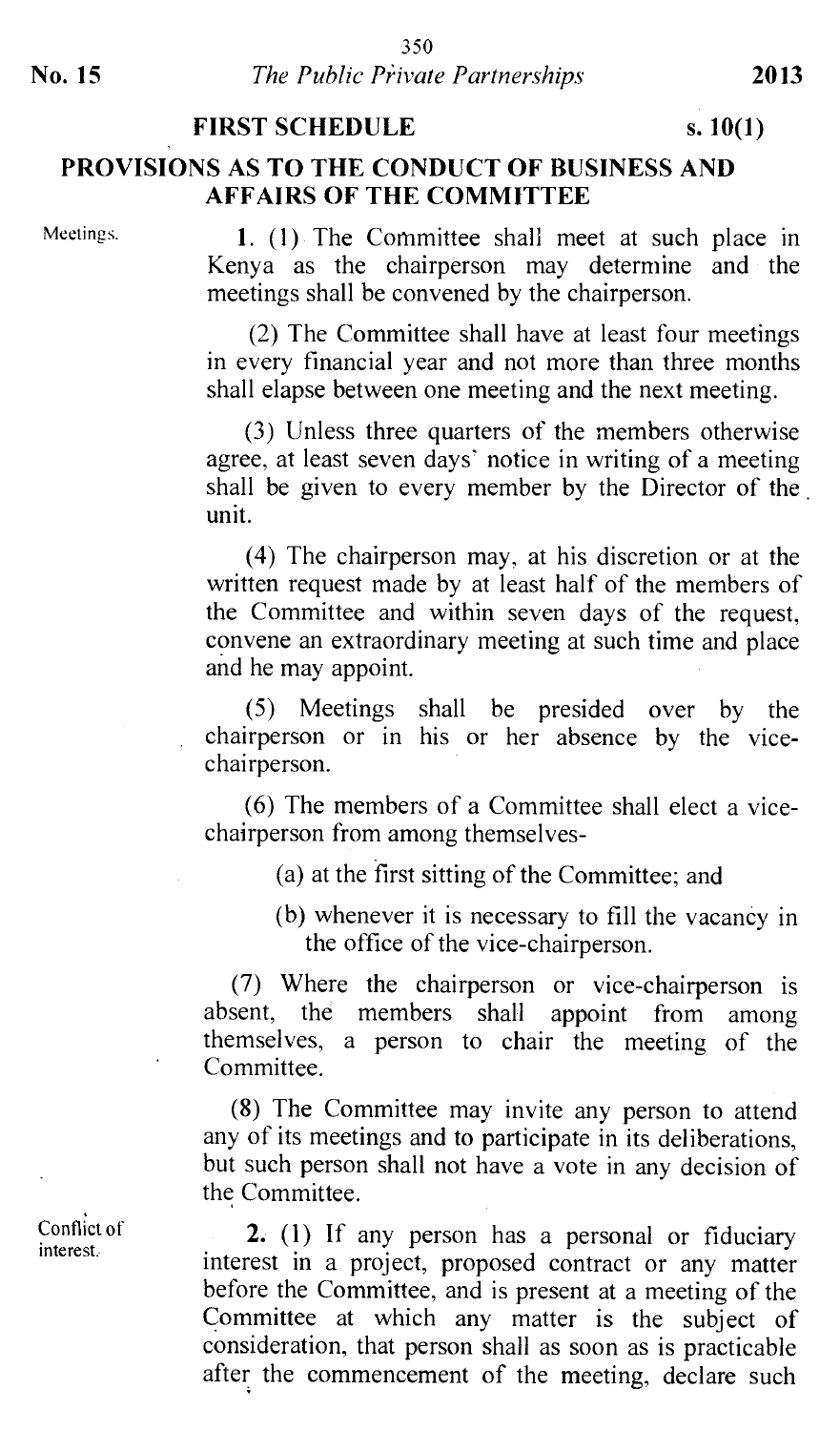### **2013** *The Public Private Partnerships* **No. 15**

interest and shall not take part in any consideration or discussion of, or vote on any question touching such matter.

(2) A disclosure of interest made under subparagraph (1) shall be recorded in the minutes of the meeting at which it is made.

3.(1) Subject to subparagraph (2), the quorum of the meeting shall not be less than half of the appointed members of the Committee.

(2) Where the persons present at a meeting of the Committee do not constitute the quorum necessary to hold a• meeting under this Act or where by reason of exclusion of a member from a meeting, the number of members • present falls below the quorum necessary to hold a meeting, the Committee shall postpone the consideration of the matter in question until there is a quorum.

**4.** A question before the Committee shall be decided by simple majority of the members present and voting and the chairperson shall, in the case of an equality of votes, have a casting vote.

**5.** The Committee shall-

- (a) determine rules of procedure for the conduct of its business; and
- (b) keep minutes of its proceedings and decisions.

Quorum.

Voting.

Rules or Procedure and minutes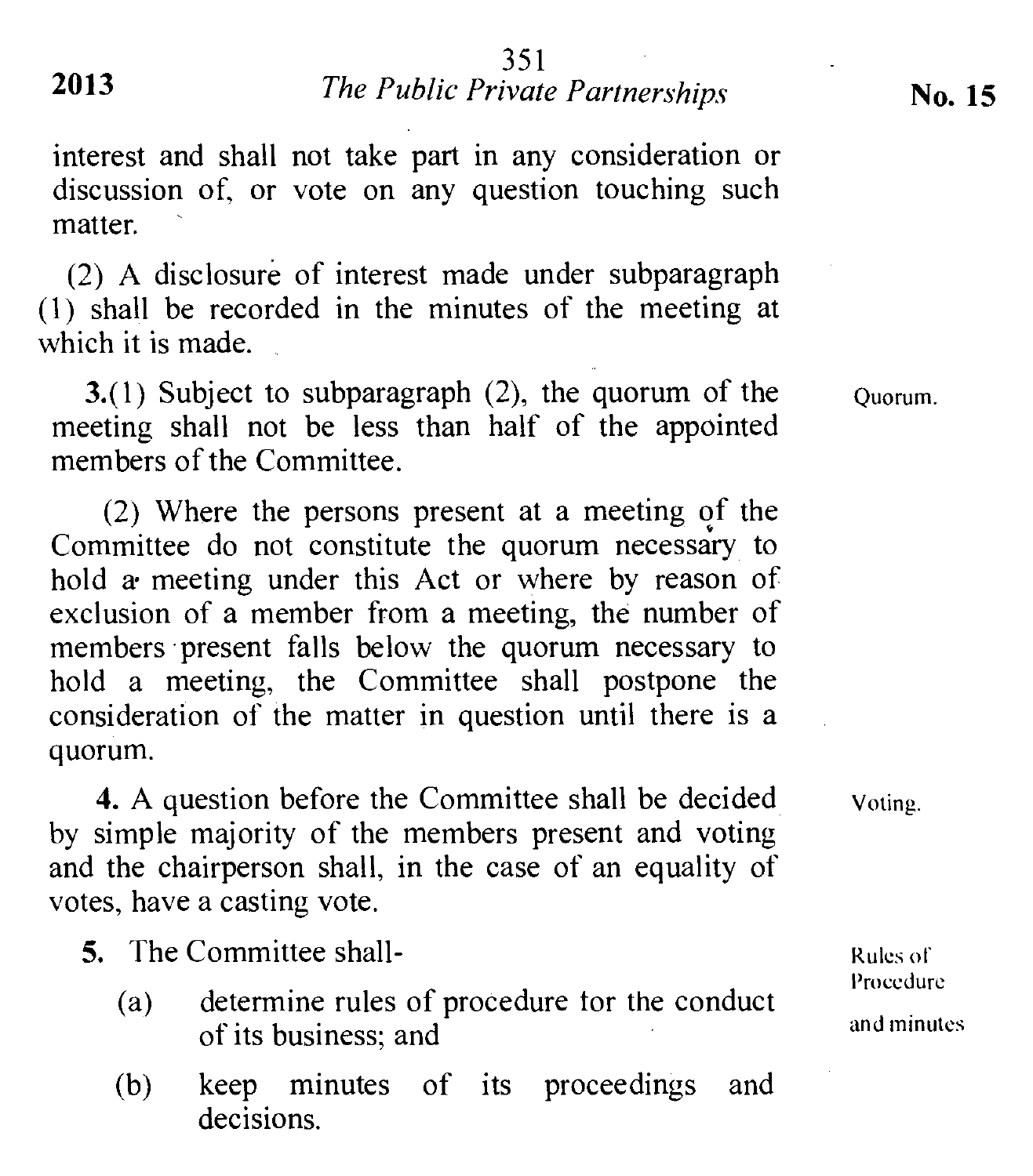#### **SECOND SCHEDULE** s. 19

#### **PUBLIC PRIVATE PARTNERSHIP ARRANGEMENTS**

- 1. Management contract where a private party is responsible for the management and performance of a specified obligation, within well-defined specifications for a specified period of time not exceeding ten years, and the contracting authority retains ownership and control of all facilities and capital assets and properties.
- 2. Output performance based contract where the private party is responsible for the operation, maintenance and management of an infrastructure facility for a specified period of time not exceeding ten years and the contracting authority retains ownership of the facility and capital assets.
- 3. Lease whereby the private party pays the contracting authority rent or royalties and manages, operates and maintains the facility or utilises the leased property for the purpose of exploration, production and development of minerals and receives fees, charges or benefits from consumers for the provision of the service or sale of products for specified period of time not exceeding thirty years.
- 4. Concession where contracting authority issues a contractual licence to the private party to operate, maintain, rehabilitate or upgrade an infrastructure facility and to charge a user fee while paying a concession fee to the contracting authority.
- 5. Build-Own-Operate-Transfer scheme where the private party designs, constructs, finances, operates and maintains an infrastructure facility owned by the private party for a specified time period not exceeding thirty years, or such longer period as may be agreed, after which the private party transfers the facility to the contracting authority.
- 6. Build-Own Operate scheme where the private party designs, finances, constructs, operates and maintains the infrastructure facility and provides services for a specified period of time.
- 7. Build-Operate-and-Transfer scheme where the private party finances, constructs, operates and maintains an infrastructure facility and transfers the facility to the contracting authority at the end of a specified term which shall not exceed thirty years.
- 8. Build-Lease-and-Transfer where the contracting authority authorizes the private party to finance and construct an infrastructure or development facility and upon its completion lease it to the contracting authority for a specified period and upon the expiry of which the ownership of the facility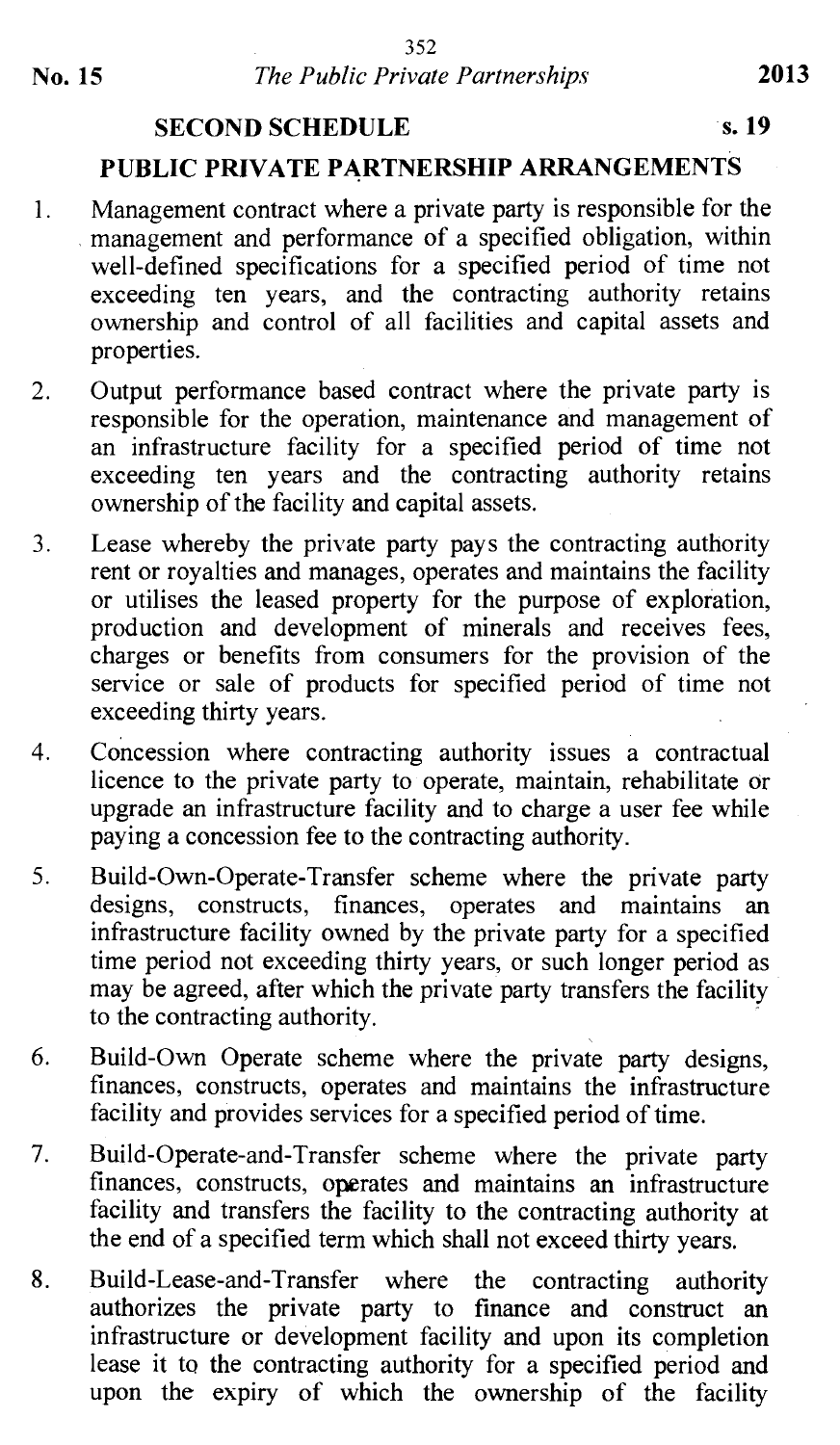**2013** *The Public Private Partnerships* **No. 15** 

automatically transfers from the private party to the contracting authority.

- 9. Build-Transfer-and-Operate where the private party constructs an infrastructure facility and assumes the costs and risks associated with the construction of the building and upon completion, transfers the ownership of the facility to the contracting authority and continues to operate the facility on behalf of the contracting authority.
- 10. Develop-Operate-and-Transfer where favourable conditions external to a proposed infrastructure project by a private party are integrated into the arrangement by giving that private party the right to develop adjoining property, and enjoy the benefits the investment creates as the parties agree on condition that the private party transfers the infrastructure facility to the contracting authority within a period not exceeding thirty years from the commencement of the project and the developed property remain the property of the private party in perpetuity.
- 11. Rehabilitate-Operate-and-Transfer where the private party refurbishes, operates and maintains for a specified period, an existing facility at the expiry of which the private party transfers the facility to the contracting authority.
- 12. Rehabilitate-Own-and-Operate where an existing facility is transferred by the contracting authority to the private party to refurbish and operate it with no time limitation imposed on ownership and the private party abides by :ne conditions of the arrangement during the operation of the facility.
- 13. Land Swap where a contracting authority transfers existing public land or an asset to the private party in consideration of an asset or facility that has been developed by that private party.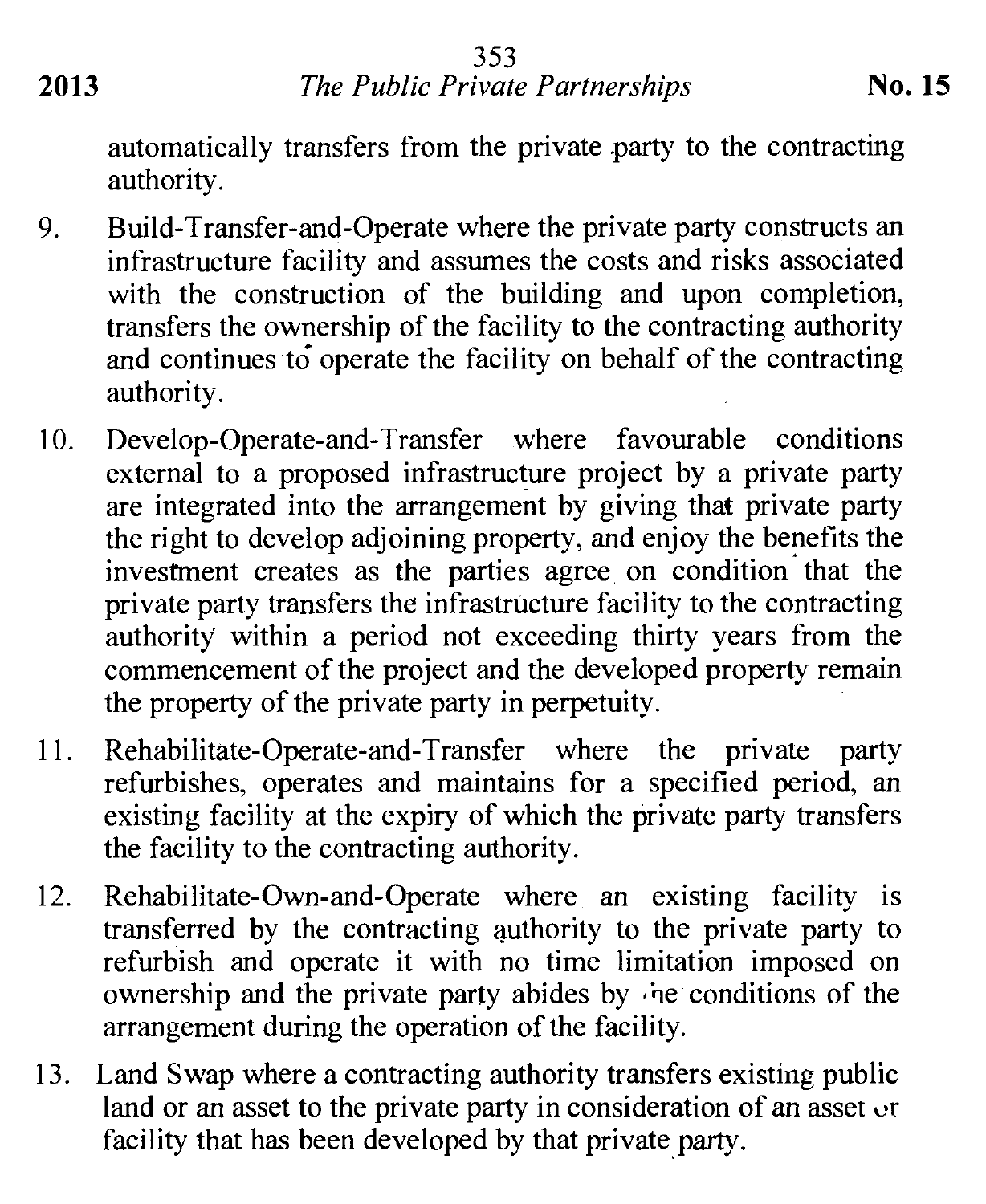# **THIRD SCHEDULE s. 62**

### **MINIMUM CONTRACTUAL OBLIGATIONS REQUIRED TO BE SPECIFIED IN A PROJECT AGREEMENT**

- 1. The nature and scope of works and services that the parties shall carry out and the conditions for their implementation.
- 2. The rights of a contracting authority, the project company and where applicable, the lender, in relation to the project including step in rights of lenders.
- 3. A .description of any property to be contributed by a party to the project agreement.
- 4. A description of any utilities to be provided in relation to the project and the responsibility thereof
- 5. The ownership of the project assets, the obligations of parties related to the handover and receipt of the project site.
- 6. The responsibility for obtaining authorizations, permits, and approvals.
- 7. A description of any sharing of revenue between the contracting authority and the private party.
- 8. Mutual financial obligations and their relation to the funding mechanism including the requirements relating to performance bonds and guarantees.
- 9. The preparation and submission of financial and other reports and the carrying out of financial audits in relation to the project.
- 10. The product sale price or the service availability payment on which the project is based and the rules for its determination and amendment, either by an increase or decrease, as well as the indexation mechanisms to reflect inflation or changes in the interest rate, if required.
- 11. The means of quality assurance and quality control, and supervision as well as administrative, financial and technical monitoring of the project operation, utilization, and maintenance.
- 12. The extent of the right of the contracting authority to vary the conditions of the project and other obligations imposed on private party, and the basis and mechanisms of compensation for any loss resulting from such variation order.